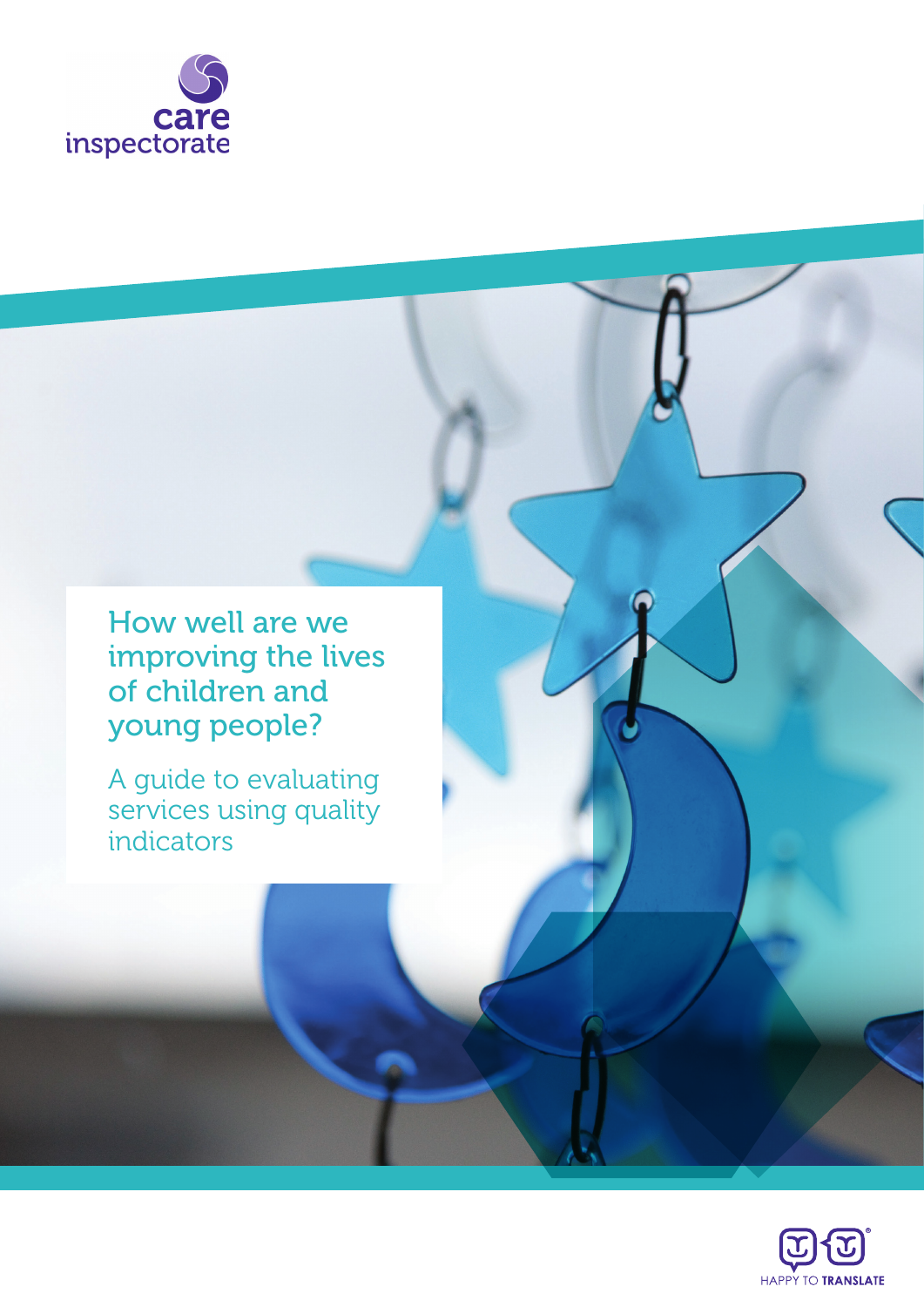## **Contents**

| 1. Introduction                                                                     |     |
|-------------------------------------------------------------------------------------|-----|
| 2. Evaluating services for children<br>and young people using quality<br>indicators | 2   |
| 3. The framework of quality indicators                                              | 4   |
| 4. Table of quality indicators<br>and themes                                        |     |
| 5. The quality indicators<br>with illustrations                                     |     |
| Appendix 1: The six-point scale                                                     | 42. |

We inspect jointly with Healthcare Improvement Scotland, Education Scotland and Her Majesty's Inspectorate of Constabulary for Scotland.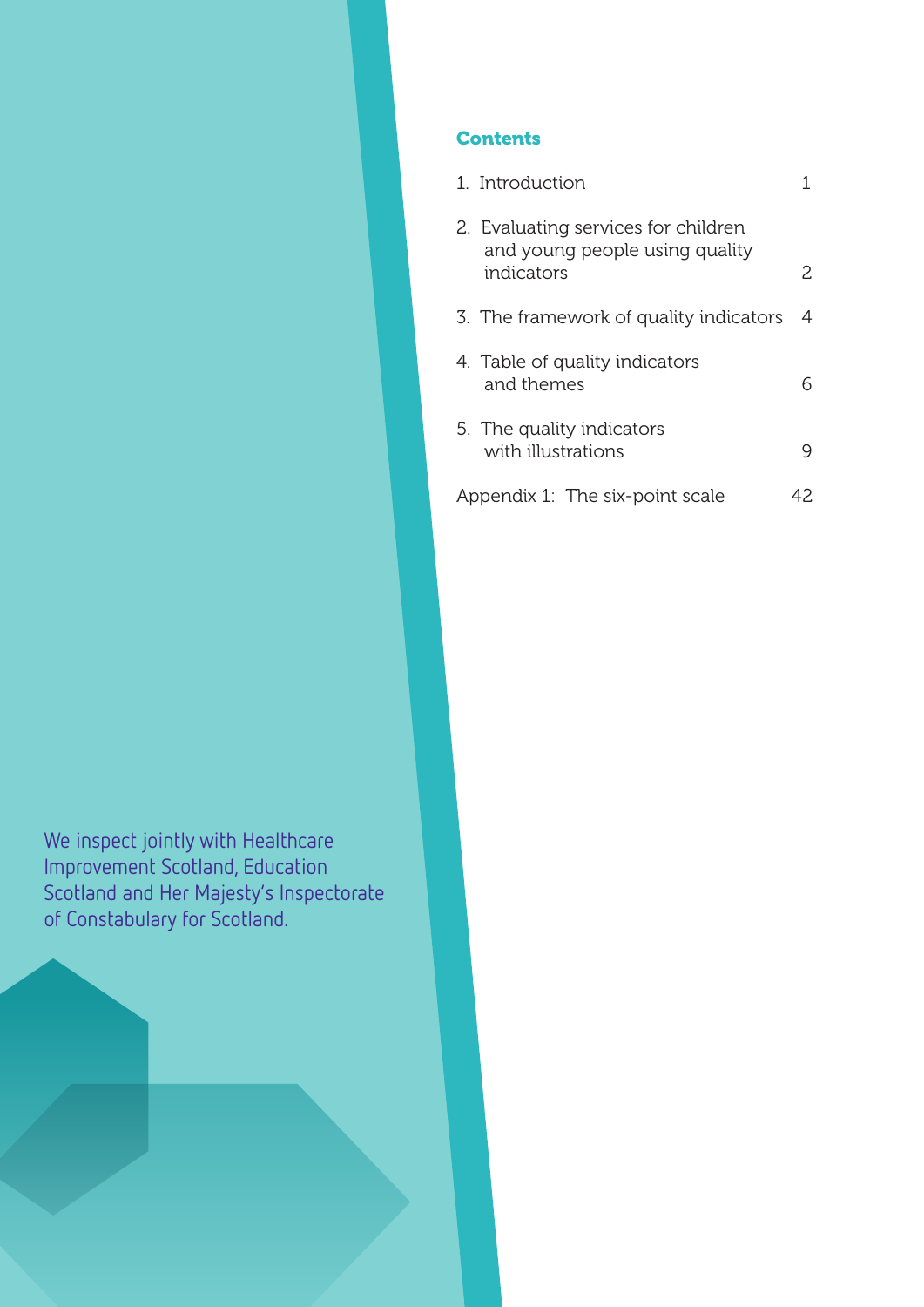## 1. Introduction

This guide provides a framework of quality indicators to support self-evaluation which leads to improvement across services for children, young people and families. It places the child at the centre and is applicable to the full range of services which contribute to the wellbeing of all children, young people and their families. It aims to support successful implementation of Getting it right for every child<sup>1</sup> and integrated approaches to improving the lives of the most vulnerable children and young people. The quality indicators take account of national policy and drivers aimed at delivering tangible improvements in outcomes and reducing inequalities for Scotland's vulnerable children including the Early Years Collaborative, More Choices, More Chances, These are our Bairns: A guide for community planning partnerships on being a good corporate parent. It also takes account of key messages in the Report on the Future Delivery of Public Services. These quality indicators also take account of the range of provisions set out in the Children and Young People (Scotland) Act which puts in place new legislation aimed at providing greater support for children, young people and families. This includes wide-ranging reforms to help Scotland become 'the best place in the world to grow up' such as more flexible early learning and childcare for young children, improved advice and help for all children and young people from birth up to leaving school through access to a single point of contact known as the Named Person, a single planning process for children and young people who need support from a range of services, and continuing care and support for young adults leaving care. It also includes new duties on the public sector to promote children's rights and for local authorities and health boards to collaborate with others on strategic plans for children and young people.

The framework of quality indicators is designed to provide a complementary approach to robust self-evaluation and independent scrutiny. Using the same set of quality indicators reinforces the partnership between internal and external evaluation of services.

This guide is primarily for Community Planning Partnerships and those with strategic responsibility for the planning, delivery and evaluation of services for children, young people and their families. It will assist Community Planning Partnerships to establish a shared understanding of wellbeing and set challenging targets for improving outcomes for children and young people. The content is relevant to a wide range of organisations in the public, independent and third sectors. The framework of quality indicators does not replace existing approaches to self-evaluation and quality improvement which are already embedded, for example, How good is our school?, How well do we protect children and meet their needs?, A guide to supported self-evaluation: building excellent social work services. Rather, it is designed to enable the evaluations and supporting evidence from a range of selfevaluation activities across the full range of services for children, young people and families to be brought together.

 $1$  The Scottish Government is committed to giving all children and young people in Scotland the best possible start in life and a national approach to improve outcomes. Getting it right for every child is a way of working to provide co-ordinated, proportionate and timely support. It means working across organisational boundaries and putting children, young people and their families at the heart of decisionmaking.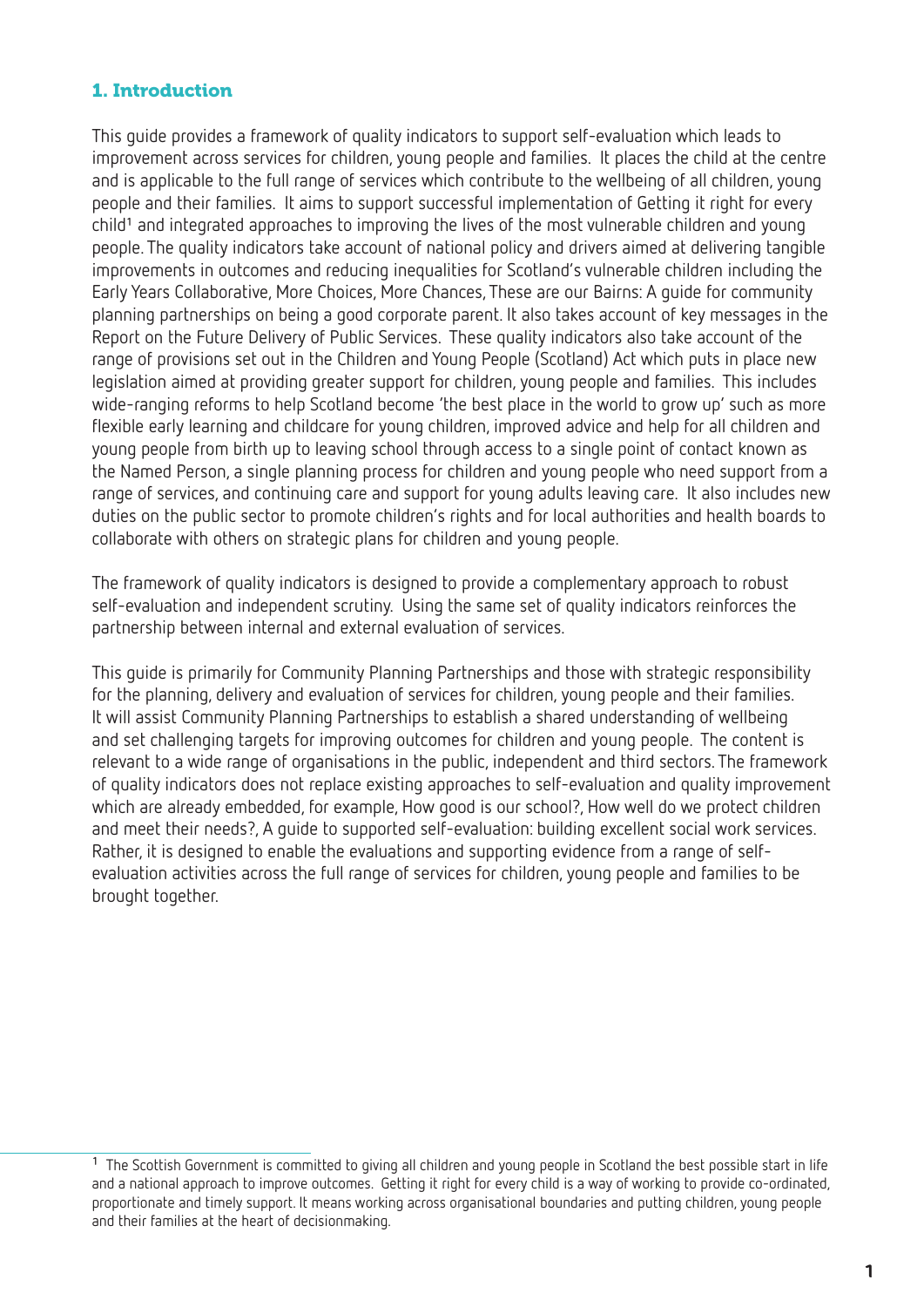## 2. Evaluating services for children and young people using quality indicators

#### The process of self-evaluation

Self-evaluation is central to continuous improvement. It is not a bureaucratic or mechanistic process. Rather, it is a reflective process through which Community Planning Partnerships and strategic planning groups for services for children and young people get to know how well they are doing and identify the best way to improve their services.

This framework of quality indicators is designed to help this by:

- encouraging us to reflect upon practice and identify strengths and areas for improvement
- recognising the work we are doing which has a positive impact on the lives of children and their families
- identifying where quality needs to be maintained, where improvement is needed and where we should be working towards achieving excellence
- allowing us to inform stakeholders about the quality of services for children, young people and families.

Self-evaluation is forward looking. It is about change and improvement, leading to well considered innovation in service delivery. It is based on our professional reflection, challenge and support and involves us in taking informed decisions about actions which result in clear benefits for children, young people and families. Rather than a one-off activity which is done in preparation for inspection, it is a dynamic process which should go on throughout the year. It establishes a baseline from which to plan to improve outcomes for children and promotes a collective commitment to set priorities for improvement. Used effectively, continuous self- evaluation helps us to monitor progress and impact.

Self-evaluation for improvement broadly focuses on answering three key questions.

#### **• How good are we now?**

This question should help partners identify strengths within and across service delivery and begin to consider areas for improvement.

#### **• How do we know?**

In considering this question, services should be gathering evidence and developing auditing processes which illustrate how well the lives of children and young people are improving. There are a number of sources of evidence which can inform partners and services about the quality of their work.

#### **• How good can we be?**

This question should help to take forward what we have found so far and to develop a set of clear and tangible priorities for improvement.

#### The quality framework

The framework is consistent and can be used in conjunction with a number of quality models and awards including Customer Service Excellence, Investors in People, the Excellence Model of the European Foundation for Quality Management (EFQM) and aspects of ISO 9000. The approach is also consistent with the principles of Best Value, the statutory framework provided within the Local Government in Scotland Act 2003. It can also be used in conjunction with the Public Service Improvement Framework (PSIF) which provides a useful tool for corporate self-assessment within public service organisations.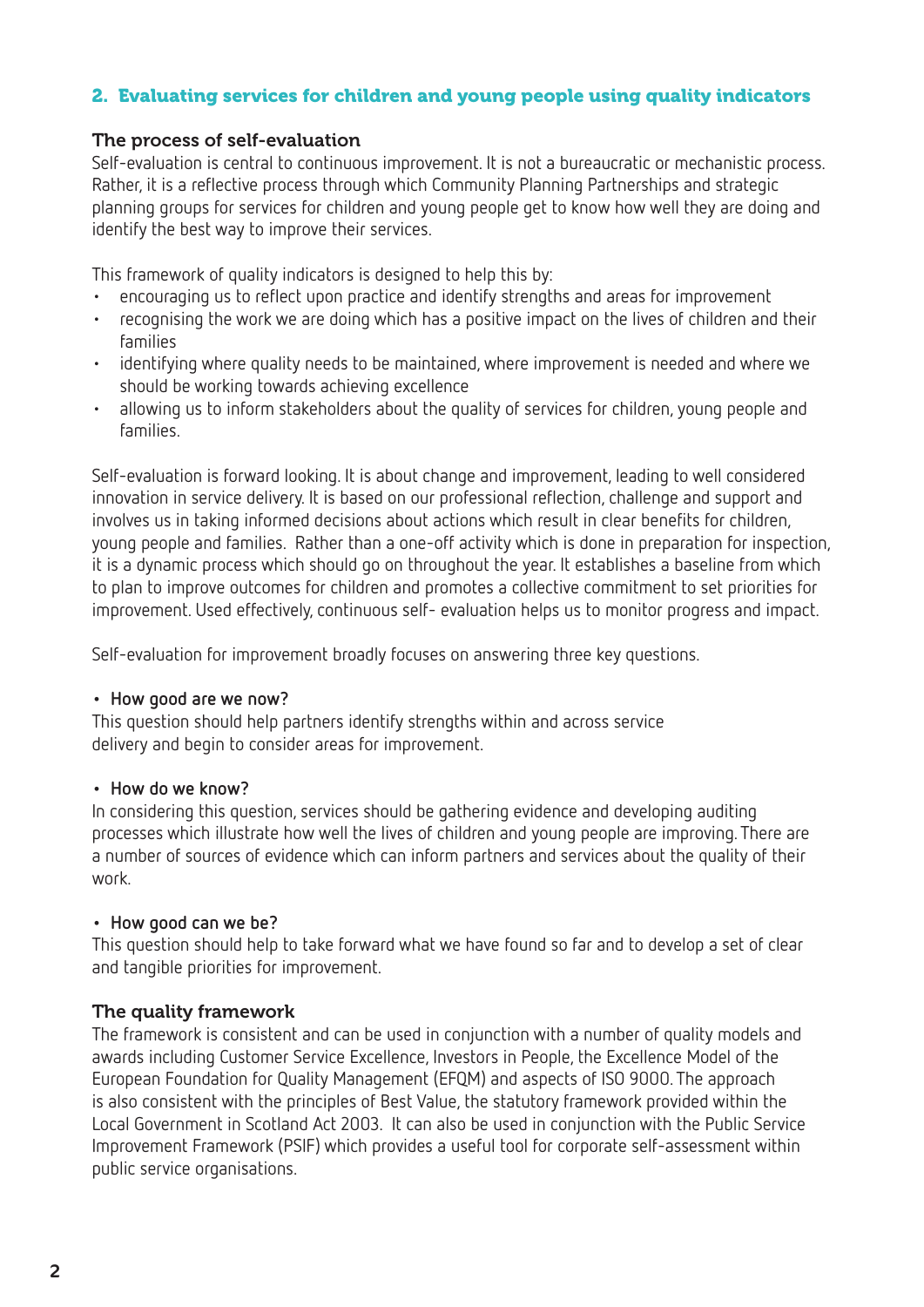The framework is arranged under six high-level questions which the Care Inspectorate and other scrutiny bodies have adopted for evaluative purposes. These questions will be at the core of the joint inspections of services for children and young people introduced at the request by Scottish Ministers from 2012.

For the purposes of self-evaluation, partners are asked, individually and collectively, to answer six simple but powerful questions.

- What key outcomes have we achieved?
- • How well do we meet the needs of our stakeholders?
- • How good is our delivery of services?
- How good is our management?
- How good is our leadership?
- • What is our capacity for improvement?

These questions are set out in a framework of 10 key areas with one or more being linked to each question. These key areas are numbered one to 10, then broken down further into 22 quality indicators shown in section 3 and explained in the diagram below.

| <b>High level question</b> | What key outcomes have we achieved?                         |
|----------------------------|-------------------------------------------------------------|
| Key area                   | 1. Key performance outcomes                                 |
| <b>Quality indicator</b>   | 1.1 Improving the wellbeing of children<br>and young people |

The quality indicators provide a toolkit to help with evaluating and improving the quality of services children, young people and families. The 22 quality indicators cover the key aspects of the work of Community Planning Partnerships in the delivery of services for children, young people and families and include a global indicator on the capacity for continued improvement.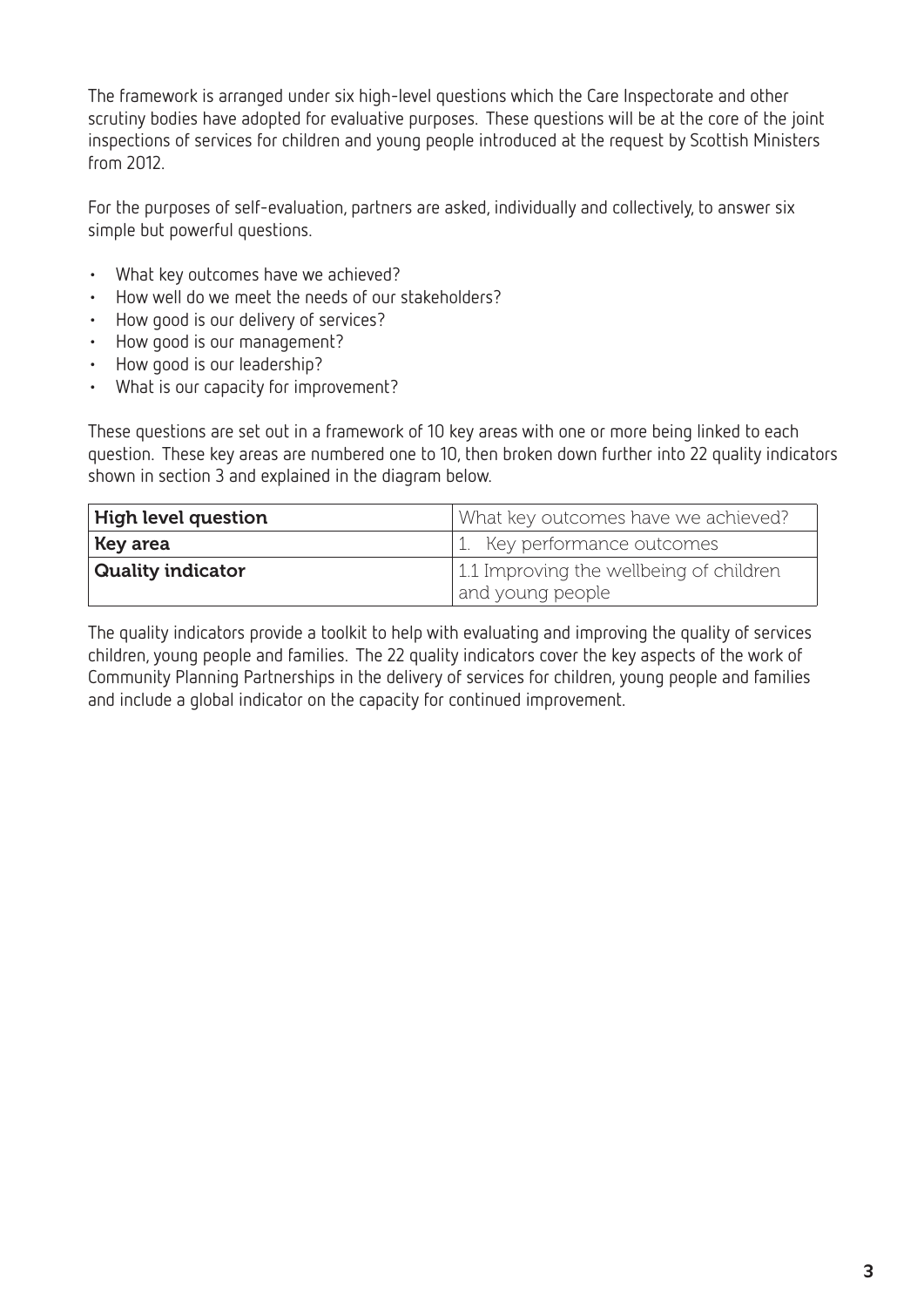# 3. The quality indicators

The framework of quality indicators for evaluating services for children and young people

| What key outcomes have we<br>achieved?                             | How well do we meet the<br>needs of our stakeholders?                                                                          | How good is our<br>delivery of services for<br>children young people,<br>and families? |
|--------------------------------------------------------------------|--------------------------------------------------------------------------------------------------------------------------------|----------------------------------------------------------------------------------------|
| 1. Key performance outcomes                                        | 2. Impact on children,<br>young people and families                                                                            | 5. Delivery of key<br>processes                                                        |
| 1.1 Improvements in the wellbeing<br>of children and young people. | 2.1 Impact on children and<br>young people                                                                                     | 5.1 Providing help and<br>support at an early stage                                    |
|                                                                    | 2.2 Impact on families                                                                                                         | 5.2 Assessing and<br>responding to risks and<br>needs                                  |
|                                                                    |                                                                                                                                | 5.3 Planning for individual<br>children                                                |
|                                                                    |                                                                                                                                | 5.4 Involving individual<br>children, young people<br>and families                     |
|                                                                    | 3. Impact on staff                                                                                                             |                                                                                        |
|                                                                    | 3.1 Impact on staff                                                                                                            |                                                                                        |
|                                                                    |                                                                                                                                |                                                                                        |
|                                                                    | 4. Impact on the<br>community                                                                                                  |                                                                                        |
|                                                                    | 4.1 Impact on communities                                                                                                      |                                                                                        |
|                                                                    |                                                                                                                                |                                                                                        |
|                                                                    |                                                                                                                                |                                                                                        |
|                                                                    |                                                                                                                                |                                                                                        |
|                                                                    | 10. What is our capacity for improvement?<br>Global judgement based on<br>an evaluation of the framework of quality indicators |                                                                                        |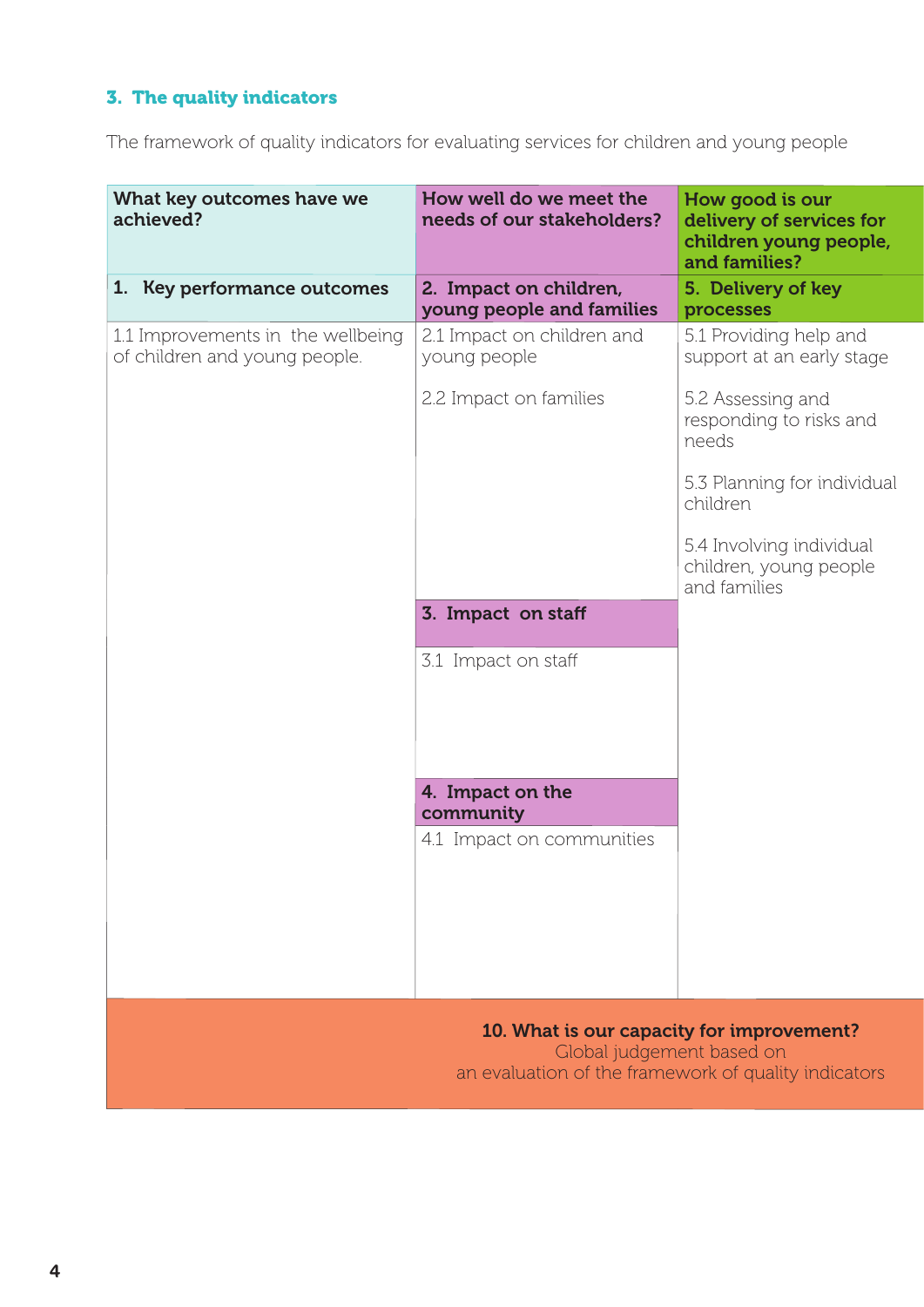| 6. Policy, service and<br>9. Leadership and<br>development and planning<br>direction<br>9.1 Visions, values and aims<br>6.1 Policies, procedures and<br>legal measures<br>9.2 Leadership of strategy<br>and direction<br>6.2 Planning and improving<br>services<br>9.3 Leadership of people                                                                                                                                                      |
|--------------------------------------------------------------------------------------------------------------------------------------------------------------------------------------------------------------------------------------------------------------------------------------------------------------------------------------------------------------------------------------------------------------------------------------------------|
|                                                                                                                                                                                                                                                                                                                                                                                                                                                  |
| 6.3 Participation of children,<br>young people, families and<br>9.4 Leadership of<br>other stakeholders.<br>improvement and change.<br>6.4 Performance management<br>and quality assurance<br>7. Management and support<br>of staff<br>7.1 Recruitment, deployment<br>and joint working<br>7.2 Staff training, development<br>and support<br>8. Partnership and<br>resources<br>8.1 Management of resources<br>8.2 Commissioning<br>arrangements |
| 8.3 Securing improvement<br>through self-evaluation                                                                                                                                                                                                                                                                                                                                                                                              |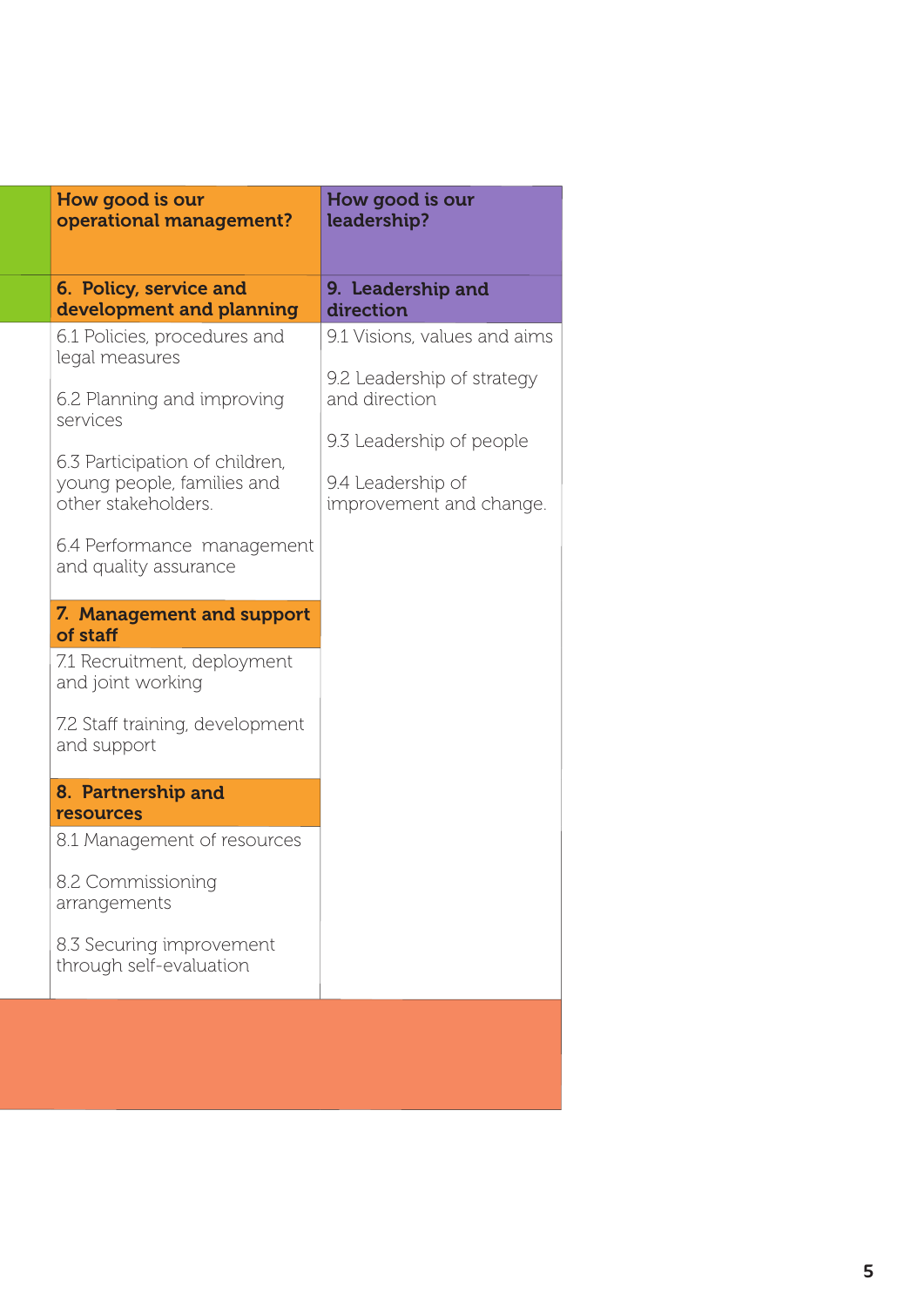# 4. Table of quality indicators and themes

# What key outcomes have we achieved?

| <b>Number</b> | <b>Quality indicator</b>                                      | <b>Themes</b>                                                                                                                                                                                                     |
|---------------|---------------------------------------------------------------|-------------------------------------------------------------------------------------------------------------------------------------------------------------------------------------------------------------------|
|               | 1. Key performance outcomes                                   |                                                                                                                                                                                                                   |
| 1.1           | Improvements in the wellbeing of<br>children and young people | Improving trends through prevention and<br>٠<br>early intervention.<br>Improvements in outcomes for children and<br>young people.<br>Improvements in the life chances of<br>vulnerable children and young people. |

# How well do we meet the needs of our stakeholders?

| <b>Number</b>            | <b>Quality indicator</b>                         | <b>Themes</b>                                                                                                                                                                                                                                                               |
|--------------------------|--------------------------------------------------|-----------------------------------------------------------------------------------------------------------------------------------------------------------------------------------------------------------------------------------------------------------------------------|
|                          | 2. Impact on children, young people and families |                                                                                                                                                                                                                                                                             |
| 2.1                      | Impact on children and young<br>people           | The extent to which children, young people get<br>the best start in life and are:<br>safe<br>$\bullet$<br>healthy<br>achieving<br>$\bullet$<br>nurtured<br>$\bullet$<br>active<br>$\bullet$<br>respected<br>$\bullet$<br>responsible<br>$\bullet$<br>included.<br>$\bullet$ |
| 2.2                      | Impact on families                               | The extent to which the wellbeing of families is<br>strengthened and they experience:<br>increased resilience<br>$\bullet$<br>greater confidence in parenting<br>$\bullet$<br>earlier help and support.<br>$\bullet$                                                        |
| 3. Impact on staff       |                                                  |                                                                                                                                                                                                                                                                             |
| 3.1                      | Impact on staff                                  | The extent to which staff are:<br>motivated<br>$\bullet$<br>involved<br>$\bullet$<br>valued.<br>$\bullet$                                                                                                                                                                   |
| 4. Impact on communities |                                                  |                                                                                                                                                                                                                                                                             |
| 4.1                      | Impact on communities                            | The extent to which the quality of life in local<br>communities and communities of interest<br>improves and they experience:<br>participation and empowerment<br>$\bullet$<br>increased capacity<br>$\bullet$<br>confidence in services.<br>$\bullet$                       |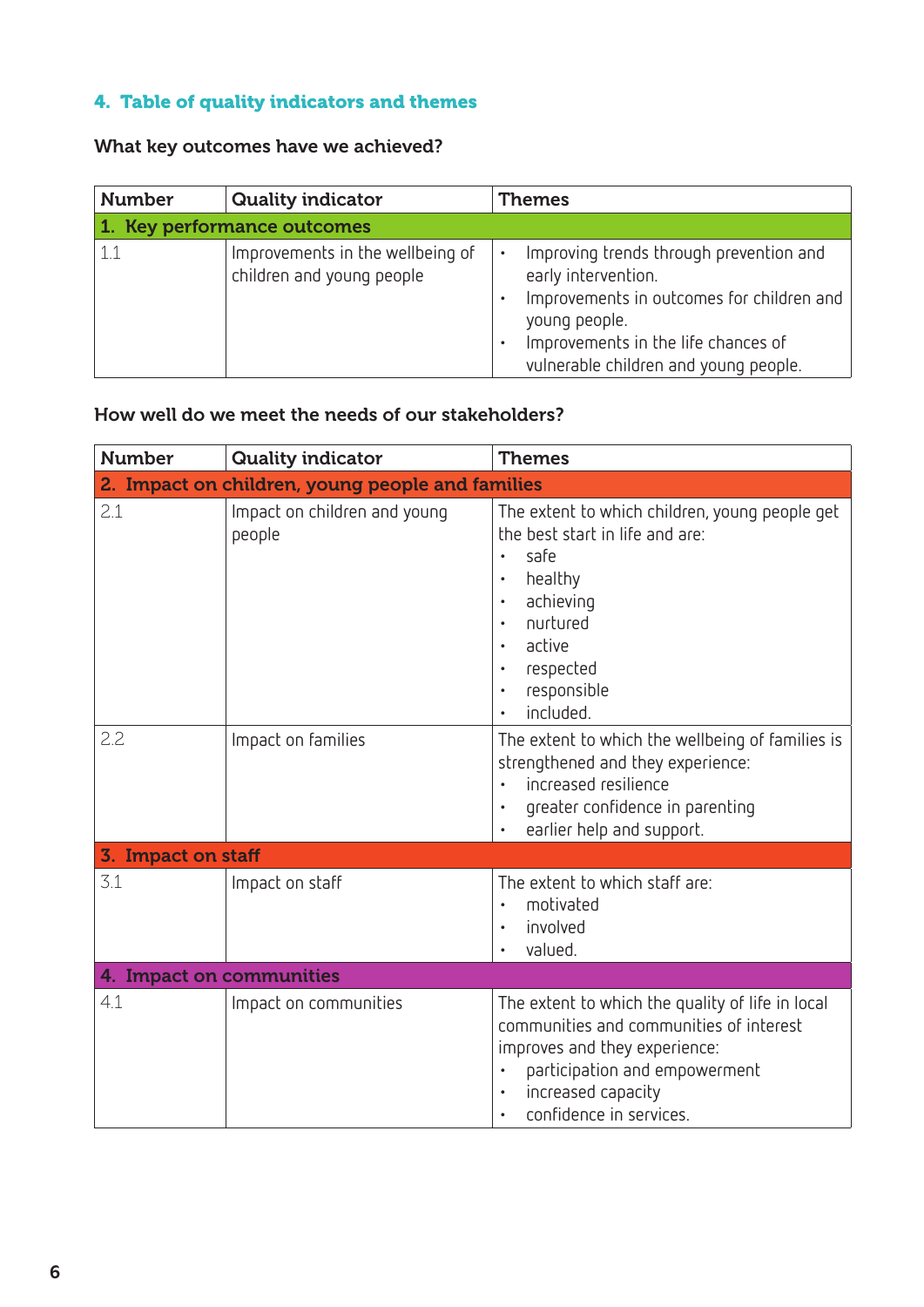# How good is our delivery of services for children, young people and families?

| <b>Number</b> | <b>Quality indicator</b>                                    | <b>Themes</b>                                                                                                                                                                                          |
|---------------|-------------------------------------------------------------|--------------------------------------------------------------------------------------------------------------------------------------------------------------------------------------------------------|
|               | 5. Delivery of key processes                                |                                                                                                                                                                                                        |
| 5.1           | Providing help and support at an<br>early stage             | Recognising children, young people and<br>$\bullet$<br>families who need additional support.<br>Sharing and making use of information.<br>$\bullet$<br>Timely and effective intervention.<br>$\bullet$ |
| 5.2           | Assessing and responding to risks<br>and needs              | Initial response.<br>$\bullet$<br>Chronologies of significant events.<br>$\bullet$<br>Assessment of risks and needs.<br>$\bullet$                                                                      |
| 5.3           | Planning for individual children<br>and young people        | Quality of plans.<br>$\bullet$<br>Reviewing progress, joint planning and<br>$\bullet$<br>decision-making.<br>Securing stable and caring environments.<br>$\bullet$                                     |
| 5.4           | Involving individual children, young<br>people and families | Seeking and recording views.<br>$\bullet$<br>Participation in key processes.<br>$\bullet$<br>Addressing dissatisfaction and complaints.<br>$\bullet$                                                   |

# How good is our operational management?

| <b>Number</b> | <b>Quality indicator</b>                                                       | <b>Themes</b>                                                                                                                                                                                        |  |  |
|---------------|--------------------------------------------------------------------------------|------------------------------------------------------------------------------------------------------------------------------------------------------------------------------------------------------|--|--|
|               | 6. Policy, service development and planning                                    |                                                                                                                                                                                                      |  |  |
| 6.1           | Policies, procedures and legal<br>measures                                     | Range and coherence.<br>$\bullet$<br>Reviewing and updating.<br>$\bullet$<br>Fulfilment of statutory duties.<br>$\bullet$                                                                            |  |  |
| 6.2           | Planning and improving services                                                | Integrated children's services planning.<br>$\bullet$<br>Child protection committee business<br>$\bullet$<br>planning.<br>Managing and mitigating risks.<br>$\bullet$                                |  |  |
| 6.3           | Participation of children, young<br>people, families and other<br>stakeholders | Involvement in policy, planning and service<br>$\bullet$<br>development.<br>Communication and consultation.<br>$\bullet$<br>Promoting the rights of children and young<br>$\bullet$<br>people.       |  |  |
| 6.4           | Performance management and<br>quality assurance                                | Setting and reviewing performance<br>$\bullet$<br>measures and standards.<br>Systems, processes and reporting<br>$\bullet$<br>arrangements.<br>Reaching targets, achieving consistency.<br>$\bullet$ |  |  |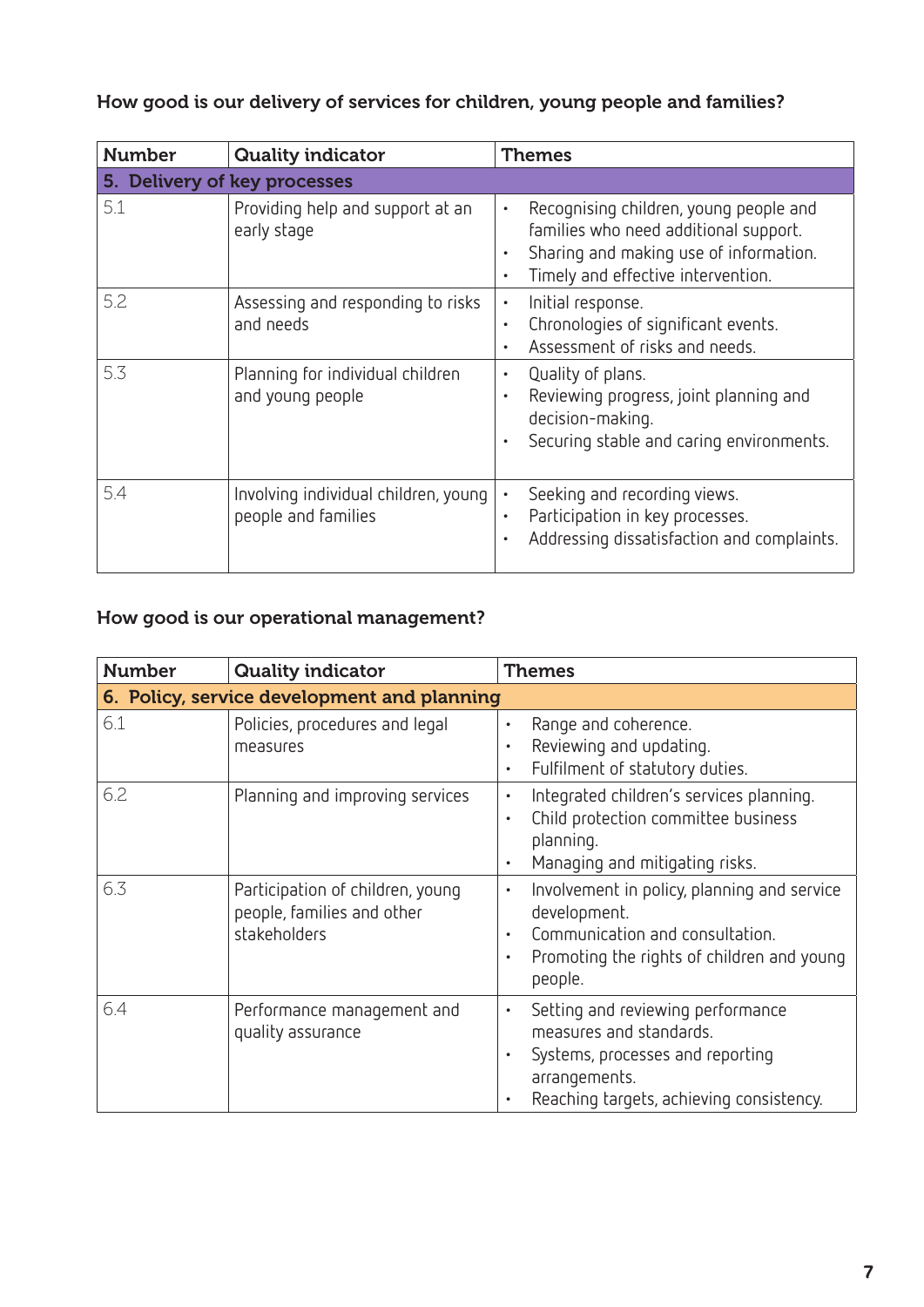| <b>Number</b>                      | <b>Quality indicator</b>                        | <b>Themes</b>                                                                                                                                                         |  |
|------------------------------------|-------------------------------------------------|-----------------------------------------------------------------------------------------------------------------------------------------------------------------------|--|
| 7. Management and support of staff |                                                 |                                                                                                                                                                       |  |
| 7.1                                | Recruitment, deployment and joint<br>working    | Meeting human resource needs.<br>$\bullet$<br>Deployment to achieve planned results.<br>$\bullet$<br>Multi-disciplinary working and team work.<br>$\bullet$           |  |
| 7.2                                | Staff training, development and<br>support      | Competence and confidence.<br>$\bullet$<br>Training and development.<br>$\bullet$<br>Advice, guidance and supervision.<br>$\bullet$                                   |  |
| 8. Partnership and resources       |                                                 |                                                                                                                                                                       |  |
| 8.1                                | Management of resources                         | Transparency of financial planning and<br>$\bullet$<br>spend.<br>Joint deployment and expenditure.<br>$\bullet$<br>Achieving best value.<br>$\bullet$                 |  |
| 8.2                                | Commissioning arrangements                      | Balancing direct provision and purchased<br>$\bullet$<br>services.<br>Joint funding and commissioning.<br>$\bullet$<br>Monitoring and reviewing quality.<br>$\bullet$ |  |
| 8.3                                | Securing improvement through<br>self-evaluation | Prioritising, planning and co-ordinating<br>$\bullet$<br>self-evaluation.<br>Involving stakeholders.<br>$\bullet$<br>Securing continuous improvement.<br>$\bullet$    |  |

# How good is our leadership?

| <b>Number</b>               | <b>Quality indicator</b>                | <b>Themes</b>                                                                                                                                                             |  |
|-----------------------------|-----------------------------------------|---------------------------------------------------------------------------------------------------------------------------------------------------------------------------|--|
| 9. Leadership and direction |                                         |                                                                                                                                                                           |  |
| 9.1                         | Vision, values and aims                 | Coherence of vision, values and aims.<br>$\bullet$<br>Sharing and sustaining the vision.<br>$\bullet$<br>Equality and inclusion.<br>$\bullet$                             |  |
| 9.2                         | Leadership of strategy and<br>direction | Collaborative leadership.<br>$\bullet$<br>Prioritising prevention and early<br>$\bullet$<br>intervention.<br>Balancing stability and the need for<br>$\bullet$<br>change. |  |
| 9.3                         | Leadership of people                    | Developing leadership capacity.<br>$\bullet$<br>Building and sustaining relationships.<br>$\bullet$<br>Promoting teamwork.<br>$\bullet$                                   |  |
| 9.4                         | Leadership of improvement and<br>change | Continuous improvement.<br>$\bullet$<br>Learning for change.<br>$\bullet$<br>Transformational change.<br>$\bullet$                                                        |  |

10. What is our capacity for improvement? A global judgement based on an evaluation of the framework of quality indicators.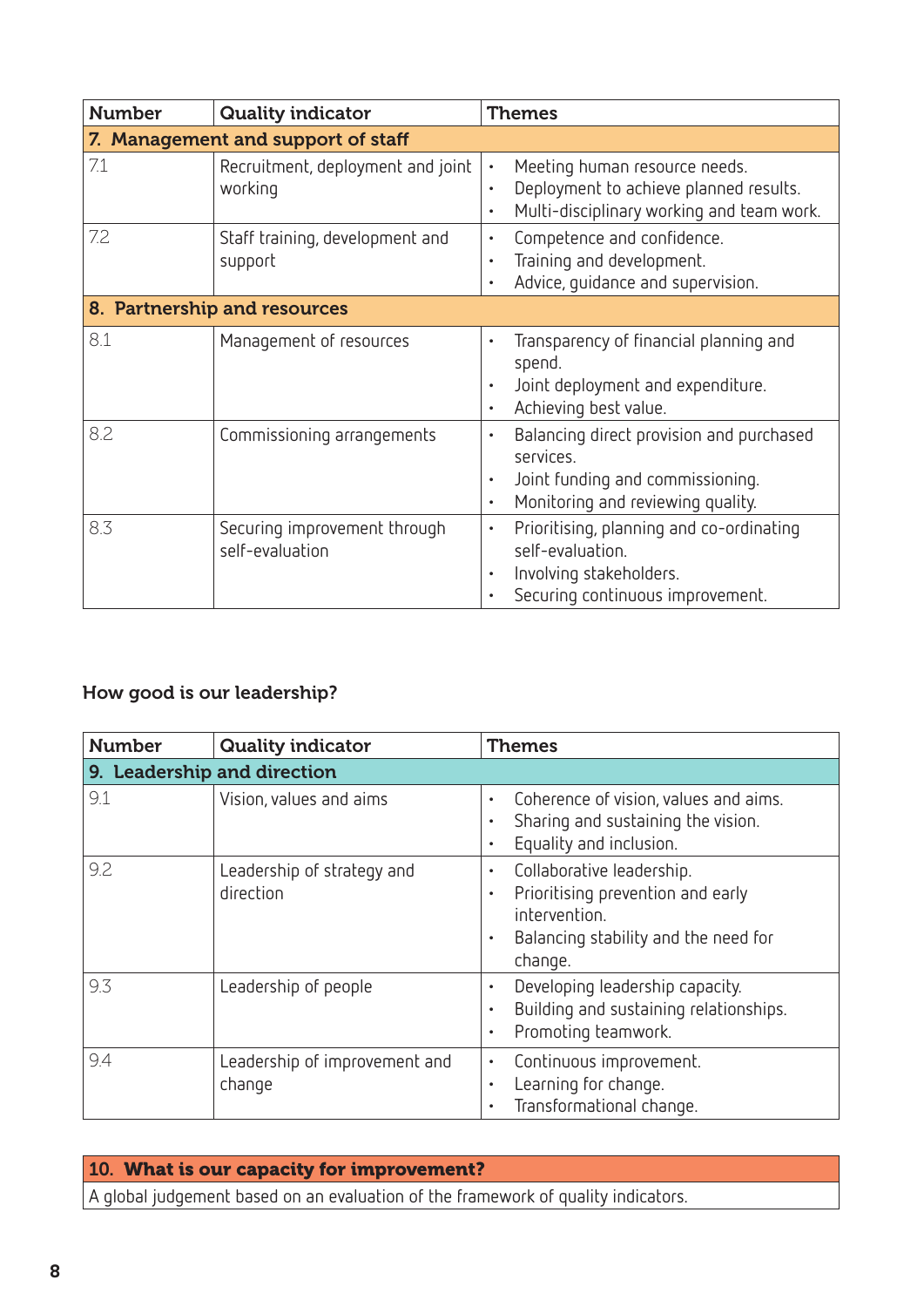# What key outcomes have we achieved?

# 4. The quality indicators with key features and illustrations

#### 1. Key performance outcomes

#### QI 1.1 Improvements in the wellbeing of children and young people

#### Themes

- Improving trends through prevention and early intervention.
- Improvements in outcomes for children and young people.
- Improvements in the life chances of vulnerable children and young people.

#### Key features

This quality indicator relates to demonstrable improvements partners make in the wellbeing of children and young people. It considers the extent to which partners are successfully tackling inequalities and closing outcome gaps through effective prevention and early intervention. It is about the performance of community planning partners in improving children and young people's wellbeing over time against an agreed set of outcome indicators. It focuses on tangible results in improving the life chances of vulnerable children and young people.

| Very good illustration                                                                                                                                                                                                                                                                                                                                                                                                                                                                                                                                         | <b>Weak illustration</b>                                                                                                                                                                                                                                                                                                                                                                                                                                                                                                                                                                                                       |
|----------------------------------------------------------------------------------------------------------------------------------------------------------------------------------------------------------------------------------------------------------------------------------------------------------------------------------------------------------------------------------------------------------------------------------------------------------------------------------------------------------------------------------------------------------------|--------------------------------------------------------------------------------------------------------------------------------------------------------------------------------------------------------------------------------------------------------------------------------------------------------------------------------------------------------------------------------------------------------------------------------------------------------------------------------------------------------------------------------------------------------------------------------------------------------------------------------|
| We can demonstrate a wide range of<br>improving trends as a result of our very<br>effective approaches to prevention and early<br>intervention. We are successfully tackling the<br>consequences of child poverty and closing<br>outcome gaps in our different communities.                                                                                                                                                                                                                                                                                    | We have limited measures of improving trends<br>as a result of our approaches to prevention and<br>early intervention. Our progress in tackling the<br>consequences of child poverty and inequality<br>in the longer term is unclear. Outcome gaps<br>between our different communities are, for<br>the most part, unchanged. Our early years<br>collaborative demonstrates limited effectiveness<br>in improving trends.                                                                                                                                                                                                      |
| We are improving trends in our outcome<br>indicators year on year. Our results compare<br>increasingly well when benchmarked against<br>our comparators and national performance<br>information. We are on course with the<br>ambitious targets we have set ourselves to<br>break the cycle of inter-generational child<br>poverty and inequality. We can demonstrate<br>sustained improvements in the extent to which<br>our children and young people are successful<br>learners, confident individuals, effective<br>contributors and responsible citizens. | We can demonstrate improved performance in<br>key processes. We do not have a sufficient focus<br>on measuring improvements in the wellbeing<br>of children and young people. We have not<br>established baseline measures from which to<br>demonstrate year-on-year improvements in our<br>performance. We do not take sufficient remedial<br>action to ensure the targets we set ourselves<br>are met. We mostly report on outputs rather<br>than outcome indicators. We do not challenge<br>ourselves sufficiently through benchmarking<br>our performance against our comparators and<br>national performance information. |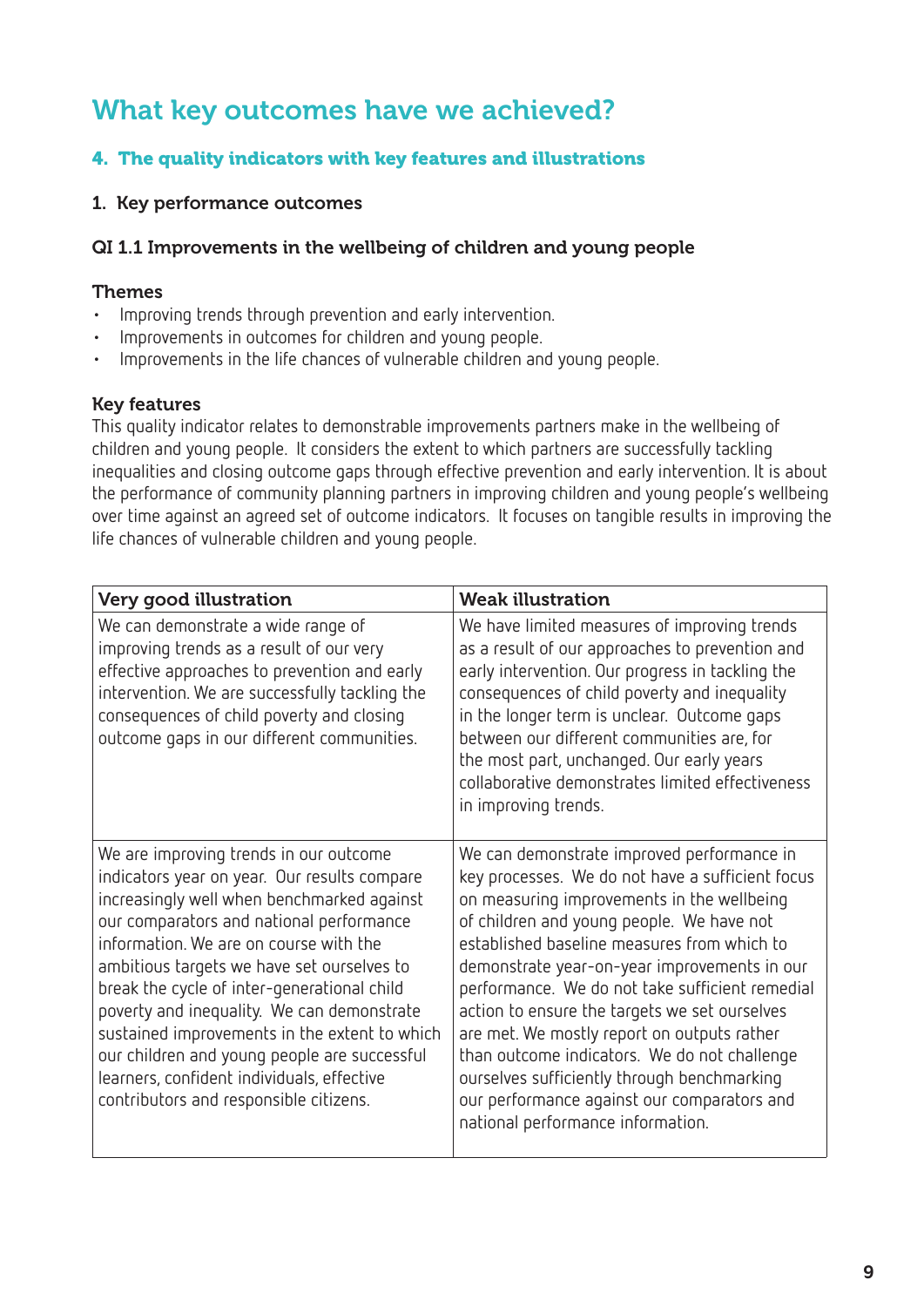| Very good illustration                          | <b>Weak illustration</b>                          |
|-------------------------------------------------|---------------------------------------------------|
| Our results show improving trends in the        | We have limited information on improving trends   |
| wellbeing of a wide range of vulnerable         | in the wellbeing of vulnerable children and young |
| children and young people. The child protection | people. We have made progress in improving our    |
| committee can demonstrate that our children     | services for children and young people in need of |
| and young people are better protected. As       | protection and looked after away from home.       |
| corporate parents, we are making notable        | However, we do not measure what difference this   |
| progress over time in improving outcomes for    | makes to the wellbeing of vulnerable children     |
| looked after children and care leavers.         | and young people.                                 |

# How well do we meet the needs of our stakeholders?

#### 2. Impact on children, young people and families

#### 2.1 Impact on children and young people

#### Themes

The extent to which children and young people get the best start in life and are:

- **• S**afe
- **• H**ealthy
- **• A**chieving
- **• N**urtured
- **• A**ctive
- **• R**espected
- **• R**esponsible
- **• I**ncluded

#### Key features

This indicator relates to the impact of services on optimising the wellbeing of children and young people using the SHANARRI indicators. It focuses on the difference services are making to their lives and life opportunities.

| Very good illustration                                                                                                                                                                                                                           | <b>Weak illustration</b>                                                                                                                                                                                                                                                      |
|--------------------------------------------------------------------------------------------------------------------------------------------------------------------------------------------------------------------------------------------------|-------------------------------------------------------------------------------------------------------------------------------------------------------------------------------------------------------------------------------------------------------------------------------|
| <b>Safe</b><br>Children and young people are very well                                                                                                                                                                                           | Children and young people are not always fully                                                                                                                                                                                                                                |
| protected from abuse, neglect or harm at<br>home, at school and in the community. They<br>are assisted to be free from all forms of<br>exploitation and are well-equipped with<br>the knowledge and skills they need to keep<br>themselves safe. | protected from abuse, neglect or harm. They may<br>be exposed to unsuitable situations at home, in<br>school or in the community. Some children and<br>young people are vulnerable to exploitation and<br>do not have sufficient awareness of how to keep<br>themselves safe. |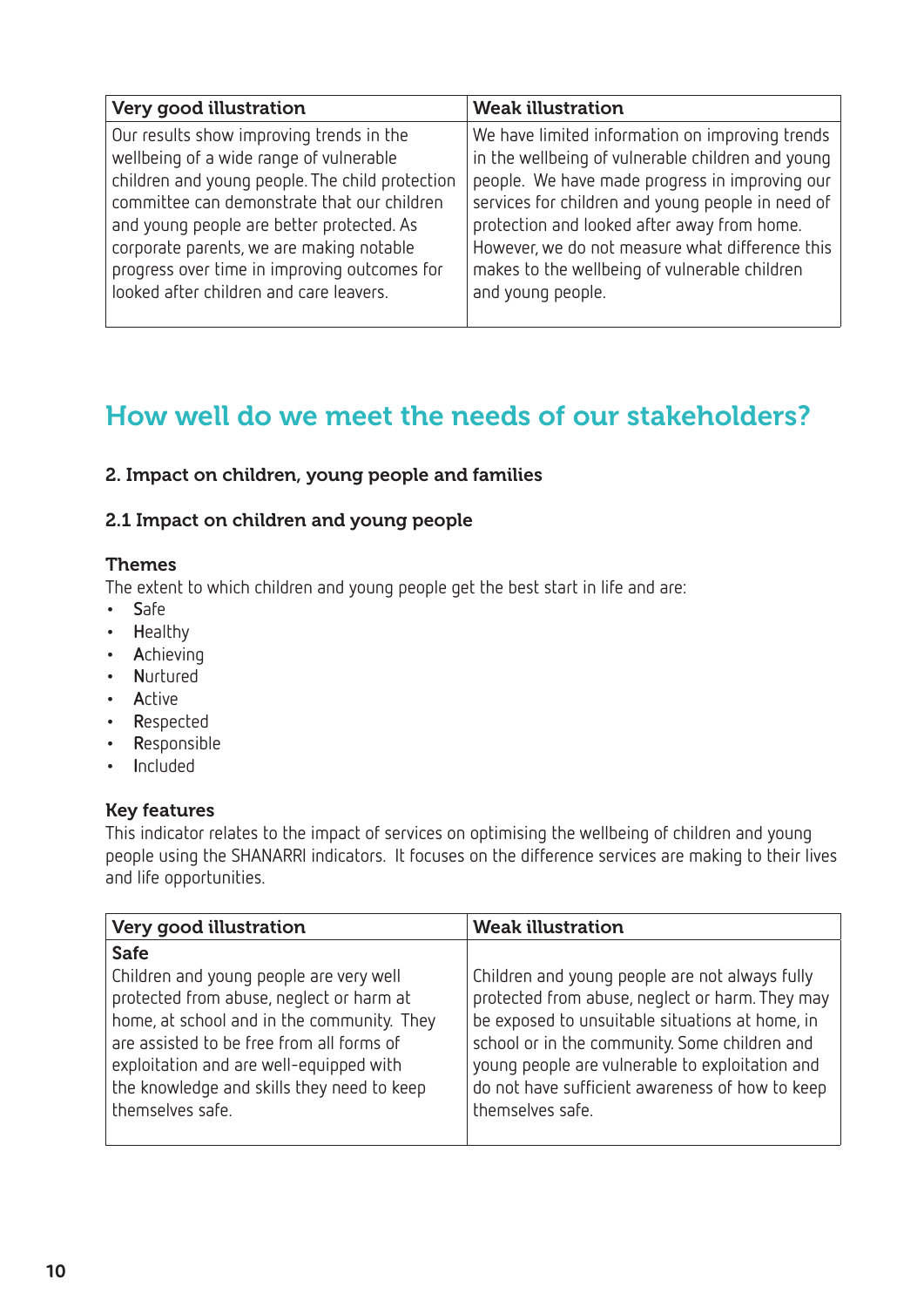| Very good illustration                                                                                                                                                                                                                                                                                                                                | <b>Weak illustration</b>                                                                                                                                                                                                                                               |
|-------------------------------------------------------------------------------------------------------------------------------------------------------------------------------------------------------------------------------------------------------------------------------------------------------------------------------------------------------|------------------------------------------------------------------------------------------------------------------------------------------------------------------------------------------------------------------------------------------------------------------------|
| <b>Healthy</b><br>Children and young people enjoy high<br>standards of physical and mental health. They<br>make well-informed choices and lead healthy<br>lifestyles.                                                                                                                                                                                 | Children and young people's access to the<br>healthcare they need is restricted. They do<br>not always make sufficient progress towards<br>optimum physical and mental wellbeing. Children<br>and young people get limited help to adopt<br>healthy lifestyle choices. |
| Achieving<br>Children and young people are equipped<br>with the skills, confidence and self-esteem<br>to progress successfully in their learning and<br>development and achieve their full potential.                                                                                                                                                 | Children and young people do not always<br>have the skills, confidence and self-esteem to<br>make sufficient and sustained progress in their<br>learning and development.                                                                                              |
| <b>Nurtured</b><br>Children and young people thrive as a result<br>of secure attachments, trusting relationships<br>and caring experiences. Children and young<br>people who are not able to live at home benefit<br>from consistent and trusting relationships<br>with carers and staff who know them well and<br>provide continuity in their lives. | The wellbeing of children and young people<br>is diminished substantially as a result of<br>inconsistency or insecurity in care givers or living<br>arrangements.                                                                                                      |
| <b>Active</b><br>Children and young people are physically active<br>and benefit from opportunities to explore the<br>world around them. They experience healthy<br>growth and development                                                                                                                                                             | Children and young people are not always<br>achieving healthy growth and development.<br>Opportunities to benefit from play, recreation and<br>sport are limited.                                                                                                      |
| <b>Respected</b><br>Children and young people know their rights<br>and are confident in exercising these. They are<br>able to express their views and be involved<br>meaningfully in decisions which affect them.                                                                                                                                     | Children and young people have a limited<br>understanding of their rights and do not know<br>how to exercise them. They do not have sufficient<br>opportunities to express their views or to become<br>involved in decisions which affect them.                        |
| Responsible<br>Children and young people take on appropriate<br>levels of responsibility and become responsible<br>citizens. They benefit from consistent<br>boundaries, guidance and supervision.                                                                                                                                                    | Children and young people experience too much<br>or too little responsibility. They do not always get<br>the quidance and supervision they need to act as<br>responsible citizens.                                                                                     |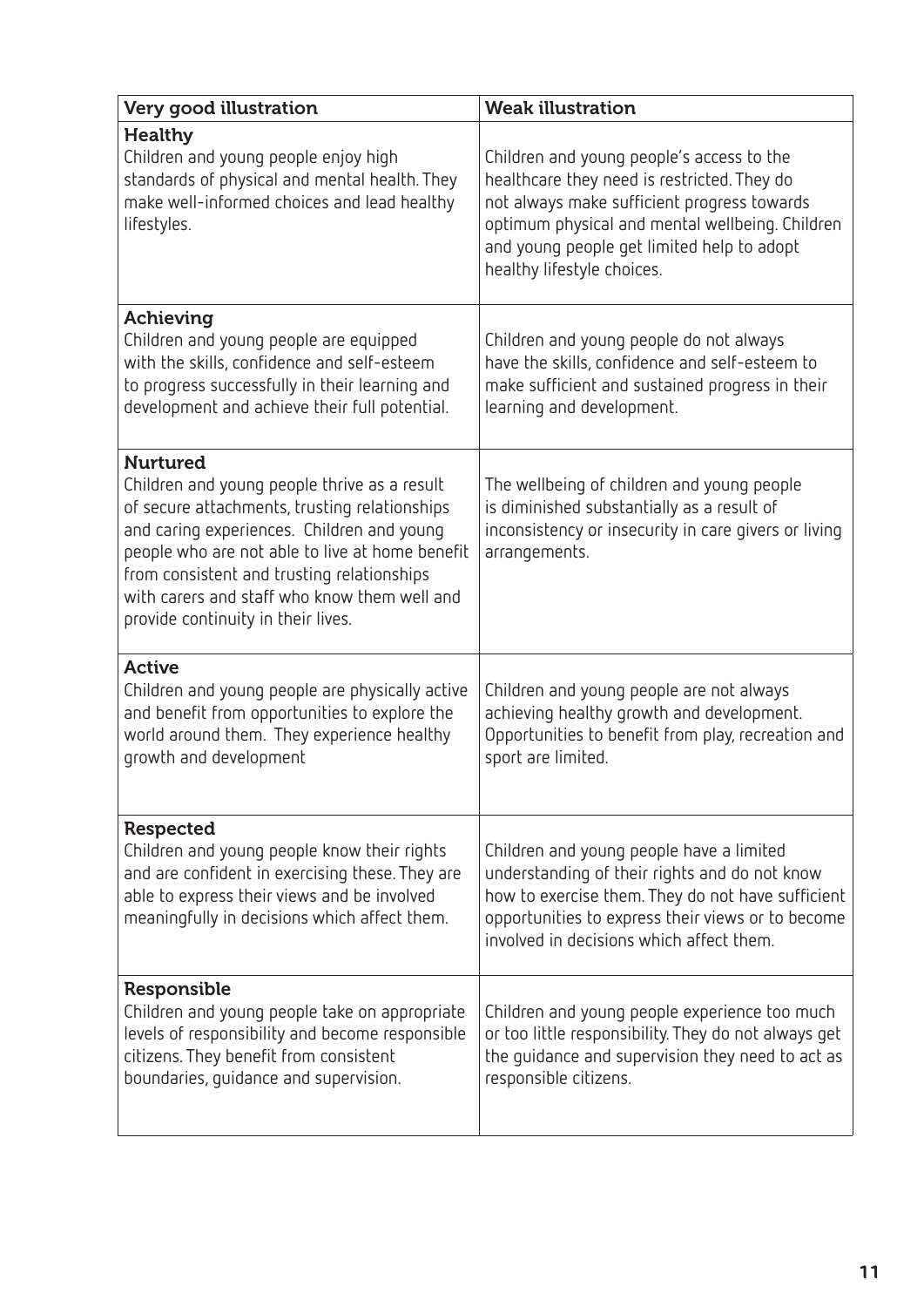| Very good illustration                                                                                                                                                                                                                                                                                 | <b>Weak illustration</b>                                                                                                                                                                                                                                     |
|--------------------------------------------------------------------------------------------------------------------------------------------------------------------------------------------------------------------------------------------------------------------------------------------------------|--------------------------------------------------------------------------------------------------------------------------------------------------------------------------------------------------------------------------------------------------------------|
| <b>Included</b>                                                                                                                                                                                                                                                                                        |                                                                                                                                                                                                                                                              |
| Children and young people are valued<br>contributors to the communities in which<br>they live and learn. They have a strong sense<br>of identity and feel they belong. Children<br>and young people acquire the strengths<br>and resilience they need to overcome any<br>inequalities they experience. | Children and young people do not always receive<br>the encouragement they need to contribute to<br>the communities in which they live and learn.<br>They feel excluded and are not supported well<br>enough to overcome the inequalities they<br>experience. |
|                                                                                                                                                                                                                                                                                                        |                                                                                                                                                                                                                                                              |

# 2.2 Impact on families

## Themes

The extent to which family wellbeing is strengthened and they experience:

- • increased resilience
- • greater confidence in parenting
- • earlier help and support.

## Key features

This quality indicator relates to the impact of services on family wellbeing. It considers the extent to which families are helped to be resilient and can meet their own needs. It focuses on the level of confidence parents and carers have in their parenting. It is concerned with the impact of early and effective intervention in strengthening families.

| Very good illustration                                                                                                                                                                                                                                                                                                                                                                                                                                                                                                         | <b>Weak illustration</b>                                                                                                                                                                                                                                                                                                                                                                                                                                                |
|--------------------------------------------------------------------------------------------------------------------------------------------------------------------------------------------------------------------------------------------------------------------------------------------------------------------------------------------------------------------------------------------------------------------------------------------------------------------------------------------------------------------------------|-------------------------------------------------------------------------------------------------------------------------------------------------------------------------------------------------------------------------------------------------------------------------------------------------------------------------------------------------------------------------------------------------------------------------------------------------------------------------|
| Families experience helpful and reliable support<br>from an extensive range of accessible, high<br>quality services which are universally available.<br>They are valued as important contributors to<br>ensuring positive outcomes for their children<br>and young people. They work as equal partners<br>alongside services to secure flexible help and<br>support to prevent their difficulties getting<br>worse. As a result, their resilience is increasing<br>and their reliance on specialist support<br>is diminishing. | Families are sometimes isolated, and do not<br>always find it easy to connect with appropriate<br>support networks. Families have access to a<br>limited range of support services. These are<br>not always flexible enough to meet their needs<br>and are of variable quality. Families experience<br>gaps in support services and their need for more<br>specialist support is increased when they do not<br>get the help they need early enough.                     |
| Families benefit from very effective support<br>which helps them to promote the wellbeing of<br>very young children from pre-birth. Support for<br>parenting is readily available in different ways<br>to suit different lifestyles and needs. Advice<br>and quidance is well-matched to the needs of<br>parents and carers and available at every age<br>and stage. Parental confidence and parenting<br>skills are increasing.                                                                                               | The support provided during pregnancy is<br>not sufficient in helping families prepare for<br>parenthood. Families do not have enough<br>opportunities to increase their knowledge of<br>child development and confidence in bringing<br>up children and young people. Those who most<br>need help to develop their parenting skills do<br>not always get appropriate support. Advice and<br>quidance for parents during their child's teenage<br>years is too limited. |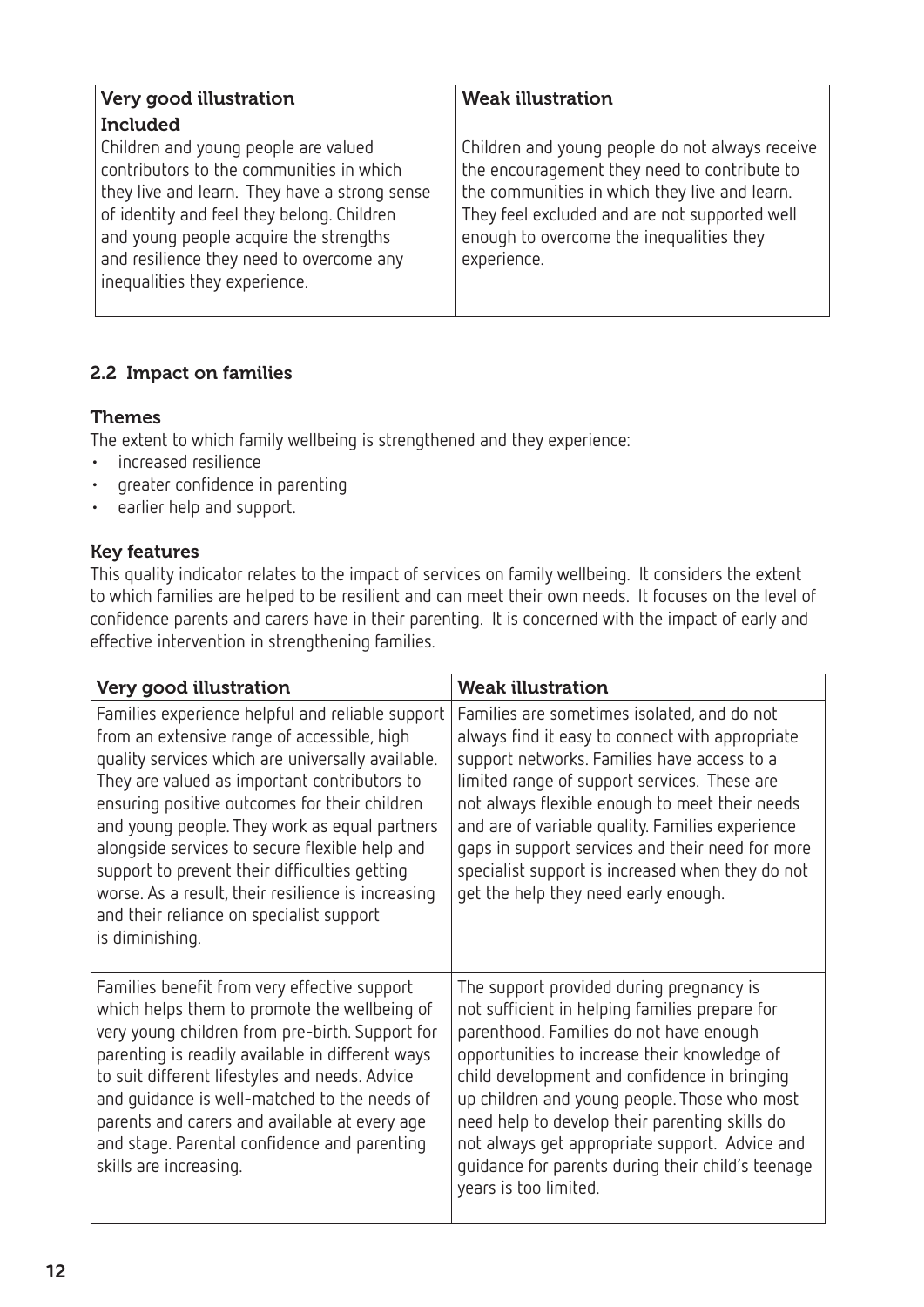| Very good illustration                                                                                                                                                                                                                                                                                                                                                                                                                                                                                    | <b>Weak illustration</b>                                                                                                                                                                                                                                                                                                                                                |
|-----------------------------------------------------------------------------------------------------------------------------------------------------------------------------------------------------------------------------------------------------------------------------------------------------------------------------------------------------------------------------------------------------------------------------------------------------------------------------------------------------------|-------------------------------------------------------------------------------------------------------------------------------------------------------------------------------------------------------------------------------------------------------------------------------------------------------------------------------------------------------------------------|
| Families are very well supported as soon as<br>any difficulties arise. They get help early and<br>frequently enough at times, in places and in<br>ways to meet their needs. Vulnerable families<br>benefit from personalised support aimed<br>at helping them to bring up their children<br>successfully. Those parents and carers who<br>are reluctant, for whatever reason, to seek<br>help benefit from staff reaching out to them.<br>Families get the help they need for as long as it<br>is needed. | Families too often reach a crisis point before<br>getting help. The needs of some vulnerable<br>families are not met well as appropriate help is<br>not always available when it is needed. Support<br>services are not sufficiently flexible to meet<br>the needs of some families, particularly when<br>additional help is needed in the evenings and at<br>weekends. |

# 3. Impact on staff

## 3.1 Impact on staff

#### **Themes**

The extent to which staff are:

- • motivated
- • involved
- • valued.

#### Key features

This indicator considers the extent to which staff are committed and motivated to achieving the best possible outcomes for children, young people and families. It relates to how well they are involved in the ongoing development of services. It considers how well their contribution to improving the lives of children, young people and families is recognised and valued.

| Very good illustration                                                                                                                                                                                                                                                                                                                                                                                                                                                                                                                                                                        | <b>Weak illustration</b>                                                                                                                                                                                                                                                                                                                                                                                                                                                                                                                          |
|-----------------------------------------------------------------------------------------------------------------------------------------------------------------------------------------------------------------------------------------------------------------------------------------------------------------------------------------------------------------------------------------------------------------------------------------------------------------------------------------------------------------------------------------------------------------------------------------------|---------------------------------------------------------------------------------------------------------------------------------------------------------------------------------------------------------------------------------------------------------------------------------------------------------------------------------------------------------------------------------------------------------------------------------------------------------------------------------------------------------------------------------------------------|
| Staff are energised by the vision and visible<br>leadership of services for children. They have<br>a strong and shared commitment to improving<br>the wellbeing of children, young people and<br>families and to tackling inequalities. They have<br>a shared understanding of children's wellbeing<br>and apply this to their work confidently. Staff<br>have a clear understanding about their roles<br>and responsibilities as well as those of their<br>colleagues. They are highly motivated to work<br>together to achieve the best possible outcomes<br>for children and young people. | Staff motivation is more connected to team<br>working and peer support than to achieving the<br>vision for children, young people and families.<br>Staff are not confident about joint working with<br>colleagues in other services. The effectiveness of<br>integrated working is diminished by unresolved<br>tensions in relationships across services. Staff<br>feel unsupported in their efforts to close<br>outcome gaps and they are unclear about what is<br>expected from them. As a consequence there is<br>an adverse impact on morale. |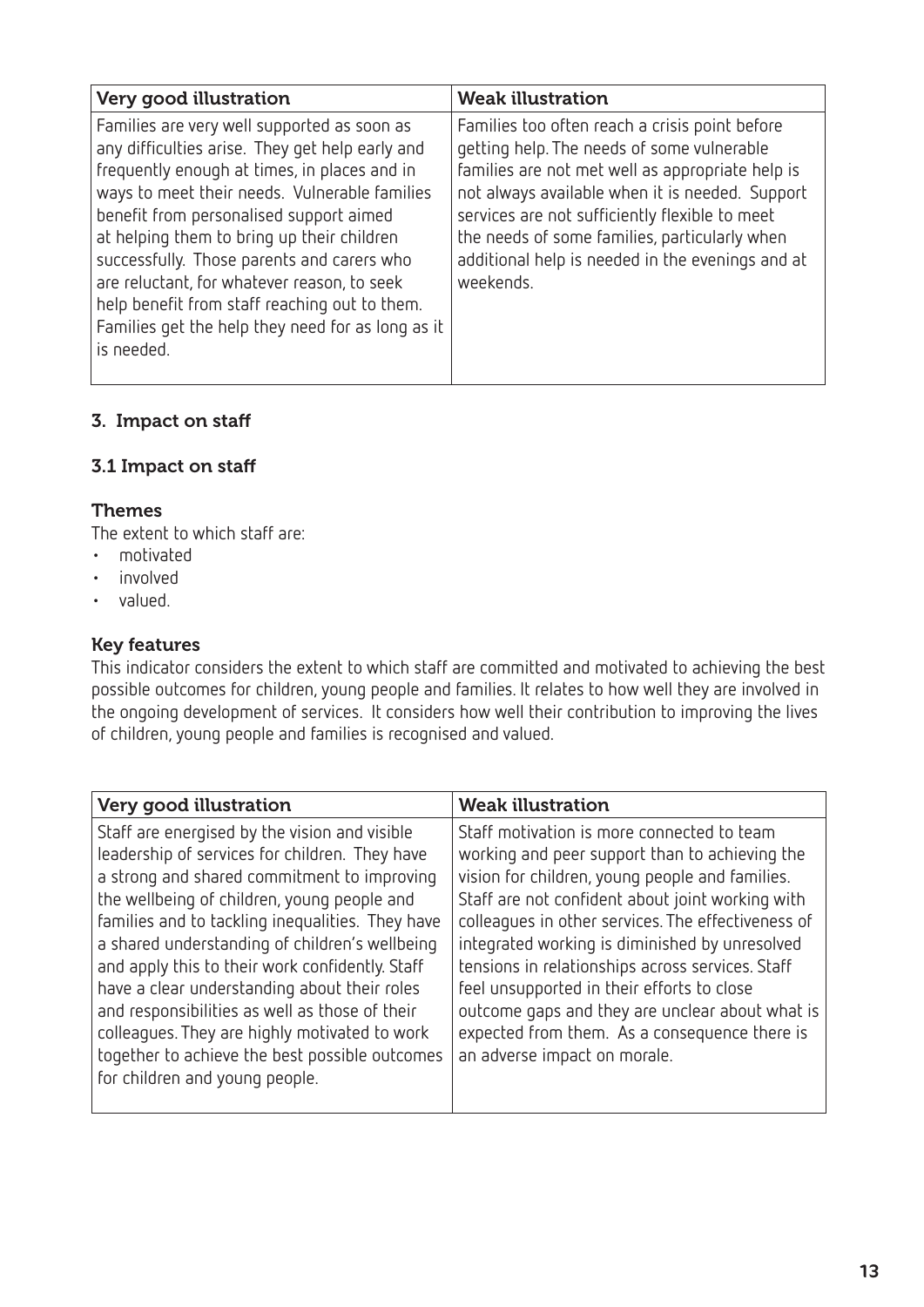| Very good illustration                                                                                                                                                                                                                                                                                                                                                                                                                                                                                              | <b>Weak illustration</b>                                                                                                                                                                                                                                                                                                                                                                            |
|---------------------------------------------------------------------------------------------------------------------------------------------------------------------------------------------------------------------------------------------------------------------------------------------------------------------------------------------------------------------------------------------------------------------------------------------------------------------------------------------------------------------|-----------------------------------------------------------------------------------------------------------------------------------------------------------------------------------------------------------------------------------------------------------------------------------------------------------------------------------------------------------------------------------------------------|
| Staff are involved meaningfully in the ongoing<br>development of services for children, young<br>people and families. They are engaged<br>purposefully in promoting good practice and<br>identifying areas for improvement. Staff test<br>out new and improved ways of working and<br>take pride in the contribution they make.<br>They understand fully what they need to do<br>within their own service and with colleagues<br>across services to further improve the quality<br>and effectiveness of their work. | Staff have insufficient opportunity to contribute<br>meaningfully to service development. They do<br>not feel their views are taken into account. They<br>are not engaged in promoting good practice or<br>identifying areas for improvement. They do not<br>understand the rationale for proposed changes<br>to their way of working and are sometimes<br>reluctant to implement these.            |
| Staff experience a high level of satisfaction in<br>working together to deliver services for children<br>and young people. They feel valued and their<br>contribution recognised. They are provided<br>with opportunities to develop their knowledge<br>and skills which has a significant positive<br>impact on the quality of their work. They are<br>confident in identifying the difference their<br>work is making to the wellbeing of children,<br>young people and families.                                 | Staff experience varying levels of satisfaction in<br>the quality of service they are delivering. While<br>they work conscientiously on their own and with<br>their immediate colleagues, they experience<br>barriers to joint working with colleagues across<br>services. Opportunities to improve practice are<br>limited. Staff feel that they are not deployed<br>effectively and under-valued. |

# 4. Impact on the community

#### QI 4.1 Impact on the community

#### Themes

The extent to which the quality of life in local communities and communities of interest improves and they experience:

- • participation and empowerment
- • increased capacity
- • confidence in services.

#### Key features

This indicator considers the extent to which communities participate in planning and are coproducers of local services for children, young people and families. It relates to how well resources are put to best use to build community capacity. It has a focus on the extent to which there is public confidence in services for children, young people and families.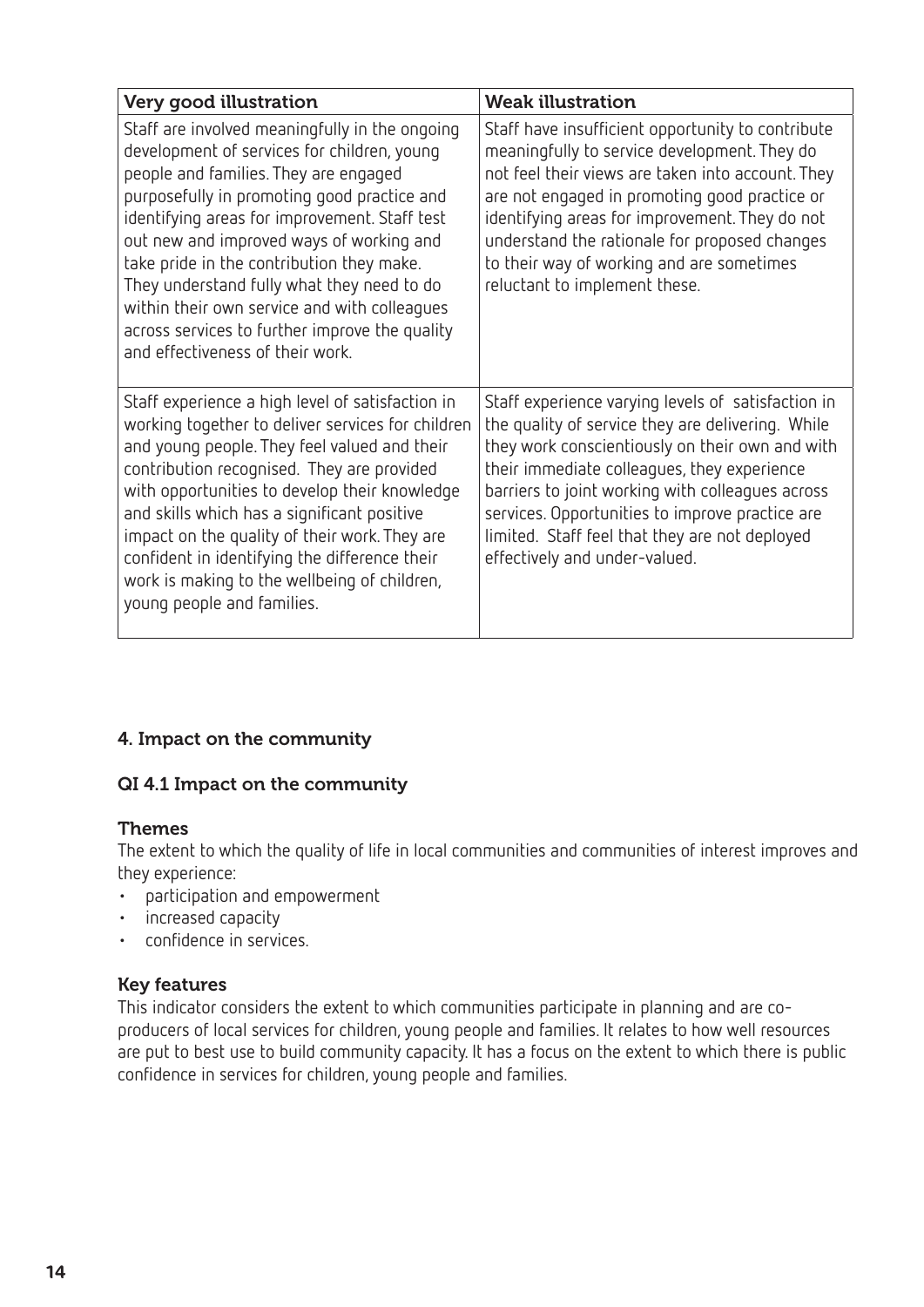| Very good illustration                                                                                                                                                                                                                                                                                                                                                                                                                                                                                                                                                                                                                                                               | <b>Weak illustration</b>                                                                                                                                                                                                                                                                                                                                                                                                                                                                                        |
|--------------------------------------------------------------------------------------------------------------------------------------------------------------------------------------------------------------------------------------------------------------------------------------------------------------------------------------------------------------------------------------------------------------------------------------------------------------------------------------------------------------------------------------------------------------------------------------------------------------------------------------------------------------------------------------|-----------------------------------------------------------------------------------------------------------------------------------------------------------------------------------------------------------------------------------------------------------------------------------------------------------------------------------------------------------------------------------------------------------------------------------------------------------------------------------------------------------------|
| There are high levels of participation in<br>the design and delivery of local services<br>for children, young people and families.<br>Communities of interest and minority groups<br>are empowered to be involved fully in co-<br>producing services to meet their particular<br>needs. Positive attitudes and behaviour towards<br>socially and culturally excluded families are<br>encouraged.                                                                                                                                                                                                                                                                                     | Local communities are not engaged sufficiently<br>in the design and delivery of services.<br>Communities of interest and minority groups are<br>not always identified or involved meaningfully<br>in the planning services to meet their needs.<br>Limited knowledge or involvement of local<br>communities is restricting opportunities to tackle<br>inequalities and social exclusion.                                                                                                                        |
| A range of community groups is building<br>capacity by strengthening the skills,<br>competencies and abilities of children, young<br>people and families. Children, young people and<br>families live in increasingly safer communities.<br>Anti-social and harmful behaviour is reducing.<br>There is a high degree of success in meeting<br>the needs of vulnerable children and young<br>people within their local schools and<br>communities.                                                                                                                                                                                                                                    | Community groups and local voluntary<br>organisations do not always get the<br>encouragement or support they need to play<br>a key role in building community capacity.<br>Youth crime and anti-social behaviour has<br>a detrimental impact on local communities.<br>Support for vulnerable children, young people and<br>families has not been sustained or has not been<br>successful in enhancing their skills, competencies<br>and abilities.                                                              |
| The public has a high degree of confidence<br>in the effectiveness of services to meet the<br>needs of children, young people and families.<br>Members of the public are alert to concerns<br>about the safety and wellbeing of children<br>and young people. They have a high degree of<br>awareness about how to report concerns and<br>are confident that children and young people<br>will get the help they need as a result. Children,<br>young people and families live in increasingly<br>safer communities and young people are<br>viewed positively. Parents and carers have very<br>positive experiences of bringing up children<br>and young people in their local area. | There is a lack of public confidence in services for<br>children, young people and families. They are not<br>viewed as matching the needs of communities.<br>Members of the public are unclear about when<br>and how to report their comments and concerns<br>about the safety and wellbeing of children and<br>young people. They lack confidence that these<br>will be taken seriously. Many families do not<br>rate their local area as a good place to bring up<br>children and help young people flourish. |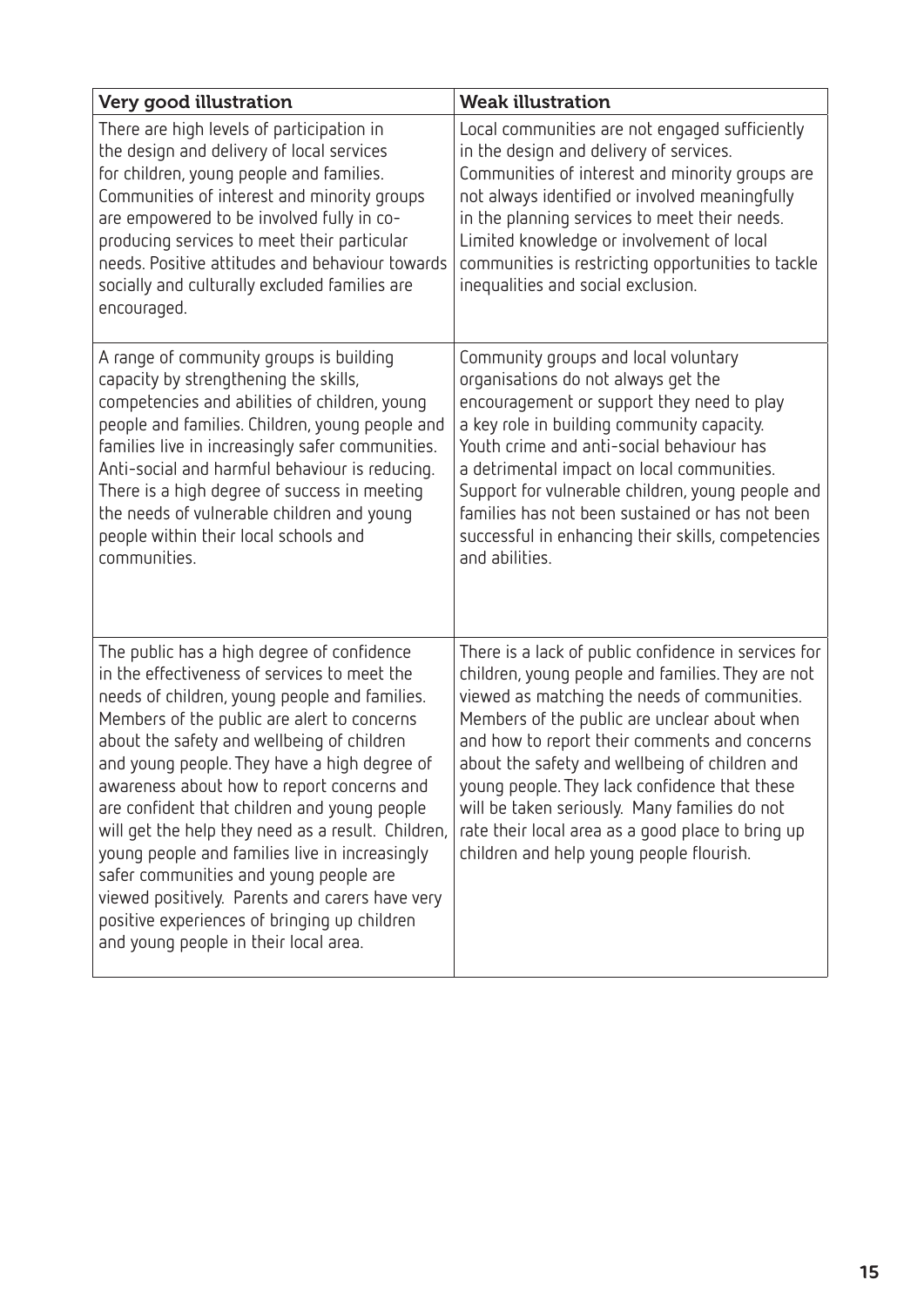# How good is our delivery of services for children and young people and families?

#### 5. Delivery of key processes

## QI 5.1 Providing help and support at an early stage

#### Themes

- Recognising children, young people and families who need additional help and support.
- • Sharing and making use of information.
- • Timely and effective intervention.

#### Key features

This indicator focuses on the extent to which staff recognise that something may be getting in the way of a child or young person's wellbeing. It considers how well information is shared and used to make decisions. It looks at the timeliness and effectiveness of the help and support provided in preventing difficulties arising or increasing.

| Very good illustration                                                                                                                                                                                                                                                                                                                                                                                                                                                                                                                                    | <b>Weak illustration</b>                                                                                                                                                                                                                                                                                                                                                                                                                                                                                                                                                   |
|-----------------------------------------------------------------------------------------------------------------------------------------------------------------------------------------------------------------------------------------------------------------------------------------------------------------------------------------------------------------------------------------------------------------------------------------------------------------------------------------------------------------------------------------------------------|----------------------------------------------------------------------------------------------------------------------------------------------------------------------------------------------------------------------------------------------------------------------------------------------------------------------------------------------------------------------------------------------------------------------------------------------------------------------------------------------------------------------------------------------------------------------------|
| We carefully identify children, young people<br>and families who need advice and guidance<br>at an early stage to help them build on their<br>own strengths and resilience. We are skilful in<br>recognising the warning signs that something<br>may be getting in the way of an individual child<br>or young person's wellbeing. Staff who work<br>primarily with adults are attentive to the needs<br>of children and young people and are very alert<br>to circumstances which may have an adverse<br>impact on them.                                  | We do not always identify children, young people<br>and families who may benefit from early advice<br>and support. We miss opportunities to help them<br>build on their own strengths. We sometimes<br>overlook the warning signs that something may<br>be getting in the way of a child or young person's<br>wellbeing. Staff who work primarily with adults<br>are not sufficiently attentive to the needs of<br>children and young people. They do not always<br>recognise circumstances which may have an<br>adverse impact on a child or young<br>person's wellbeing. |
| We are guided by clear protocols and<br>procedures which take account of best practice<br>in information-sharing within and across<br>services. We have very effective systems for<br>recording our observations and concerns about<br>children and young people. We are confident<br>in identifying those circumstances in which we<br>may share information about children, young<br>people and families with and without prior<br>consent. We understand fully the significance<br>of the information we share and the actions<br>that flow from this. | The quality of recording of observations and<br>concerns about children and young people<br>is variable. We are not always sure what<br>information we can share with protocols for<br>sharing and managing information are not<br>comprehensive or clearly understood. Sometimes<br>we overlook the best interests of the child or<br>young person and share confidential information<br>without ensuring it is used responsibly, or, do<br>not pass on information to ensure the safety or<br>wellbeing of a child or young person.                                      |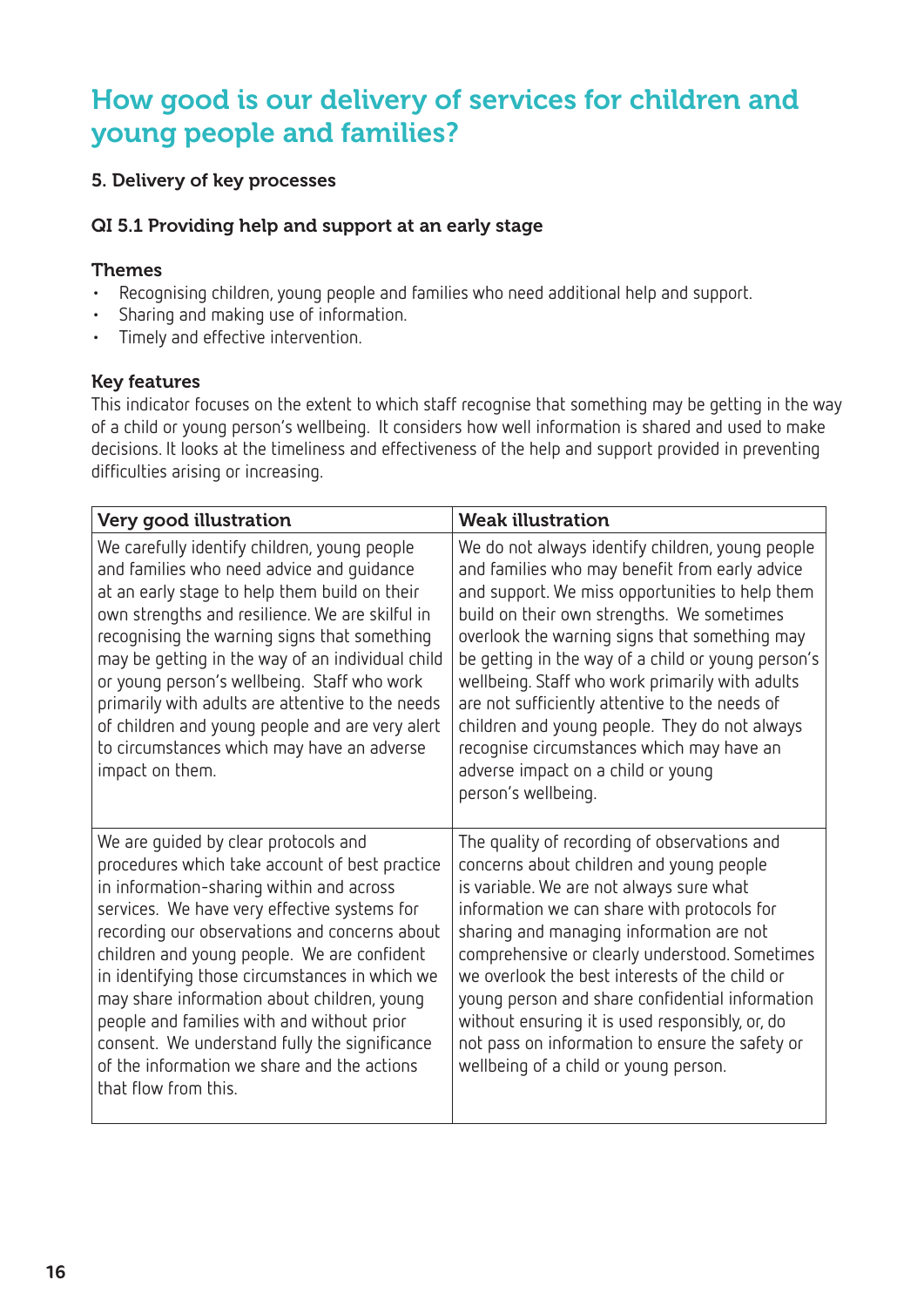| Very good illustration                                                                                                                                                                                                                                                                                                                                                                                                                                                                                                                                                                                                                                                                                                                                                         | <b>Weak illustration</b>                                                                                                                                                                                                                                                                                                                                                                                                                                                                                                                                                                                                                                                                                                                                              |
|--------------------------------------------------------------------------------------------------------------------------------------------------------------------------------------------------------------------------------------------------------------------------------------------------------------------------------------------------------------------------------------------------------------------------------------------------------------------------------------------------------------------------------------------------------------------------------------------------------------------------------------------------------------------------------------------------------------------------------------------------------------------------------|-----------------------------------------------------------------------------------------------------------------------------------------------------------------------------------------------------------------------------------------------------------------------------------------------------------------------------------------------------------------------------------------------------------------------------------------------------------------------------------------------------------------------------------------------------------------------------------------------------------------------------------------------------------------------------------------------------------------------------------------------------------------------|
| We promptly arrange helpful advice and<br>support for all children, young people and<br>families when they need it. We promote<br>wellbeing very effectively in our day-to-day<br>work and have a strong focus on preventing<br>difficulties arising or increasing. Vulnerable<br>families benefit from flexible support which is<br>tailored to meet their individual needs. We<br>build trusting relationships with parents who<br>find it difficult, for whatever reason, to accept<br>help. We provide very effective and flexible<br>interventions which are designed to respond<br>quickly and meet the individual requirements of<br>children, young people and families. We<br>successfully seek out and draw upon other<br>relevant sources of help when appropriate. | Our capacity to provide prompt advice and<br>support is restricted. We do not give enough<br>emphasis to preventative approaches or to<br>providing help and support at an early stage<br>which is tailored to meet the individual needs of<br>children, young people and families. There are<br>gaps and shortfalls in our support for families.<br>We provide effective support within our own<br>service and in our day-to-day work but are not<br>always effective in seeking out and drawing upon<br>other sources of help. Help and support is more<br>readily available and accessible to some children,<br>young people and families than others. Some<br>wait too long or their circumstances deteriorate<br>before they get the help and support they need. |

# QI 5.2 Assessing and responding to risks and needs

#### Themes

- • Initial response.
- • Chronologies of significant events.
- • Assessments risks and needs.

#### Key features

This indicator considers the effectiveness of the initial response to children and young people when there are concerns about their safety or wellbeing. It considers the effectiveness of chronologies to identify patterns of significant events or experiences. It focuses on the quality of assessments and how well these inform decision making.

| Very good illustration                                                                                                                                                                                                                                                                                                                                                                                                                                                                                                                                                                      | <b>Weak illustration</b>                                                                                                                                                                                                                                                                                                                                                                                                                               |
|---------------------------------------------------------------------------------------------------------------------------------------------------------------------------------------------------------------------------------------------------------------------------------------------------------------------------------------------------------------------------------------------------------------------------------------------------------------------------------------------------------------------------------------------------------------------------------------------|--------------------------------------------------------------------------------------------------------------------------------------------------------------------------------------------------------------------------------------------------------------------------------------------------------------------------------------------------------------------------------------------------------------------------------------------------------|
| We have very effective measures for<br>considering the circumstances of a child or<br>young person when there are concerns about<br>their safety or wellbeing. We promptly share<br>and jointly review all relevant information. We<br>quickly identify risks and carefully consider<br>what action we need to take in the best<br>interests of the child or young person. When<br>appropriate, we take immediate action to<br>ensure the safety of children and young people<br>when they are in need of protection, at risk of<br>significant harm or when they pose a risk<br>to others. | Our arrangements for considering the concerns<br>about the safety or wellbeing of children and<br>young people are not consistent, or do not<br>involve all relevant services. Decisions about how<br>best to respond are not made with reference<br>to all of the relevant information or with a full<br>appreciation of the risks. We delay taking action<br>unnecessarily to help a child or young person<br>while we are carrying out assessments. |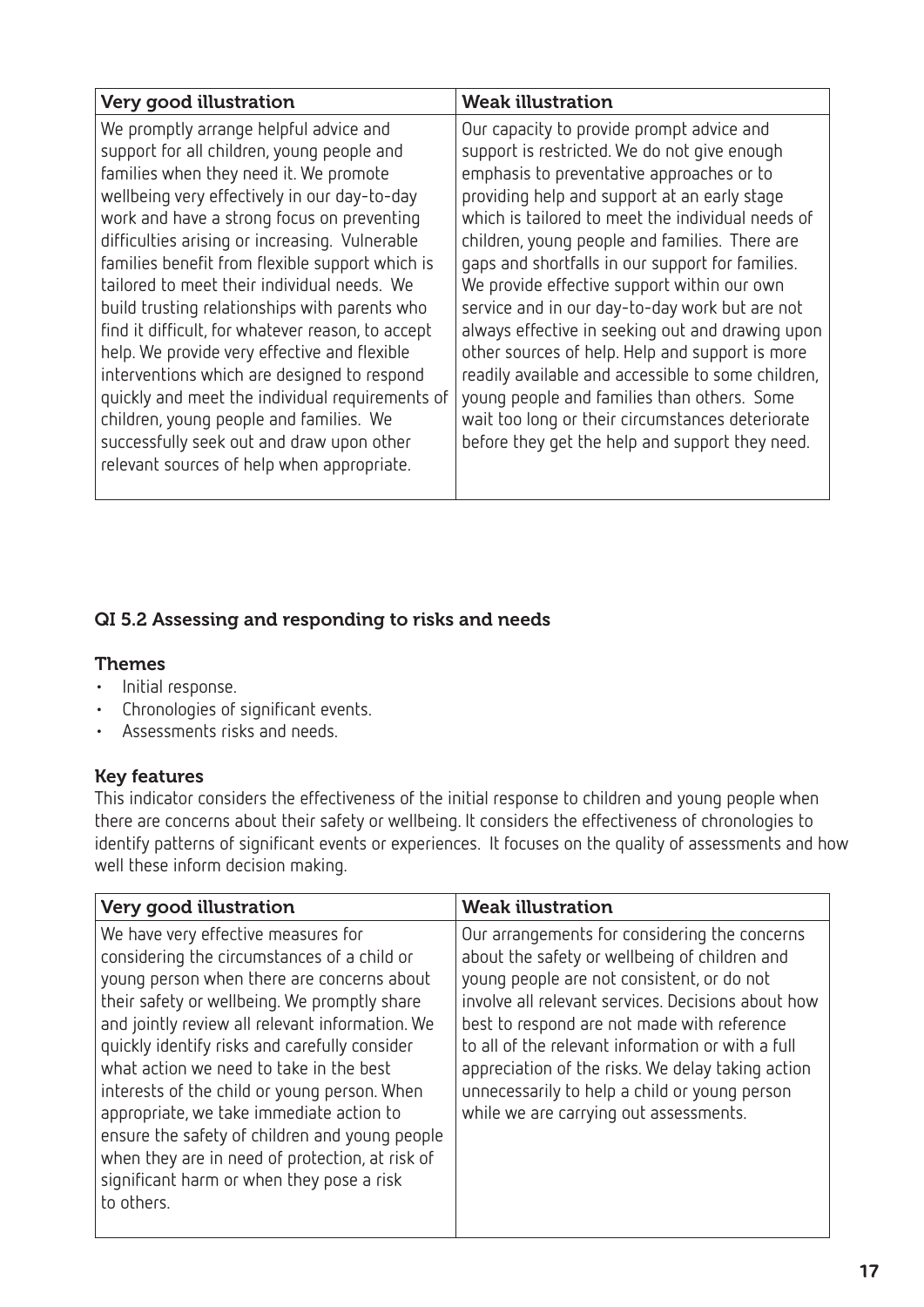| Very good illustration                                                                                                                                                                                                                                                                                                                                                                                                                                                                                                                                                                                                                                                                                                                                                                                                                                                                                                                                                                                                              | <b>Weak illustration</b>                                                                                                                                                                                                                                                                                                                                                                                                                                                                                                                                                                                                                                                                                                                                                                                                                                                                                                                                                                                                    |
|-------------------------------------------------------------------------------------------------------------------------------------------------------------------------------------------------------------------------------------------------------------------------------------------------------------------------------------------------------------------------------------------------------------------------------------------------------------------------------------------------------------------------------------------------------------------------------------------------------------------------------------------------------------------------------------------------------------------------------------------------------------------------------------------------------------------------------------------------------------------------------------------------------------------------------------------------------------------------------------------------------------------------------------|-----------------------------------------------------------------------------------------------------------------------------------------------------------------------------------------------------------------------------------------------------------------------------------------------------------------------------------------------------------------------------------------------------------------------------------------------------------------------------------------------------------------------------------------------------------------------------------------------------------------------------------------------------------------------------------------------------------------------------------------------------------------------------------------------------------------------------------------------------------------------------------------------------------------------------------------------------------------------------------------------------------------------------|
| Our chronologies of significant events in a<br>child or young person's life start at birth and<br>are maintained throughout their childhood.<br>We compile carefully significant events or<br>factors which impact on wellbeing. We use<br>chronologies very effectively to identify<br>concerns or an accumulation of experiences<br>which may adversely affect the child or<br>young person's wellbeing. We integrate our<br>chronologies when we identify a child or young<br>person who needs help from more than<br>one agency.                                                                                                                                                                                                                                                                                                                                                                                                                                                                                                | We compile chronologies for individual children<br>and young people but these are not helpful<br>enough in identifying events or an accumulation<br>of experiences which may adversely affect the<br>child or young person's wellbeing. They do not<br>always start at birth or chart significant events<br>throughout the child or young person's life.<br>Too often they contain details of meetings and<br>contacts and lose focus on factors which have an<br>adverse impact on a child or young<br>person's wellbeing.                                                                                                                                                                                                                                                                                                                                                                                                                                                                                                 |
| Our systems and processes help us to gather<br>information across all relevant services when<br>we assess risks and needs.<br>All relevant<br>staff, including those who work primarily with<br>adults, contribute ably to assessments. Our<br>assessments are of a consistently high quality.<br>We take a holistic approach to assessing risks<br>and needs addressing all aspects of wellbeing.<br>We base our assessments on recognised<br>frameworks such as the National Practice<br>Model and review and update them regularly.<br>We make very effective use of these to reach<br>informed judgements about the risks to and<br>needs of each child or young person. Our<br>assessments are comprehensive and we use<br>these very well to develop plans which reduce<br>risks and meet needs. They help us make<br>sound and timely decisions about children's<br>and young people's lives. We arrange for more<br>comprehensive or specialist assessments when<br>these are required and complete these<br>without delay. | We do not consistently gather relevant<br>information from all appropriate sources.<br>Different services carry out separate assessments<br>so that a child, young person or family may have<br>to tell their story several times. Staff who work<br>primarily with adults do not always contribute<br>consistently or effectively to assessments of<br>children and young people. The quality of our<br>assessments of risks and needs is variable and<br>we do not routinely consider all aspects of a<br>child or young person's wellbeing. The tools<br>we use to support us in our assessments do<br>not help us to come to informed judgements<br>about the risks and needs of each child or young<br>person. They do not give us enough evidence to<br>underpin well-informed decision-making. We<br>may recognise that more comprehensive or<br>specialist assessments are needed, but do not<br>have the skills to carry these out, or we delay<br>making the necessary arrangements for these to<br>be completed. |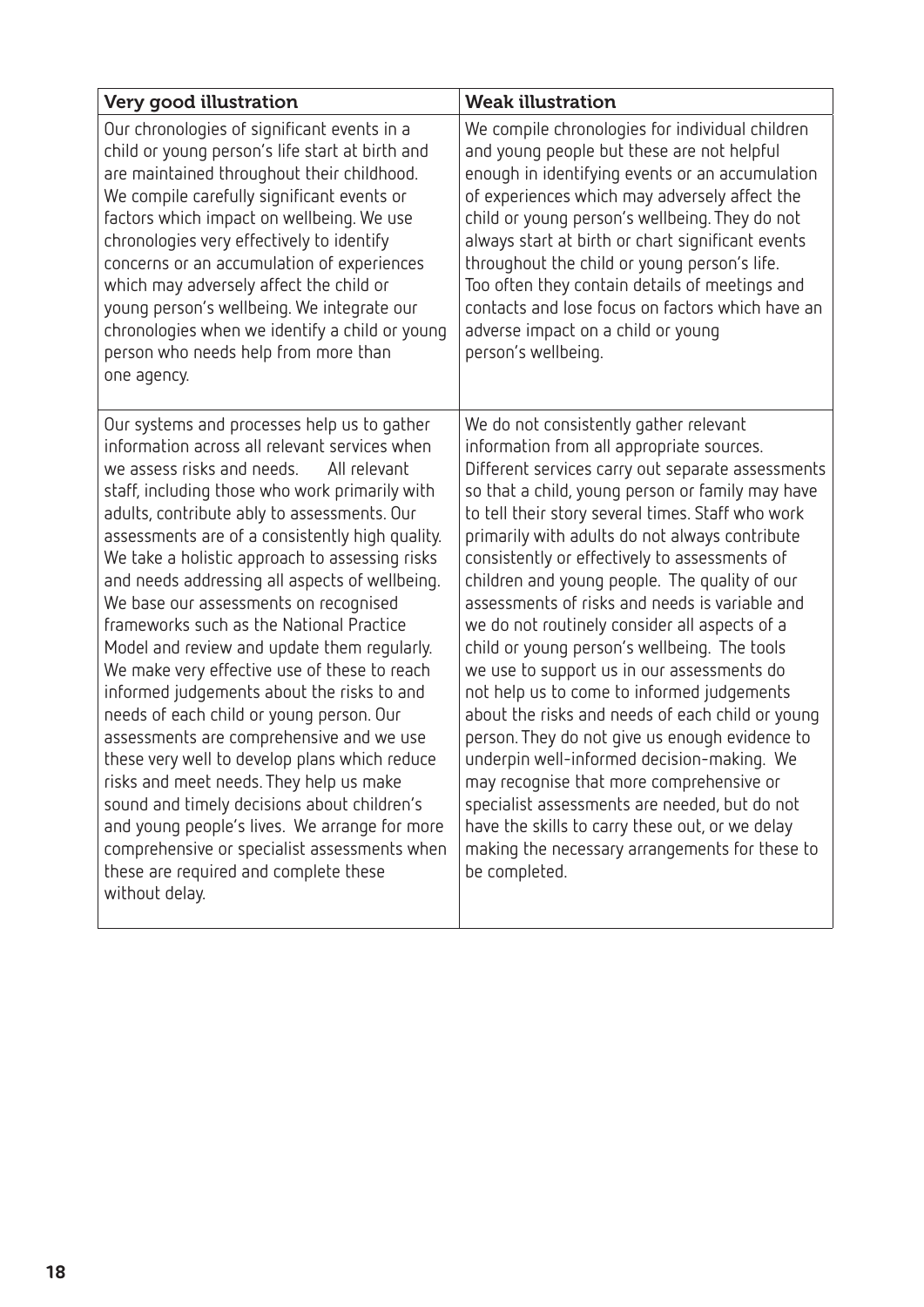# QI 5.3 Planning for individual children and young people

#### Themes

- • Quality of plans.
- • Reviewing progress, joint planning and decision-making.
- Securing stable and caring environments.

#### Key features

This quality indicator considers the quality of plans to reduce risks, meet needs and improve wellbeing. It takes account of the effectiveness of arrangements for reviewing progress, joint planning and decisionmaking. This indicator has a particular focus on securing nurturing and stable environments for children and young people who are looked after.

| We prepare plans for individual children and<br>young people but the quality is variable. We<br>develop a number of different and unconnected<br>plans for the same child or young person. Some<br>of our plans do not link well to assessments<br>of risks and needs. Our actions are often too<br>vaque and we leave timescales open ended. We<br>are not always explicit about what needs to<br>change to improve the child or young person's<br>circumstances and wellbeing. We do not always<br>ensure that each child within a family unit has<br>their own individualised plan. We are not always<br>clear about what we will do next when the<br>circumstances of children and young people do<br>not improve quickly enough. |
|---------------------------------------------------------------------------------------------------------------------------------------------------------------------------------------------------------------------------------------------------------------------------------------------------------------------------------------------------------------------------------------------------------------------------------------------------------------------------------------------------------------------------------------------------------------------------------------------------------------------------------------------------------------------------------------------------------------------------------------|
|                                                                                                                                                                                                                                                                                                                                                                                                                                                                                                                                                                                                                                                                                                                                       |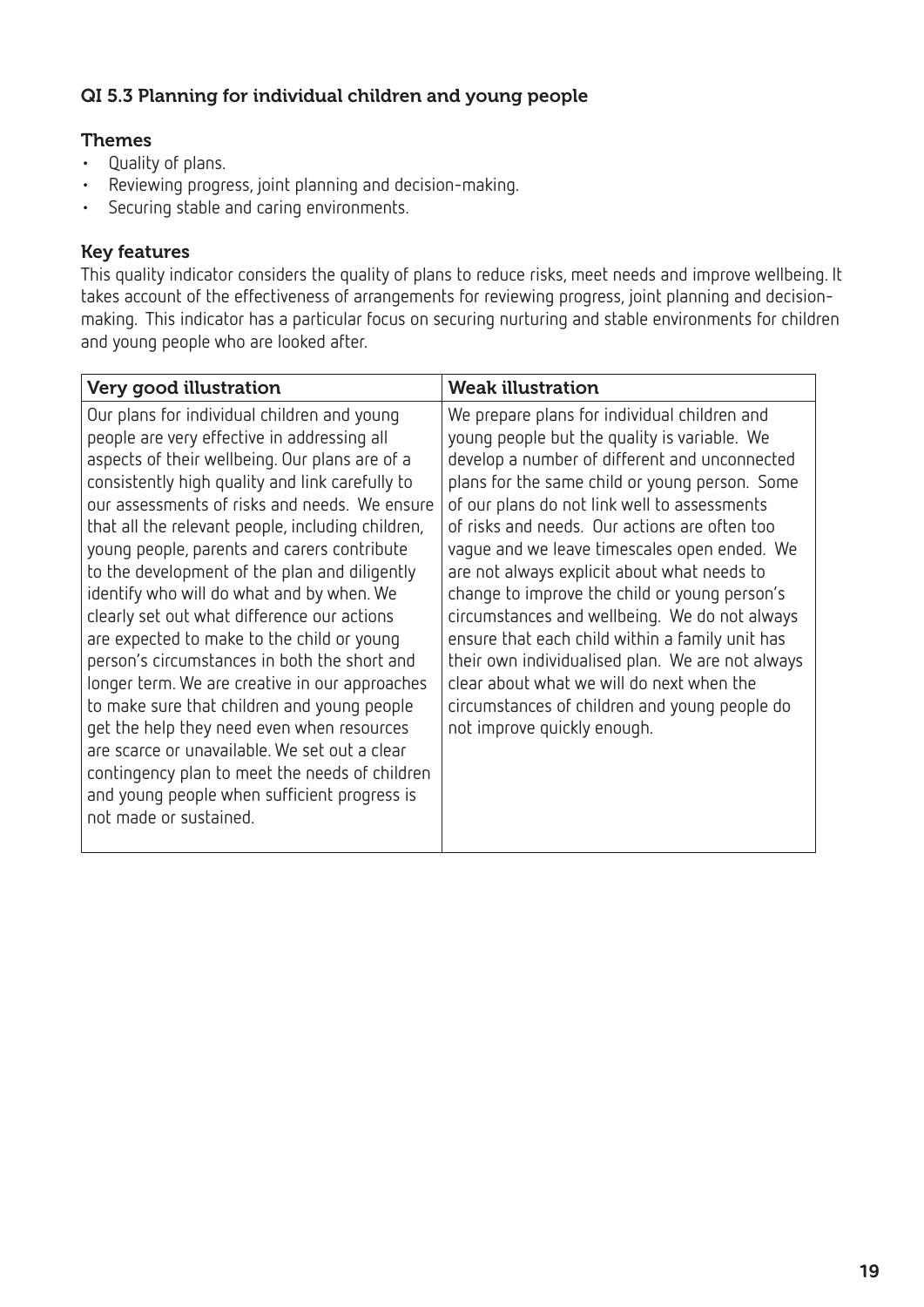| Very good illustration                                                                                                                                                                                                                                                                                                                                                                                                                                                                                                                                                                                                                                                                                                                                                                                                                                                                        | <b>Weak illustration</b>                                                                                                                                                                                                                                                                                                                                                                                                                                                                                                                                                                                                                                                                                                                                                                                                                                   |
|-----------------------------------------------------------------------------------------------------------------------------------------------------------------------------------------------------------------------------------------------------------------------------------------------------------------------------------------------------------------------------------------------------------------------------------------------------------------------------------------------------------------------------------------------------------------------------------------------------------------------------------------------------------------------------------------------------------------------------------------------------------------------------------------------------------------------------------------------------------------------------------------------|------------------------------------------------------------------------------------------------------------------------------------------------------------------------------------------------------------------------------------------------------------------------------------------------------------------------------------------------------------------------------------------------------------------------------------------------------------------------------------------------------------------------------------------------------------------------------------------------------------------------------------------------------------------------------------------------------------------------------------------------------------------------------------------------------------------------------------------------------------|
| Our planning is very effective in improving<br>the wellbeing of children and young people.<br>Review and decision making meetings<br>are streamlined. They take place regularly<br>and at required intervals. We ensure that<br>there is sufficient independent challenge to<br>drive progress forwards within timescales<br>appropriate to the individual child or young<br>person. We quickly take account of changes in<br>circumstances and follow-through on aspects<br>of the plan where progress is slow. We record<br>our meetings and decisions appropriately.<br>We promptly make the record available to all<br>relevant staff and ensure that they are well-<br>informed about progress and any<br>significant changes.                                                                                                                                                           | Overall, the effectiveness of our planning is<br>limited in improving the wellbeing of children<br>and young people. We hold different meetings<br>about the same child or young person causing<br>unnecessary duplication. Meetings do not always<br>take place at specified intervals or involve all<br>relevant staff. They are frequently cancelled or<br>rearranged at short notice. Staff are not held to<br>account when actions have not been carried out<br>as agreed. We do not follow through effectively<br>when agreed timescales are not met or there<br>has been insufficient progress. Meetings and<br>decisions are not always recorded well or<br>communicated promptly to all relevant staff.                                                                                                                                           |
| Our plans for children and young people<br>who are looked after have a strong focus on<br>securing nurturing and stable environments.<br>Our plans clearly set out what we need to<br>do within the home, school or community to<br>compensate for adverse experiences. We take<br>timely and effective action when a child or<br>young person's wellbeing is at risk because<br>their needs are no longer being met within a<br>family or care placement. Our plans are effective<br>in minimising periods of uncertainty for<br>children and young people placed in temporary<br>care situations. Our young people are provided<br>with a range of suitable accommodation<br>options and support when leaving care or when<br>they become homeless. We provide appropriate<br>and timely support to reduce the risk of<br>placement break down including post adoption<br>support services. | Our plans do not focus enough on securing<br>nurturing and stable environments for individual<br>children and young people. On occasion, we<br>continue to manage a child or young person's<br>plan in environments which are no longer<br>conducive to their safety and wellbeing. Some<br>children and young people experience poorer<br>outcomes because they are accommodated<br>too far away from their families, schools and<br>communities. Our plans are not always effective<br>in minimising periods of uncertainty or in<br>reducing the length of time children and young<br>people live in temporary care arrangements.<br>Our young people are provided with limited<br>accommodation and support when leaving<br>care or when they become homeless. We do<br>not always respond quickly or appropriately to<br>prevent placement breakdown. |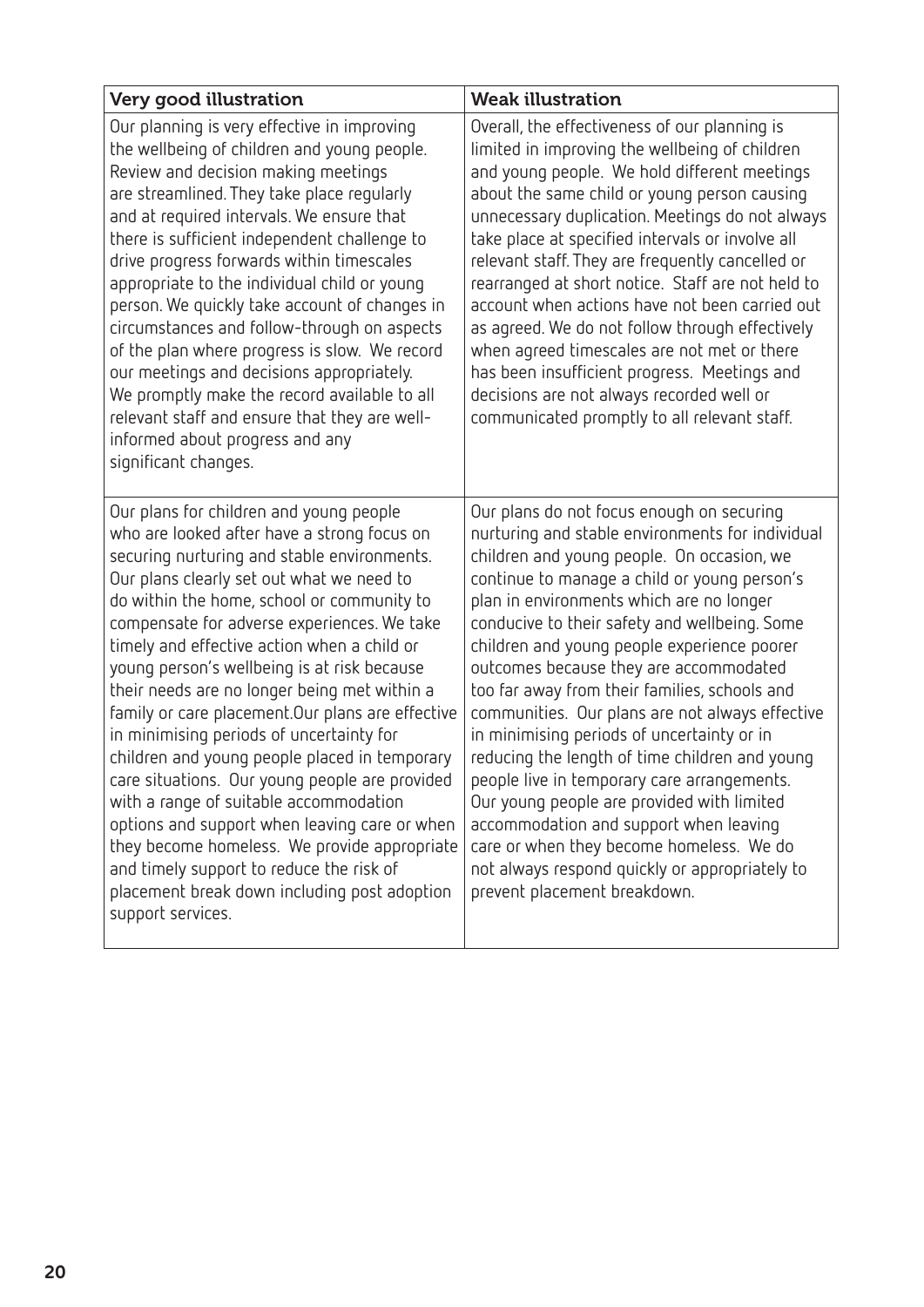# QI 5.4 Involving individual children, young people and families

#### Themes

- • Seeking and recording views.
- Participation in key processes.
- Addressing dissatisfaction and complaints.

#### Key features

This indicator is concerned with how well we elicit and represent the views and wishes of children, young people and families. It considers the extent to which children, young people and families are informed, included and enabled to participate meaningfully. It looks at how well we address dissatisfaction and complaints.

| Very good illustration                                                                                                                                                                                                                                                                                                                                                                                                                                                                                                                                                                                                                                                                                                                                                                                                                                                                                                                                                                                  | <b>Weak illustration</b>                                                                                                                                                                                                                                                                                                                                                                                                                                                                                                                                                                                                                                                                                                                                                                                                                                                                                             |
|---------------------------------------------------------------------------------------------------------------------------------------------------------------------------------------------------------------------------------------------------------------------------------------------------------------------------------------------------------------------------------------------------------------------------------------------------------------------------------------------------------------------------------------------------------------------------------------------------------------------------------------------------------------------------------------------------------------------------------------------------------------------------------------------------------------------------------------------------------------------------------------------------------------------------------------------------------------------------------------------------------|----------------------------------------------------------------------------------------------------------------------------------------------------------------------------------------------------------------------------------------------------------------------------------------------------------------------------------------------------------------------------------------------------------------------------------------------------------------------------------------------------------------------------------------------------------------------------------------------------------------------------------------------------------------------------------------------------------------------------------------------------------------------------------------------------------------------------------------------------------------------------------------------------------------------|
| We listen carefully to children, young<br>people and families and have a thorough<br>understanding of their views, wishes, and<br>expectations. We ensure that those with<br>learning or communication difficulties or for<br>whom English is not their first language, are<br>able to express their views fully. We accurately<br>record what they say and take this into account<br>in our assessments, plans and decision-<br>making. We regularly revise and update our<br>understanding of the views, wishes, and<br>expectations of children, young people<br>and families.                                                                                                                                                                                                                                                                                                                                                                                                                       | We listen to children, young people and families<br>but our understanding of the views, wishes and<br>expectations is limited. We do not always give<br>enough support to those with communication<br>difficulties or those for whom English is not<br>their first language. We do not always record<br>what children, young people and families say<br>accurately or take their views into account fully<br>when decisions are made. We do not revisit<br>our understanding of their views, wishes and<br>expectations regularly.                                                                                                                                                                                                                                                                                                                                                                                   |
| We acknowledge and respect diversity and<br>difference. We treat children, young people<br>and families in a fair and inclusive manner. We<br>provide helpful information about our services<br>and describe our processes in ways which<br>are transparent and easy to understand. We<br>tell children, young people and families about<br>the information we hold. We have a shared<br>approach to managing and recording their<br>consent to share information. We make sure<br>that our communications, records of meetings<br>and reports are provided in a way which is<br>relevant and easily understood. We ensure<br>that children, young people and families are<br>included meaningfully in our processes and in<br>decisions about their lives and the help they<br>need, unless this compromises their own safety<br>or that of others. We provide all the necessary<br>support, including independent advocacy, to<br>enable children, young people and families to<br>participate fully. | Our approaches to providing services to<br>children, young people and families do not<br>fully acknowledge diversity and difference.<br>Information about our services is not easily<br>understood and does not assist children, young<br>people and families to exercise their rights<br>and responsibilities. We are not consistent in<br>our approaches to obtaining consent to share<br>information from children, young people and<br>families. We do not always arrange our meetings<br>at times, in places or ways which take into<br>account the needs and wishes of individual<br>children, young people and families. We are<br>not consistent in our approaches to helping<br>children, young people and families participate in<br>important processes of assessment and decision-<br>making. Independent support and advocacy<br>for children, young people and families is not<br>available routinely. |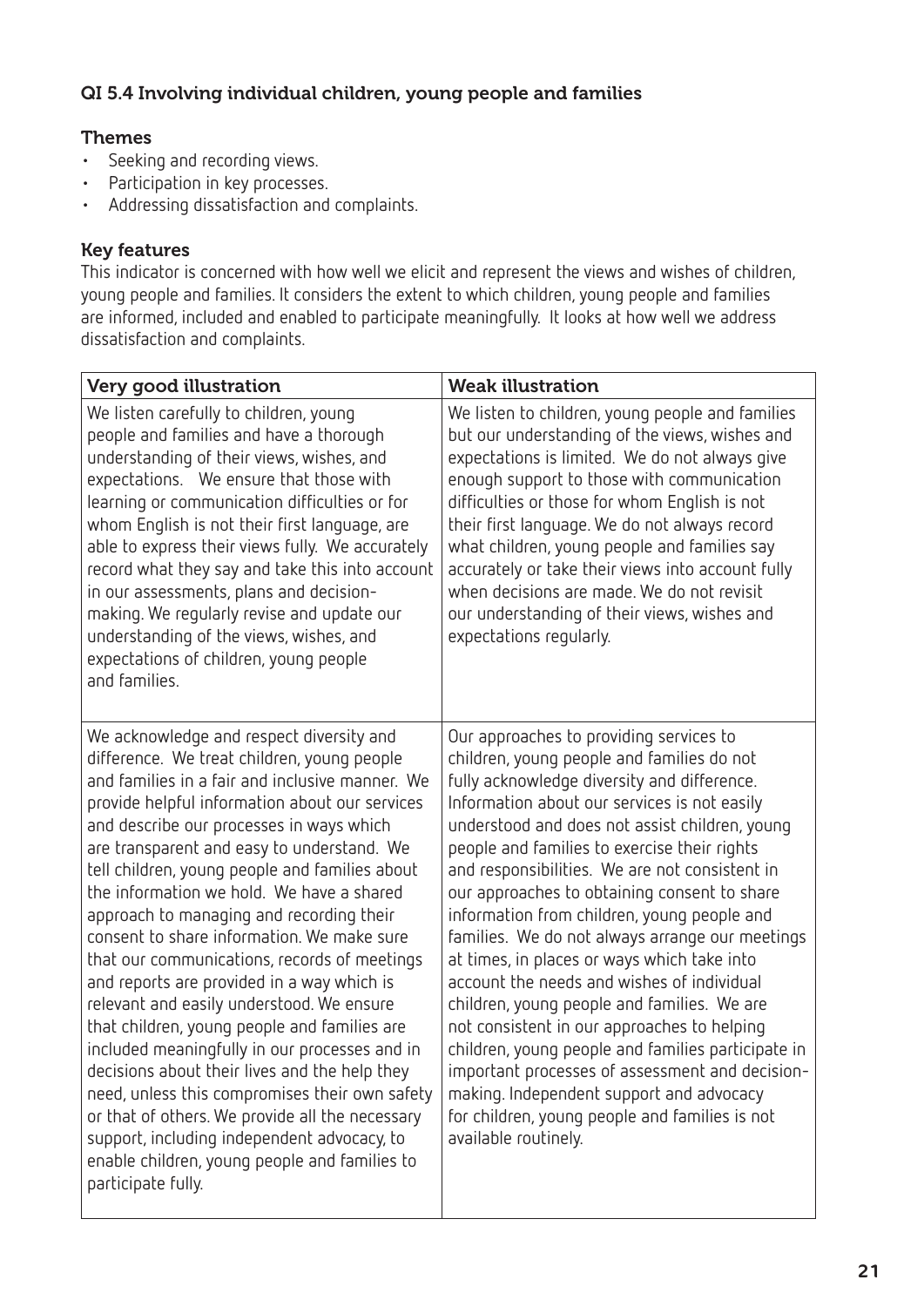| Very good illustration                                                                                                                                                                                                                                                                                                                                                                                                                                                                                                                                                                                                                                         | <b>Weak illustration</b>                                                                                                                                                                                                                                                                                                                                                      |
|----------------------------------------------------------------------------------------------------------------------------------------------------------------------------------------------------------------------------------------------------------------------------------------------------------------------------------------------------------------------------------------------------------------------------------------------------------------------------------------------------------------------------------------------------------------------------------------------------------------------------------------------------------------|-------------------------------------------------------------------------------------------------------------------------------------------------------------------------------------------------------------------------------------------------------------------------------------------------------------------------------------------------------------------------------|
| We encourage children, young people and<br>families to tell us what they think about<br>our services. We use this information well<br>to act upon matters we can address quickly<br>to improve their individual experiences. We<br>provide helpful information about how they<br>can express their dissatisfaction and challenge<br>decisions. We respond quickly and effectively<br>when children, young people and families<br>complain or seek a review of a decision.<br>We investigate complaints thoroughly and<br>objectively within agreed timescales and<br>provide feedback on the outcome of the<br>investigation and any action taken as a result. | We do not routinely check out what children,<br>young people and families think about our<br>services. We provide limited information about<br>how to express dissatisfaction, make a complaint<br>or challenge a decision. When children, young<br>people and families complain or ask for a<br>decision to be reviewed, our responses are not<br>thorough enough or timely. |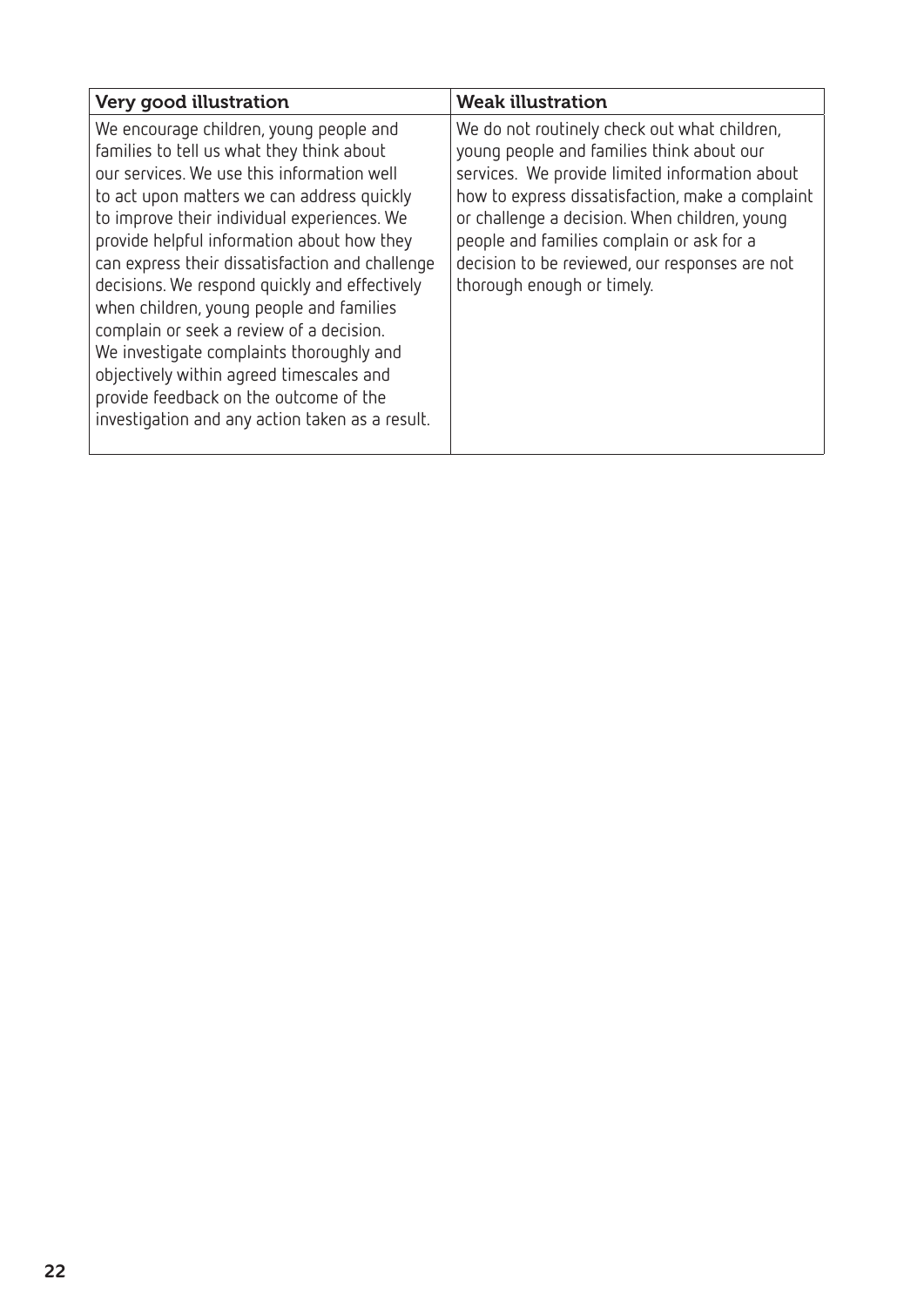# How good is our operational management?

# 6. Policy, service development and planning

#### QI 6.1 Policies, procedures and legal measures

#### Themes

- • Range and coherence.
- • Reviewing and updating.
- • Fulfilment of statutory duties.

## Key features

This indicator considers the extent to which policies, procedures and the use of legal measures link to the vision, values and aims and support joint working. It considers the effectiveness of arrangements to systematically review and update multi-agency policies and procedures. It focuses on the extent to which services adhere to legal principles and use legal measures effectively.

| Very good illustration                                                                                                                                                                                                                                                                                                                                                                                                                                                                                                                          | <b>Weak illustration</b>                                                                                                                                                                                                                                                                                                                                                                                                                                                                                                                |
|-------------------------------------------------------------------------------------------------------------------------------------------------------------------------------------------------------------------------------------------------------------------------------------------------------------------------------------------------------------------------------------------------------------------------------------------------------------------------------------------------------------------------------------------------|-----------------------------------------------------------------------------------------------------------------------------------------------------------------------------------------------------------------------------------------------------------------------------------------------------------------------------------------------------------------------------------------------------------------------------------------------------------------------------------------------------------------------------------------|
| We have shared policies which strongly<br>reflect our vision, values and aims and set<br>expectations and standards for effective service<br>delivery and implementation of Getting it right<br>for every child. A readily accessible suite of<br>multi-agency procedures quide staff in working<br>together and ensure high levels of consistency<br>in practice. These procedures, including multi-<br>agency quidance for child protection, specify<br>respective roles and responsibilities and clearly<br>outline the processes to follow. | We share the policies relating to our individual<br>services but do not work together to develop<br>these jointly. Policies do not always link well to<br>the vision, values and aims of our services for<br>children and young people or support staff to<br>implement the principles of Getting it right for<br>every child and measures to protect children.<br>Our procedures lack coherence resulting in<br>duplication of effort, contradictory quidelines and<br>gaps. Staff are confused about what they are<br>expected to do. |
| We update our multi-agency policies and<br>procedures routinely. Staff understand clearly<br>the reasons for the changes we make. They are<br>supported well to adopt new ways of working<br>within appropriate timescales. We achieve high<br>levels of compliance with implementing<br>new procedures.                                                                                                                                                                                                                                        | Staff have difficulty finding the latest version of<br>our multi-agency policies and procedures. We<br>do not have a systematic approach to reviewing<br>and updating our procedures and communicating<br>changes effectively to staff. As a result<br>implementation is inconsistent.                                                                                                                                                                                                                                                  |
| Our value base is underpinned by a very sound<br>knowledge of and commitment to fulfilling<br>statutory obligations, regulations, guidance and<br>codes of practice. We ensure that staff at all<br>levels use these fully to inform their practice.<br>Our monitoring of the timely and effective<br>use of legal measures ensures that we keep<br>children and young people safe and promote<br>their wellbeing very effectively.                                                                                                             | We meet out statutory duties to a minimum<br>standard. There are weaknesses and<br>inconsistencies in the ways in which we<br>implement legislation and guidance. Staff are<br>inconsistent in using legal measures to protect<br>children and young or to achieve secure and<br>permanent placements for those who need them.                                                                                                                                                                                                          |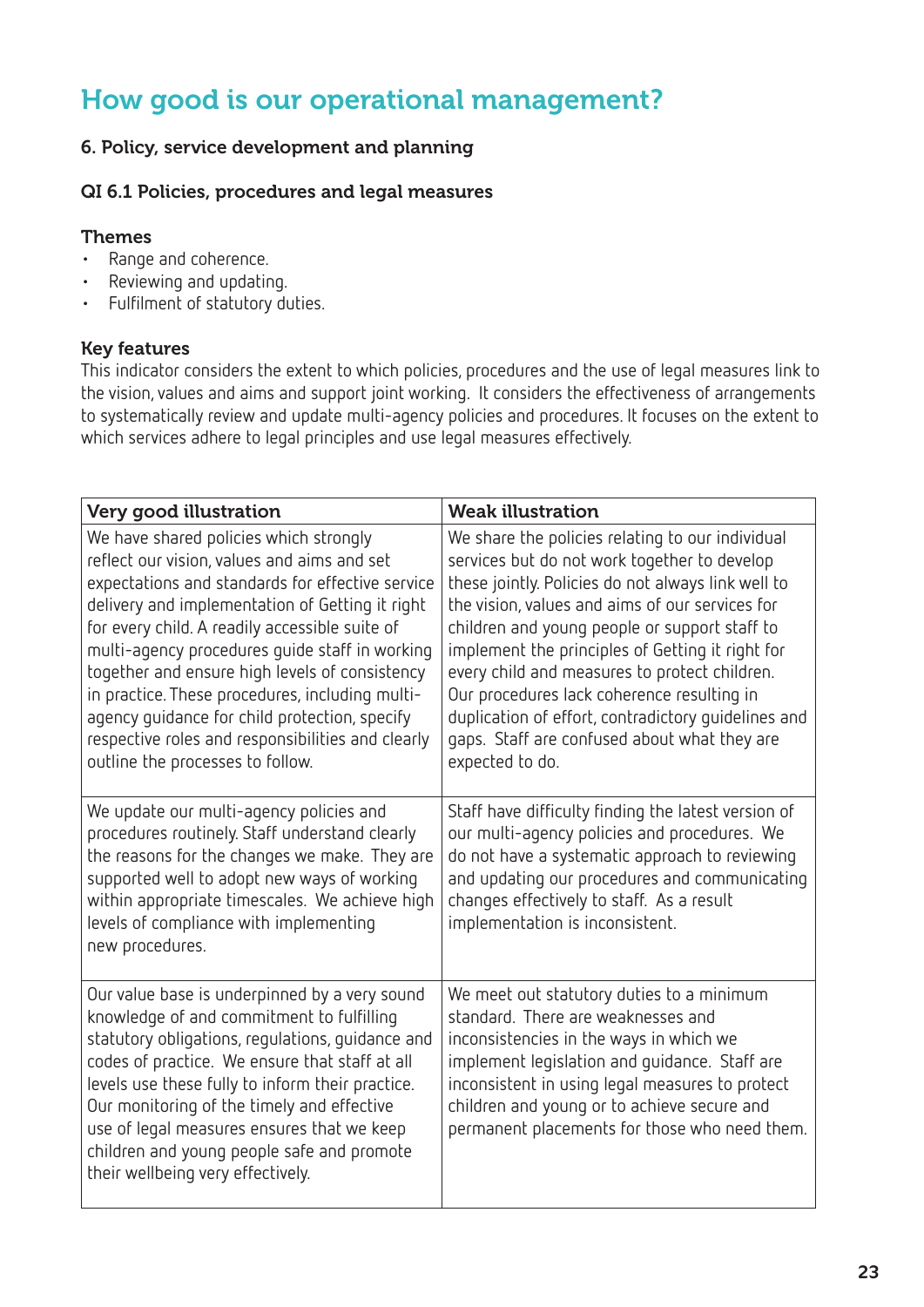# QI 6.2 Planning and improving services

#### Themes

- • Integrated children's services planning.
- • Child Protection Committee business planning.
- • Managing and mitigating risks.

#### Key features

This indicator considers the effectiveness of integrated children's services planning and the work of the child protection committee to improve outcomes for children and young people. It considers how well risks are mitigated and managed jointly to keep children and young people safe and inform actions to minimise harms.

| Very good illustration                                                                                                                                                                                                                                                                                                                                                                                                                                                                                                                                                                                                                                                                                                                                          | <b>Weak illustration</b>                                                                                                                                                                                                                                                                                                                                                                                                                                                                                                                                                                                                      |
|-----------------------------------------------------------------------------------------------------------------------------------------------------------------------------------------------------------------------------------------------------------------------------------------------------------------------------------------------------------------------------------------------------------------------------------------------------------------------------------------------------------------------------------------------------------------------------------------------------------------------------------------------------------------------------------------------------------------------------------------------------------------|-------------------------------------------------------------------------------------------------------------------------------------------------------------------------------------------------------------------------------------------------------------------------------------------------------------------------------------------------------------------------------------------------------------------------------------------------------------------------------------------------------------------------------------------------------------------------------------------------------------------------------|
| Partners from all relevant services are<br>involved meaningfully in the co-ordination,<br>development and implementation of our<br>integrated children's services plan. Our plan is<br>based on a thorough, dynamic assessment of<br>need and demonstrates a sound relationship<br>between universal, targeted and specialist<br>services. It takes account of Getting it right for<br>every child principles and recognises fully the<br>specific steps we need to take to put these<br>into practice. We have SMART objectives,<br>measurable success criteria and clear lines of<br>accountability to ensure actions are achieved<br>and progress reported publicly. Staff have a<br>strong ownership of our plan and contribute<br>ably to its realisation. | Commitment among partners to integrated<br>children's services planning is uneven. Our plan<br>is not well-matched to changing needs and does<br>not focus sufficiently on prevention and early<br>intervention. It consists of a number of single<br>service initiatives rather than an overall approach<br>to shared priority objectives. We are unsure about<br>our progress in implementing key actions making<br>it difficult to report publicly on our achievements.<br>We are unsure what measurable difference<br>integrated children's services planning is making<br>to the wellbeing of children and young people. |
| The Child Protection Committee demonstrates<br>very effective joint working to improve services<br>to protect children and young people. We have<br>robust systems for monitoring performance and<br>measuring improvement. We report regularly on<br>measurable improvements in the quality and<br>effectiveness of services to protect children.                                                                                                                                                                                                                                                                                                                                                                                                              | Our Child Protection Committee meets regularly<br>and has a busy agenda. Our annual report<br>describes our involvement in a wide range of<br>activities. However, we are unable to demonstrate<br>the impact and outcomes of improvements in<br>performance for children and young people in<br>need of protection.                                                                                                                                                                                                                                                                                                          |
| Our approach to managing risk to keep children<br>and young people safe is comprehensive. We<br>are proactive in jointly identifying emerging<br>and potential risks to the safety or wellbeing<br>of children and young people and take very<br>effective action to minimise harm.                                                                                                                                                                                                                                                                                                                                                                                                                                                                             | We do not have a systematic approach to jointly<br>identifying and managing risk. We are not<br>sufficiently well-informed about potential or<br>emerging risks to vulnerable children and young<br>people. As a result we are unable to assure<br>ourselves that we are taking the necessary<br>actions to minimise harm.                                                                                                                                                                                                                                                                                                    |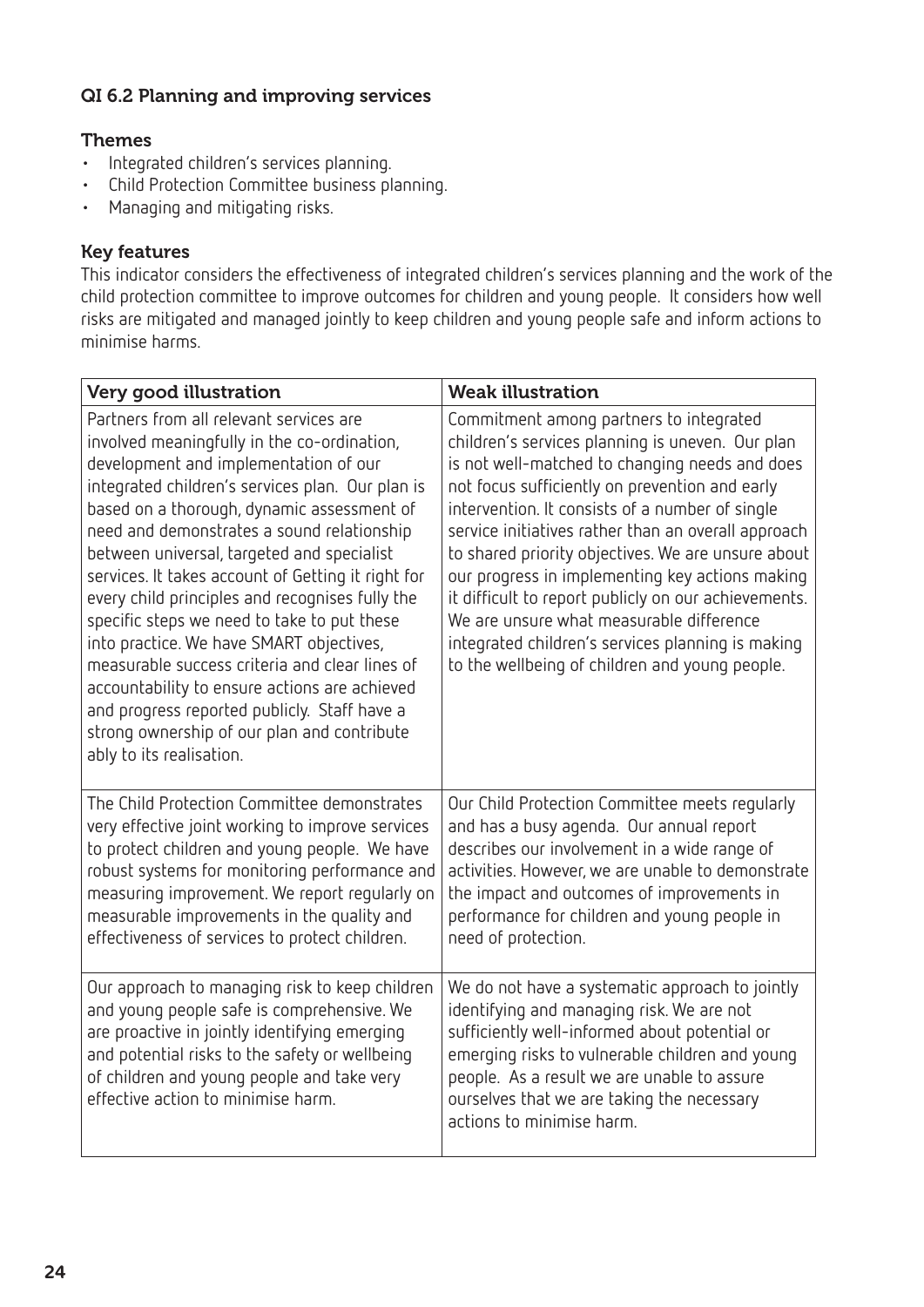# QI 6.3 Participation of children, young people, families and other stakeholders

#### Themes

- • Involvement in policy, planning and service development.
- • Communication and consultation.
- • Promoting the rights of children and young people.

#### Key features

This indicator considers the extent to which children, young people, families and other stakeholders are involved in and their views influence policy, planning and service development. It relates to the effectiveness of integrated approaches to communication and consultation. It focuses on the approaches taken to raising awareness and upholding the rights of children and young people.

| Very good illustration                                                                                                                                                                                                                                                                                                                                                                                                                                                                                                                                                                                                                                                                                                                                                    | <b>Weak illustration</b>                                                                                                                                                                                                                                                                                                                                                                                                                                                                                                                                                                                                                                                                                    |
|---------------------------------------------------------------------------------------------------------------------------------------------------------------------------------------------------------------------------------------------------------------------------------------------------------------------------------------------------------------------------------------------------------------------------------------------------------------------------------------------------------------------------------------------------------------------------------------------------------------------------------------------------------------------------------------------------------------------------------------------------------------------------|-------------------------------------------------------------------------------------------------------------------------------------------------------------------------------------------------------------------------------------------------------------------------------------------------------------------------------------------------------------------------------------------------------------------------------------------------------------------------------------------------------------------------------------------------------------------------------------------------------------------------------------------------------------------------------------------------------------|
| We are strongly committed to ensuring that<br>our policies, planning arrangements and service<br>developments fully reflect the views of children,<br>young people, families and other stakeholders.<br>The voice of children, young people and families<br>comes across strongly within our integrated<br>children's services plan, corporate parenting<br>strategy and all our policy making and planning<br>processes. Children, young people and families<br>have meaningful opportunities for direct access<br>to elected members, community planning<br>partners and senior officers. Our engagement<br>with children, young people, families and other<br>stakeholders is used positively to shape our<br>policies and inform our plans.                           | We are committed to involving children, young<br>people, families and other stakeholders in our<br>policies, planning and service developments.<br>However, we do not have an agreed strategy<br>or clear framework for consultation and<br>involvement. We do not routinely seek the<br>views of all our stakeholders on the full range<br>of services. The integrated children's services<br>plan and our corporate parenting strategy do not<br>include the views of children, young people and<br>families. Children, young people and families<br>have few opportunities to discuss plans, policies<br>and services directly with elected members,<br>community planning partners and senior officers. |
| We have very effective consultation and<br>feedback methods in place which minimise<br>duplication for our stakeholders. Our user-<br>friendly communication helps to ensure<br>meaningful engagement. We recognise and<br>compensate for power imbalances between<br>different stakeholders and engage harder to<br>reach groups successfully. We facilitate the<br>very effective participation of children, young<br>people and families with a learning disability<br>and communication needs. We recognise the<br>importance of involving children, young people<br>and families at risk and deploy a range of<br>methods to achieve this. We can demonstrate<br>how the views of children and young people<br>have influenced policies and service<br>developments. | We are at an early stage in developing joint<br>policies and strategies to communicate and<br>consult with children, young people and other<br>stakeholders. We make varied and inconsistent<br>attempts to reduce barriers to communication<br>and involvement. Some stakeholders are<br>consulted too often while others are not included.<br>We do not provide feedback routinely to those<br>with whom we consult leaving them unsure<br>about how seriously we take their views or the<br>difference these have made.                                                                                                                                                                                  |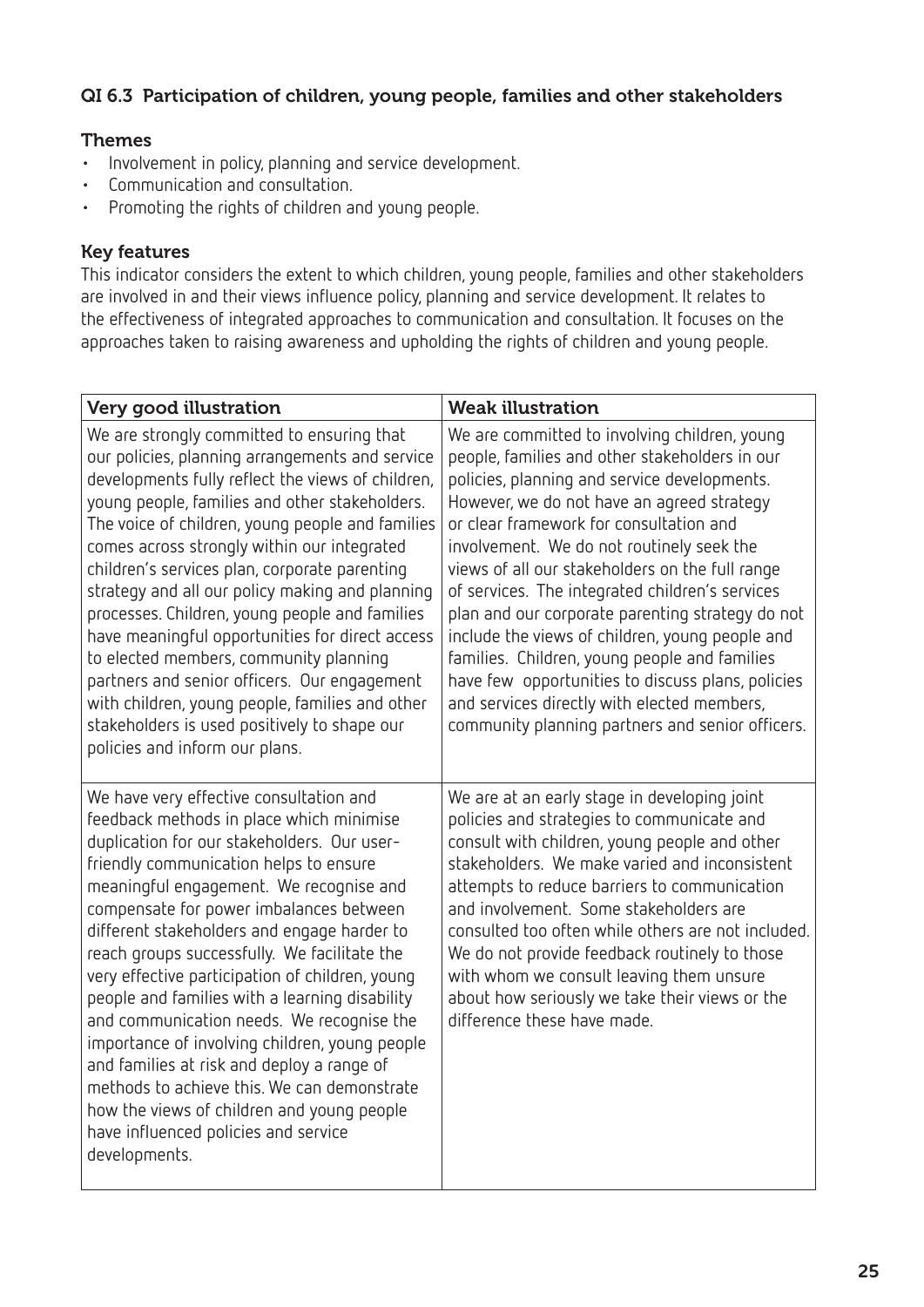| Very good illustration                                                                                                                                                                                                                                                                                                                                                                                                                                                        | <b>Weak illustration</b>                                                                                                                                                                                                                                                                                                                                                 |
|-------------------------------------------------------------------------------------------------------------------------------------------------------------------------------------------------------------------------------------------------------------------------------------------------------------------------------------------------------------------------------------------------------------------------------------------------------------------------------|--------------------------------------------------------------------------------------------------------------------------------------------------------------------------------------------------------------------------------------------------------------------------------------------------------------------------------------------------------------------------|
| Children's rights quide and underpin our<br>policies, planning and service development.<br>We have successful strategies for furthering<br>understanding of children's rights among<br>children and young people, staff and<br>communities. We ensure children, young<br>people and families know their rights and<br>explain how we will help them to exercise<br>these. We report annually on our progress in<br>promoting children's rights and the<br>resulting benefits. | We raise awareness of children's rights through<br>a range of activities but we lack a coherent<br>strategy to underpin this. We are unclear about<br>what we are trying to achieve through the<br>promotion of children's rights and do not have<br>mechanisms in place to review or report on the<br>effectiveness of our approaches to embed them<br>within our work. |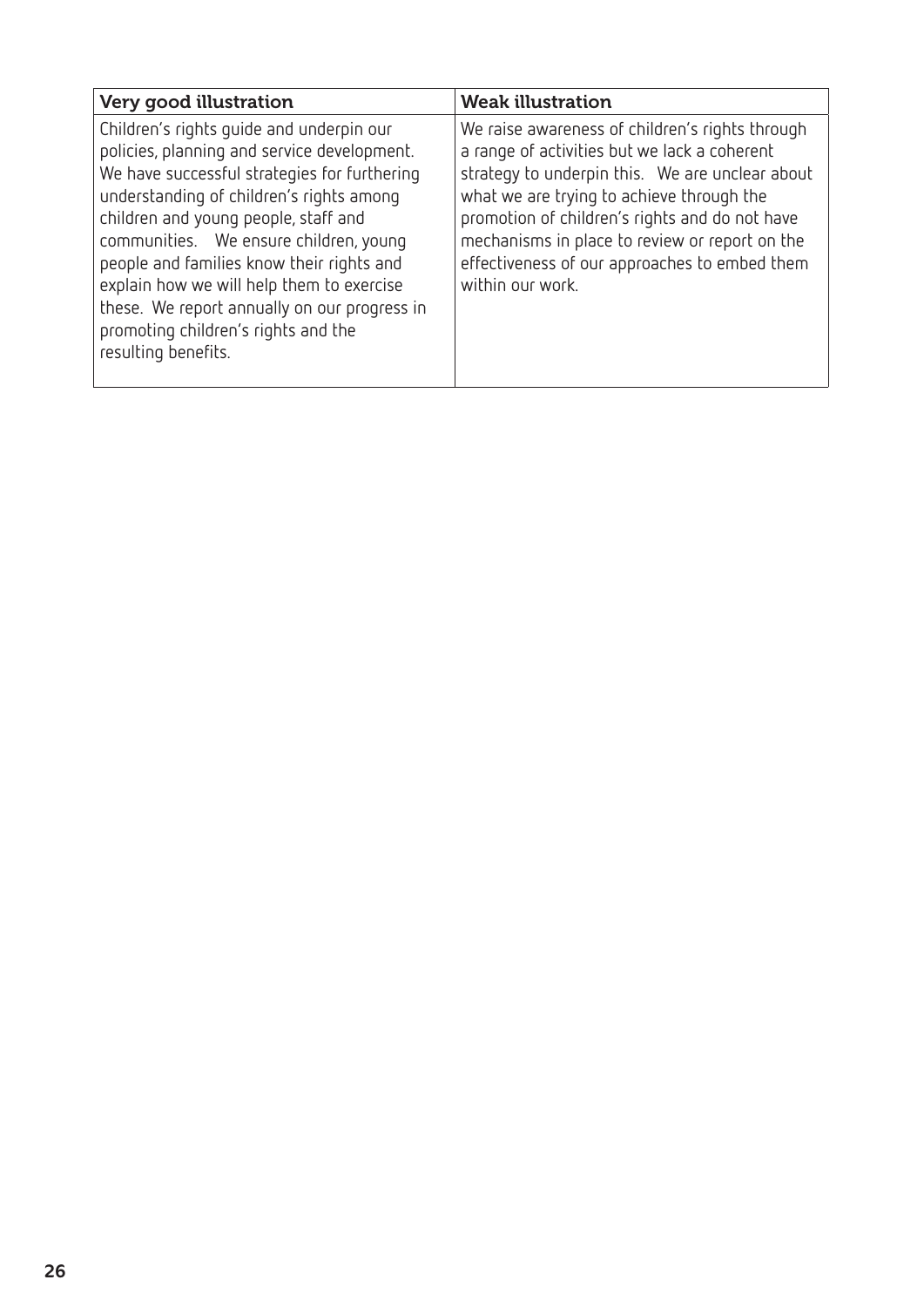# QI 6.4 Quality assurance

#### Themes

- • Setting and reviewing performance measures and standards.
- • Systems, processes and reporting arrangements.
- • Reaching targets and achieving consistency.

#### Key features

This indicator relates to the effectiveness of performance management and quality assurance to ensure high standards of service delivery and in improving outcomes for children and young people. It considers the extent to which systems, processes and reporting arrangements enable staff at every level to take responsibility for the quality of services. It looks at how well services are improving by addressing poor or inconsistent performance.

| Very good illustration                                                                                                                                                                                                                                                                                                                                                                                                                                              | <b>Weak illustration</b>                                                                                                                                                                                                                                                                                                                                                                                                                                                                                                                                               |
|---------------------------------------------------------------------------------------------------------------------------------------------------------------------------------------------------------------------------------------------------------------------------------------------------------------------------------------------------------------------------------------------------------------------------------------------------------------------|------------------------------------------------------------------------------------------------------------------------------------------------------------------------------------------------------------------------------------------------------------------------------------------------------------------------------------------------------------------------------------------------------------------------------------------------------------------------------------------------------------------------------------------------------------------------|
| We have established baseline information and<br>set improvement targets which have a clear<br>rationale. We review our targets regularly and<br>monitor trends over time closely. We have<br>agreed standards across all relevant areas<br>which reflect our aspirations to deliver services<br>of the highest quality. Staff are clear about<br>what is expected of them.                                                                                          | We have limited baseline information from which<br>to set improvement targets. We monitor some<br>key processes but the measures we use are not<br>collated systematically. We are unsure how much<br>our performance has improved over time. Our<br>standards do not cover the full range of services<br>and focus more on quantitative measures than<br>the quality of our work. We do not challenge staff<br>sufficiently or involve them in revising and<br>raising standards.                                                                                     |
| We have well established systems and<br>processes to gather performance management<br>information. Reporting arrangements provide<br>us with timely and reliable information.<br>Performance which falls below our expectations<br>is quickly identified and action taken to correct<br>this. We routinely quality assure our key<br>processes. When we identify variability in the<br>quality of our work, effective solutions are put<br>in place to remedy this. | Our systems and processes for gathering<br>performance management information are<br>inefficient and not always reliable. Performance<br>reporting is limited and does not provide the<br>level of detail needed to identify inconsistencies<br>in practice. Staff are unable to use performance<br>data on a day to day basis to reliably identify<br>where improvement is needed. We do not have<br>enough information about the quality of service<br>we are delivering in some key areas in order to<br>take remedial action when standards are<br>not maintained. |
| We monitor our performance against stretching<br>targets taking corrective action when necessary<br>to achieve our goals. Our quality assurance<br>systems and processes ensure that we<br>maintain high standards and consistency in the<br>quality of our work. We use them successfully<br>to drive up standards. We are not content with<br>meeting minimum standards and continually<br>strive to improve the quality of our work.                             | We do not ensure that we always meet out<br>performance management targets. We do not<br>challenge ourselves enough to perform better by<br>making our targets more demanding. We have<br>delivered improvements in some areas of work<br>but key processes remain inconsistent. There<br>are significant gaps in the work covered by our<br>quality assurance processes.                                                                                                                                                                                              |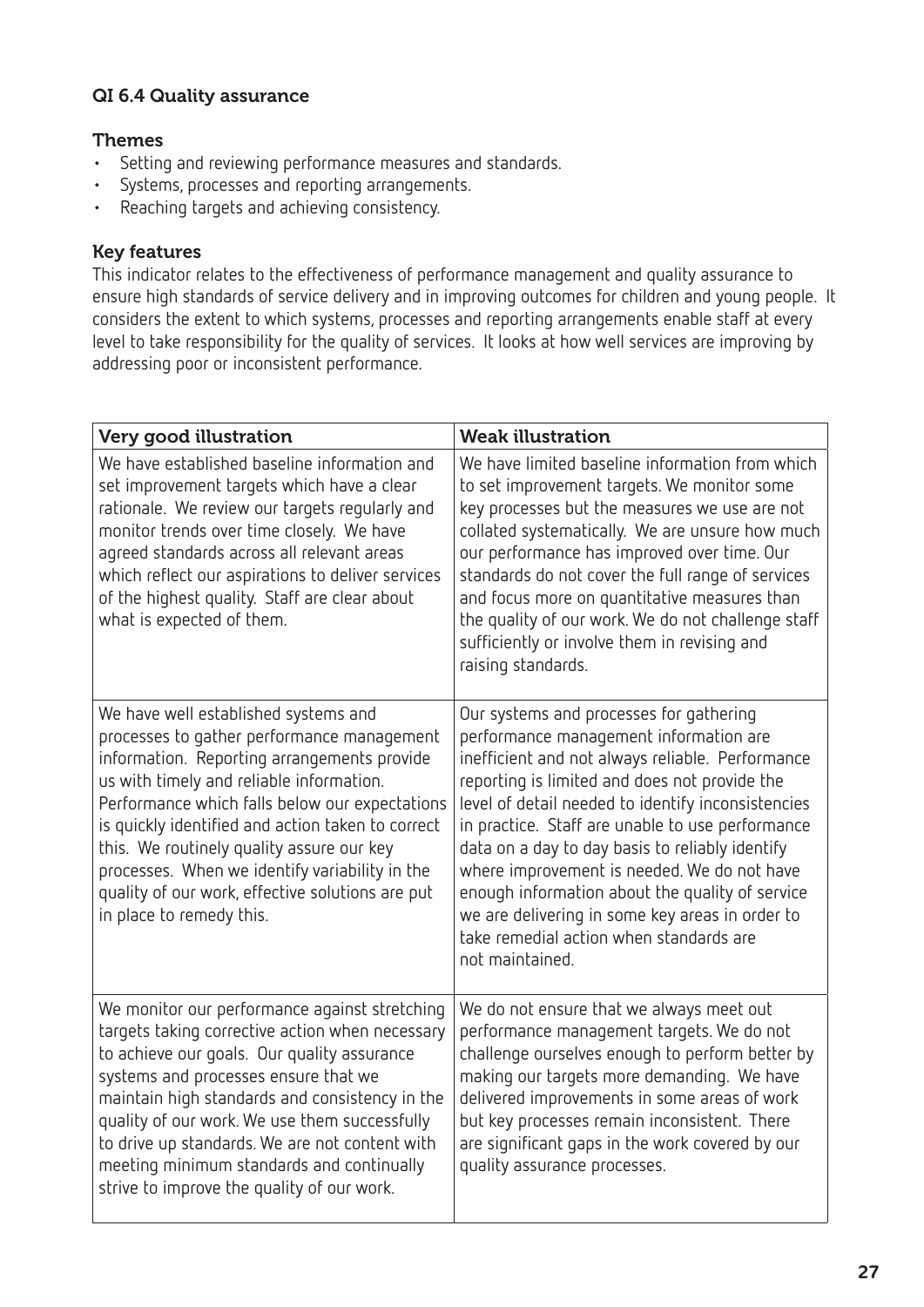## 7. Management and support of staff

# QI 7.1 Recruitment, deployment and joint working

#### Themes

- Meeting human resource needs.
- • Deployment to achieve planned results.
- • Multi-disciplinary working and team work.

#### Key features

This indicator is concerned with how well human resource needs are met. It relates to the effective management of staff recruitment and retention. It focuses on the extent to which staff across services are deployed effectively to deliver the GIRFEC approach. This indicator focuses on the extent to which teamwork and multi-disciplinary working are promoted within and across services.

| Very good illustration                                                                                                                                                                                                                                                                                                                                                                                                                                                                                                                                                                                                                  | <b>Weak illustration</b>                                                                                                                                                                                                                                                                                                                                                                                                                                                                                                                                                                                                                                                                        |
|-----------------------------------------------------------------------------------------------------------------------------------------------------------------------------------------------------------------------------------------------------------------------------------------------------------------------------------------------------------------------------------------------------------------------------------------------------------------------------------------------------------------------------------------------------------------------------------------------------------------------------------------|-------------------------------------------------------------------------------------------------------------------------------------------------------------------------------------------------------------------------------------------------------------------------------------------------------------------------------------------------------------------------------------------------------------------------------------------------------------------------------------------------------------------------------------------------------------------------------------------------------------------------------------------------------------------------------------------------|
| We have established a joint workforce strategy<br>and a common approach to recruitment across<br>services for children, young people and families.<br>We strongly promote equality of opportunity<br>and anti-discriminatory practice. We align<br>skills, aptitudes and experience of applicants<br>to clearly defined selection criteria. Staff<br>have clear job descriptions and remits which<br>support multi-disciplinary and joint working.<br>We are effective in retaining staff through<br>career development and succession planning.<br>We proactively involve staff in developing and<br>reviewing our workforce strategy. | Recruitment policies and procedures across<br>our services are largely individual and do not<br>always ensure safe recruitment. We have written<br>policies on equality and fairness but these<br>are not comprehensive and are implemented<br>inconsistently. Recruitment practice is variable<br>and does not always recognise or align the<br>skills, aptitudes and experience of applicants<br>to clearly defined selection criteria. Our policies<br>and practices are ineffective in recruiting and<br>retaining staff leading to unfilled vacancies. The<br>involvement of staff in developing and reviewing<br>our workforce strategy, policies and plans is<br>largely underdeveloped. |
| We actively promote a culture in which staff<br>recognise and value each other's contribution.<br>Clear lines of communication and accountability<br>are established. Our strategy for integrating<br>and improving services for children and young<br>people and their families is well understood<br>and accepted by staff. They are clear about<br>their roles and responsibilitiesin working with<br>others across professional disciplines and<br>organisational boundaries for the benefit of<br>children, young people and families.                                                                                             | We have yet to develop a culture of mutual<br>support and recognition of the contribution staff<br>make across services and in multi-disciplinary<br>teams. Staff are unclear about their roles and<br>responsibilities and of colleagues. They have<br>limited knowledge of our strategy for delivering<br>integrated services for children, young people<br>and their families. Many staff feel disconnected<br>from the planning process and make limited<br>contributions to achieving priorities, targets<br>and outcomes.                                                                                                                                                                 |
| Multi-disciplinary teams have the necessary<br>range of skills and professional expertise. Staff<br>are effectively deployed and work very well<br>together in achieving our priorities, targets and<br>outcomes towards the Getting it right for every<br>child approach.                                                                                                                                                                                                                                                                                                                                                              | We have not given enough attention to ensuring<br>multi-disciplinary teams have the necessary skills<br>and professional expertise. Staff lack confidence<br>in team working and working closely with<br>partners. Staff are unclear about how their work<br>relates to the wider context of Getting it right for<br>every child.                                                                                                                                                                                                                                                                                                                                                               |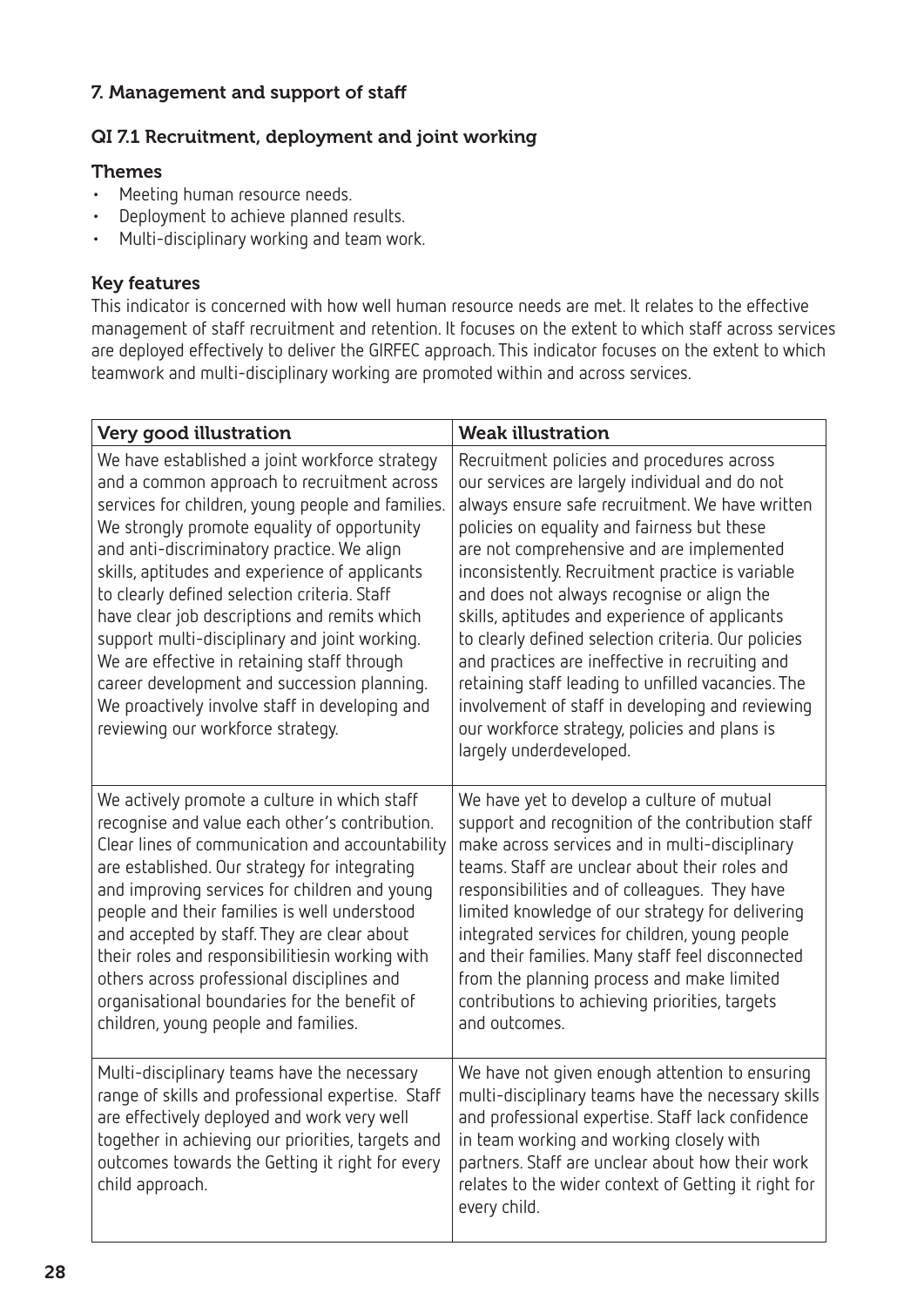# QI 7.2 Staff training, development and support

#### Themes

- • Competence and confidence.
- • Training and development.
- • Advice, guidance and supervision.

#### Key features

This indicator relates to how well staff are supported to be competent and confident in their work. It is concerned with the effectiveness of training and development to ensure that staff have the necessary knowledge, skills and qualifications to perform their work well. It considers the effectiveness of the advice, guidance and supervision staff receive to reflect upon and improve their practice.

| Very good illustration                                                                                                                                                                                                                                                                                                                                                                                                                                                                                                                                                                                                  | <b>Weak illustration</b>                                                                                                                                                                                                                                                                                                                                                                                                                                                                                                       |
|-------------------------------------------------------------------------------------------------------------------------------------------------------------------------------------------------------------------------------------------------------------------------------------------------------------------------------------------------------------------------------------------------------------------------------------------------------------------------------------------------------------------------------------------------------------------------------------------------------------------------|--------------------------------------------------------------------------------------------------------------------------------------------------------------------------------------------------------------------------------------------------------------------------------------------------------------------------------------------------------------------------------------------------------------------------------------------------------------------------------------------------------------------------------|
| We have established a positive culture and<br>supportive working environment. We ensure<br>that staff are supported, supervised and<br>accountable in their work with children, young<br>people and families. We give staff help and<br>advice when they need it and encourage<br>them to exercise initiative and professional<br>judgement. We regularly appraise staff<br>performance and use this very effectively to<br>develop the skills and competence of<br>our workforce.                                                                                                                                      | We have created a culture in which staff are not<br>held accountable in their work or equipped to<br>fulfil their responsibilities. Staff lack confidence<br>and are reluctant to take initiative or appropriate<br>decisions. They do not have access to regular and<br>effective support, challenge and appraisal.                                                                                                                                                                                                           |
| We demonstrate a clear strategy and<br>commitment to developing staff. Training and<br>development programmes are comprehensive.<br>New staff benefit from highly effective<br>induction. Staff demonstrate a sound<br>knowledge and understanding of the values<br>and principles of the Getting it right for every<br>child approach. Joint training is provided on a<br>regular and planned basis. Evaluations show<br>very positive impact and added value of training<br>and development. Improvements in skills and<br>working practices enhance the experiences of<br>children, young people and their families. | We have yet to develop a strategic approach to<br>joint training and development. We do not have<br>robust systems to identify training needs. The<br>confidence and competence of our workforce<br>is variable and their understanding of the<br>values and principles of the Getting it right for<br>every child approach is not well developed. We<br>are unclear about the impact of training and<br>development on staff skills and working practices<br>or on the experiences of children, young people<br>and families. |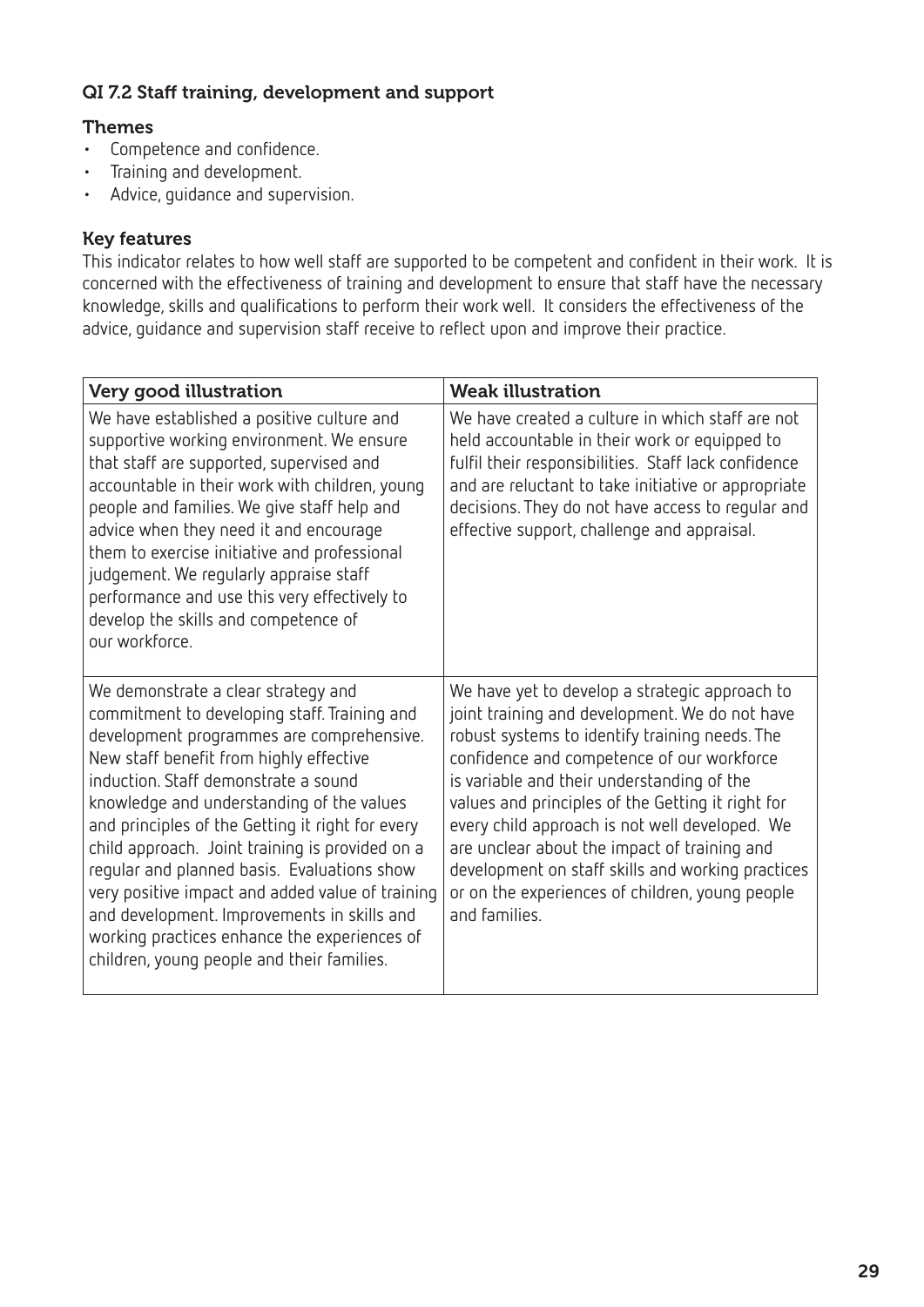| Very good illustration                           | <b>Weak illustration</b>                          |
|--------------------------------------------------|---------------------------------------------------|
| We have established a strong learning ethos      | Staff are not equipped to fulfil their            |
| in which reflection and learning are valued.     | responsibilities and we have not been clear       |
| We learn from research findings, quidance        | about the standards we expect. Practice is highly |
| and examples of good practice. We appraise       | variable and dependent on the competence and      |
| staff performance regularly and use this very    | confidence of individuals. Poorer performance     |
| effectively to develop the skills and competence | often goes without challenge. We do not operate   |
| of our workforce. We encourage staff to          | an effective staff appraisal system and feedback  |
| show initiative and to exercise professional     | to staff on their performance is limited. We have |
| judgement. We make them aware of the             | difficulty retaining our best staff and working   |
| standards we expect them to maintain and hold    | environments do not promote professional          |
| them accountable for their work.                 | autonomy and accountability.                      |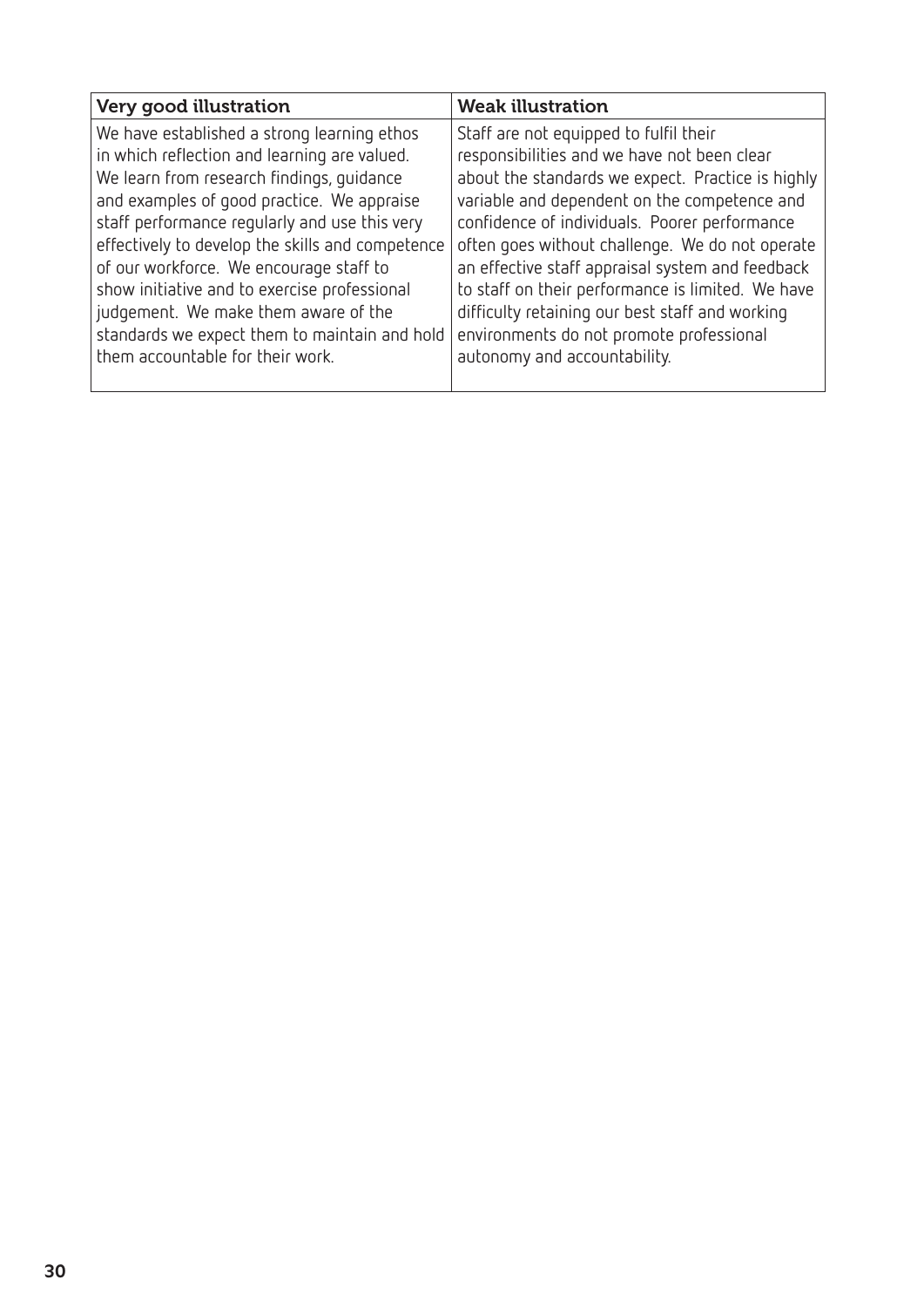# 8. Partnership and resources

#### Q1 8.1 Management of resources

#### Themes

- • Transparency of financial planning and spend.
- • Joint deployment and expenditure.
- • Achieving best value.

#### Key features

This indicator considers the effectiveness of the joint management of resources to deliver better outcomes for children and young people. It focuses on how effectively partners are working together to make joint decisions about the deployment of finance and resources in order to meet agreed priorities. It considers the extent to which partners maximise opportunities for best value through sharing resources and integrating service delivery.

| Very good illustration                                                                                                                                                                                                                                                                                                                                                                                                                                                                                                                                                                                                                                                                        | <b>Weak illustration</b>                                                                                                                                                                                                                                                                                                                                                                                                                                                                                                                             |
|-----------------------------------------------------------------------------------------------------------------------------------------------------------------------------------------------------------------------------------------------------------------------------------------------------------------------------------------------------------------------------------------------------------------------------------------------------------------------------------------------------------------------------------------------------------------------------------------------------------------------------------------------------------------------------------------------|------------------------------------------------------------------------------------------------------------------------------------------------------------------------------------------------------------------------------------------------------------------------------------------------------------------------------------------------------------------------------------------------------------------------------------------------------------------------------------------------------------------------------------------------------|
| We have identified the totality of our spend on<br>services for children and young people. This<br>includes capital and revenue budgets, asset<br>management, human and other resources.<br>We target current and projected spend very<br>effectively to meet agreed priorities. We report<br>fully on resource management in our integrated<br>children's services plan and annual progress<br>reports. We explain clearly how we have<br>balanced short and longer term goals including<br>directing resources increasingly year on year<br>towards prevention and early intervention.<br>We can demonstrate how this has supported<br>service improvements and transformational<br>change. | We manage the majority of our financial planning<br>and spend on services for children and young<br>people separately. We do not have an overview<br>of total spend as a starting point for jointly<br>planning services for children. Our strategic<br>planning and allocation of resources is not<br>systematic or sufficiently linked to our integrated<br>children's services planning. We publish limited<br>information about financial planning and spend<br>as part of our integrated children's services plan.                              |
| We take a joint approach to the deployment<br>of resources. Many of our budgets are aligned<br>and there is a drive towards pooled budget<br>arrangements. We are kept well-informed<br>about collective financial resources. We<br>are proactive in reshaping our services by<br>identifying opportunities to "spend to save".<br>We can demonstrate how our collective<br>management and deployment of resources is<br>tackling inequalities and reducing demand for<br>specialist services.                                                                                                                                                                                                | Our budgets are complementary rather than<br>aligned. Those responsible for managing our<br>budgets are not always well enough briefed to<br>participate in informed, collective decision-<br>making. Opportunities to make best use of<br>resources through sharing resources and<br>developing an overview of children's services<br>are overlooked. We have made little discernible<br>improvement through joint deployment and<br>expenditure of resources in the quality and<br>effectiveness of our services for children and<br>young people. |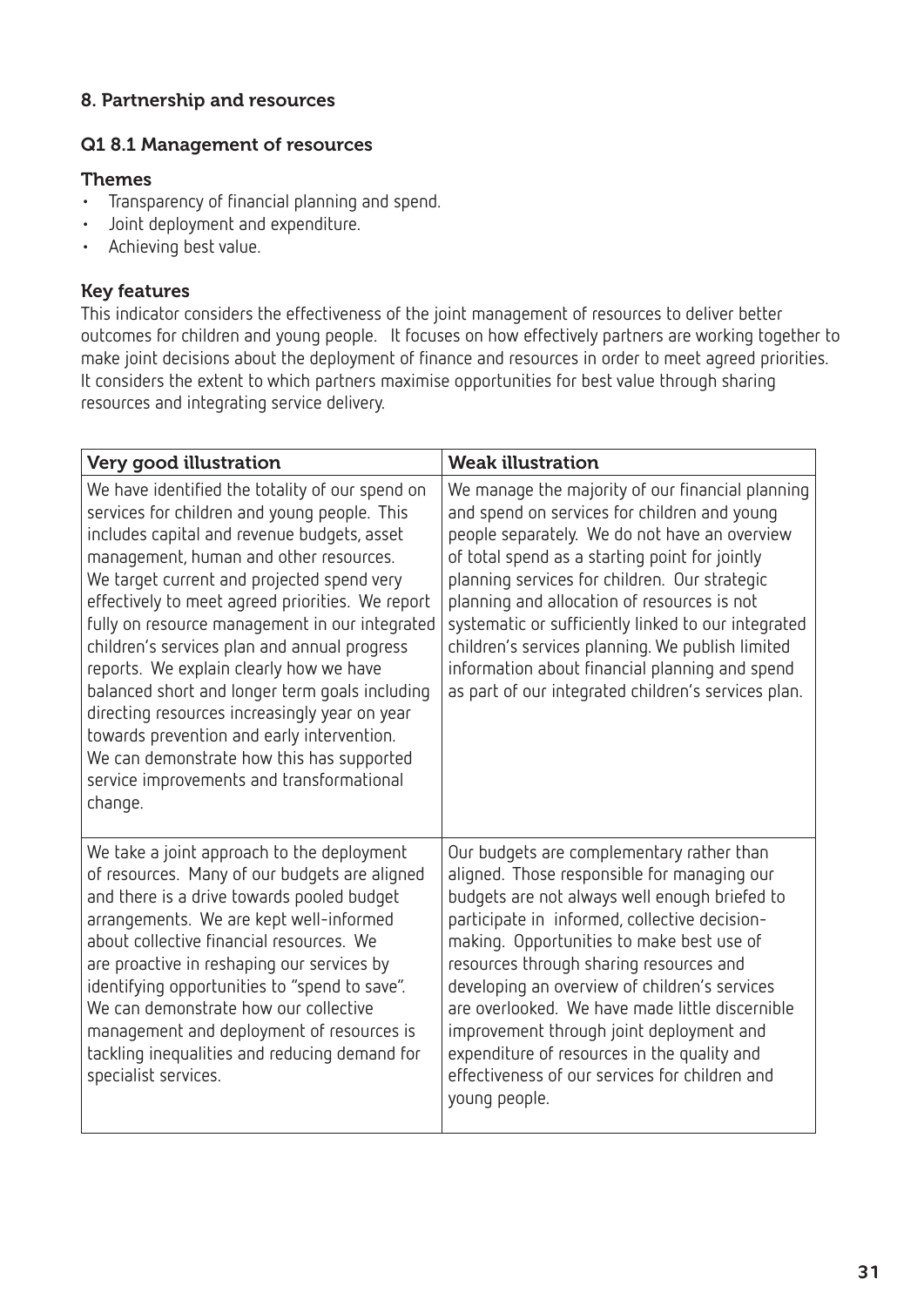| Very good illustration                                                                                                                                                                                                                                                                                                           | <b>Weak illustration</b>                                                                                                                                                                                                                                                                                                                                                                    |
|----------------------------------------------------------------------------------------------------------------------------------------------------------------------------------------------------------------------------------------------------------------------------------------------------------------------------------|---------------------------------------------------------------------------------------------------------------------------------------------------------------------------------------------------------------------------------------------------------------------------------------------------------------------------------------------------------------------------------------------|
| We understand and accommodate financial<br>constraints. We demonstrate a rigorous<br>and collaborative approach to implementing<br>best value. Our streamlined governance<br>and accountability arrangements help us to<br>jointly review, appraise options, maximise<br>opportunities to reduce costs and<br>avoid duplication. | We are inconsistent in jointly reviewing services<br>to achieve best value. Costs and financial<br>constraints are not managed effectively. We are<br>becoming more forward looking in seeking to<br>improve our efficiency but our financial planning<br>focuses too much on the bottom line without<br>paying sufficient attention to service quality and<br>the impact on service users. |
|                                                                                                                                                                                                                                                                                                                                  |                                                                                                                                                                                                                                                                                                                                                                                             |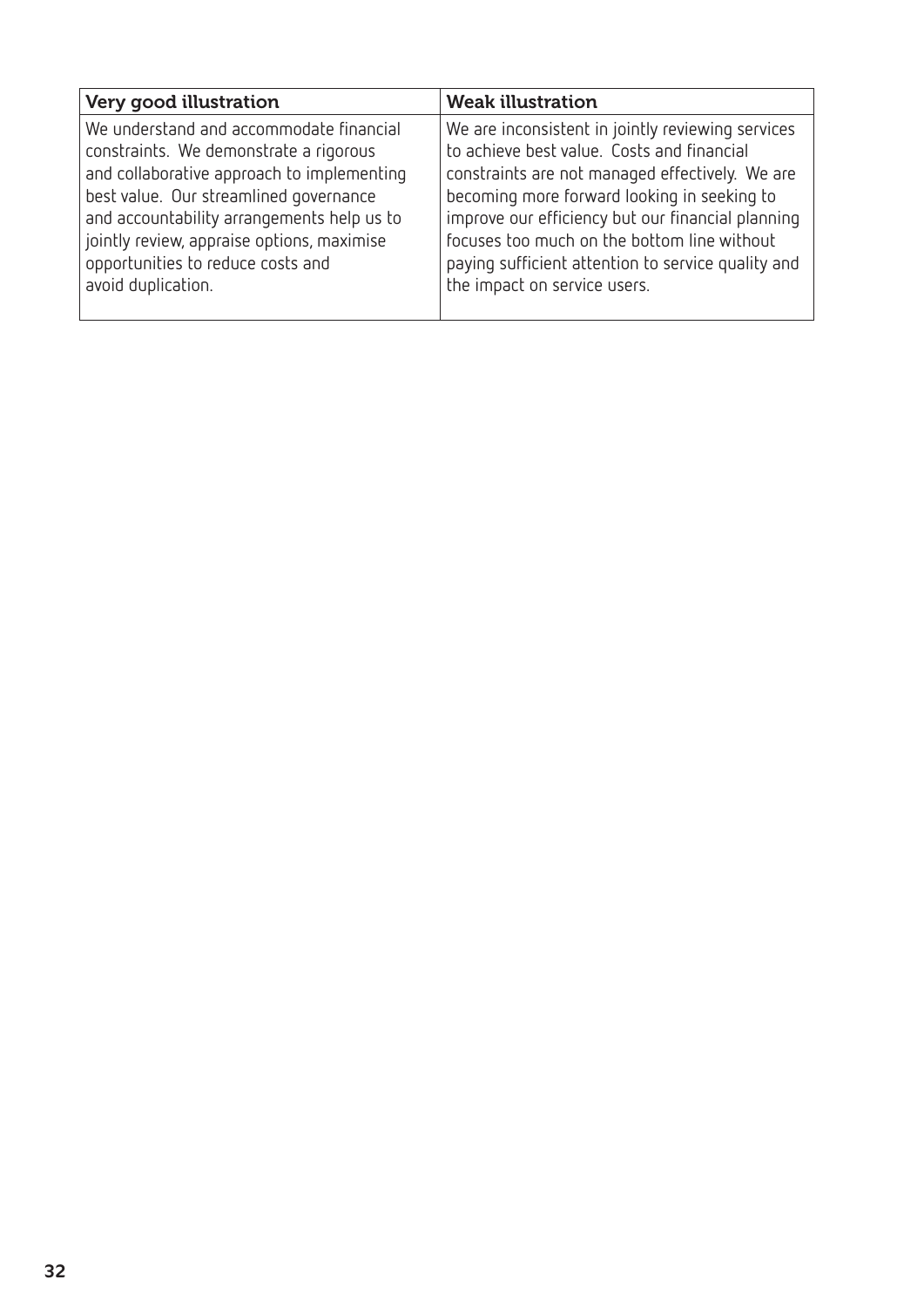# Q1 8.2 Commissioning arrangements

## Themes

- • Balancing direct provision and purchased services.
- • Joint funding and commissioning.
- Monitoring and reviewing quality.

## Key features

This indicator relates to how well partners work together to commission services to improve outcomes for children and young people. It considers the extent to which the planning of integrated children's services achieves an optimum balance between directly provided and purchased services. It looks at how well partners monitor and review the quality of commissioned services in partnership with providers and service users.

| Very good illustration                                                                                                                                                                                                                                                                                                                                                                                                                                                                                                                                                                                                                          | <b>Weak illustration</b>                                                                                                                                                                                                                                                                                                                                                                                                                                                                                                  |  |
|-------------------------------------------------------------------------------------------------------------------------------------------------------------------------------------------------------------------------------------------------------------------------------------------------------------------------------------------------------------------------------------------------------------------------------------------------------------------------------------------------------------------------------------------------------------------------------------------------------------------------------------------------|---------------------------------------------------------------------------------------------------------------------------------------------------------------------------------------------------------------------------------------------------------------------------------------------------------------------------------------------------------------------------------------------------------------------------------------------------------------------------------------------------------------------------|--|
| Our commissioning strategies are coherent<br>with our vision for children, young people<br>and families and the priorities set out in our<br>integrated children's services plan. We analyse<br>current and future needs comprehensively and<br>routinely. We use an evidence-based approach<br>to meeting needs through the delivery of a<br>wide and flexible range of service provision. We<br>can demonstrate our rationale for achieving an<br>appropriate balance between direct provision<br>and purchased services, universal, targeted<br>and specialist services and shifting our focus<br>towards prevention and early intervention. | We are at an early stage in developing a shared,<br>strategic approach to commissioning services for<br>children, young people and families. We are not well<br>informed enough about our resources and capacity.<br>We have yet to jointly assess current and<br>future needs.                                                                                                                                                                                                                                           |  |
| We publish a shared set of commissioning<br>standards and guidelines. As our partnership<br>working matures, we are increasingly funding<br>and commissioning services jointly. We ensure<br>that all commissioned services are able to<br>demonstrate their effectiveness against<br>relevant priorities within our integrated<br>children's services plan.                                                                                                                                                                                                                                                                                    | Our approaches to commissioning are inconsistent<br>and provide limited assurance of competitive<br>neutrality amongst providers in the public, voluntary<br>and independent sectors. We commission to meet<br>gaps in services or renew contracts without a<br>thorough review of overall needs. We are unable to<br>show how the services we commission align with the<br>priorities set out in our integrated children's<br>services planning.                                                                         |  |
| We work closely with providers and service<br>users. We ensure that the services we<br>commission are delivered efficiently and<br>effectively. We have high expectations about<br>the quality of services we commission and<br>maintain a strong focus on achieving the<br>standards necessary to meet the needs of<br>children, young people and families. We<br>monitor and evaluate how well the services<br>we commission are improving the wellbeing of<br>children, young people and families.                                                                                                                                           | The relationships we have with providers and<br>users of the services we commission are not well-<br>developed. We tend to become involved only when<br>difficulties are brought to our attention through<br>complaints or concerns identified through inspection<br>activity. We focus too heavily on the cost of<br>commissioning services without due consideration<br>to the quality and experiences of service users. We<br>are slow to take appropriate action when services we<br>commission fail to perform well. |  |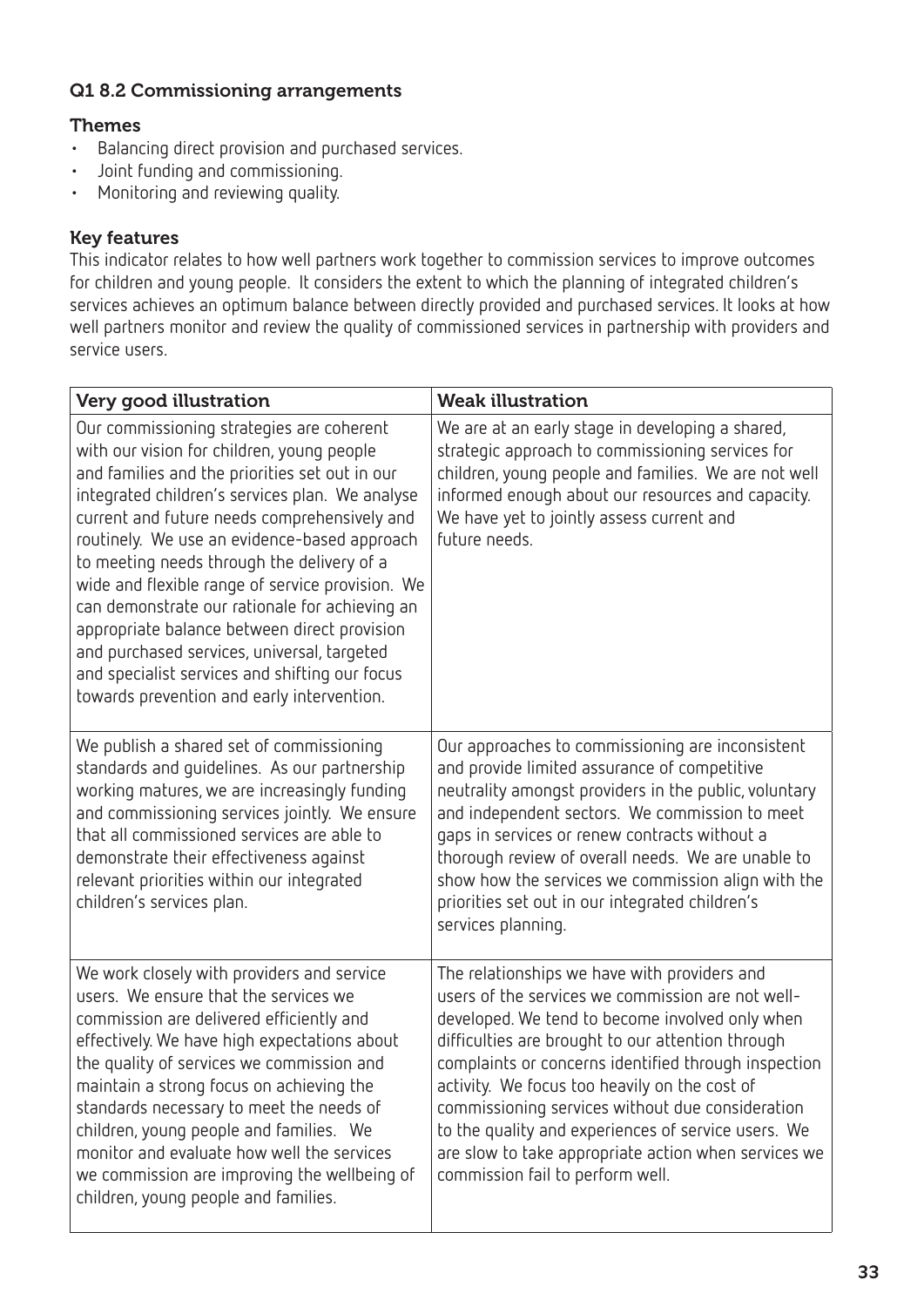#### Q1 8.3 Securing improvement through self-evaluation

# Themes

- • Prioritising, planning and co-ordinating self-evaluation.
- • Involving children, young people and families.
- • Securing continuous improvement.

#### Key features

This indicator relates to how well self-evaluation is prioritised, planned and coordinated. It considers the extent to which self-evaluation involves and takes account of the experiences of children, young people and families. It looks at the effectiveness of self-evaluation in leading to improvements.

| Very good illustration                                                                                                                                                                                                                                                                                                                                                                                                                                                                                                                                                                                                                                                                                                                                                                                                                                                                                    | <b>Weak illustration</b>                                                                                                                                                                                                                                                                                                                                                                                                                                                                                                                                                                                                                                                                                                                                                                                                                          |
|-----------------------------------------------------------------------------------------------------------------------------------------------------------------------------------------------------------------------------------------------------------------------------------------------------------------------------------------------------------------------------------------------------------------------------------------------------------------------------------------------------------------------------------------------------------------------------------------------------------------------------------------------------------------------------------------------------------------------------------------------------------------------------------------------------------------------------------------------------------------------------------------------------------|---------------------------------------------------------------------------------------------------------------------------------------------------------------------------------------------------------------------------------------------------------------------------------------------------------------------------------------------------------------------------------------------------------------------------------------------------------------------------------------------------------------------------------------------------------------------------------------------------------------------------------------------------------------------------------------------------------------------------------------------------------------------------------------------------------------------------------------------------|
| We are strongly committed to delivering<br>excellence in children's services. We have<br>a shared approach to self-evaluation and<br>improvement guided by relevant and accredited<br>frameworks. We review the quality of our<br>services together and challenge each other<br>to aim for better results. We use accurate<br>performance management information to<br>identify and agree key priority areas for self-<br>evaluation. We carefully plan and co-ordinate a<br>cycle of single agency and joint self-evaluation<br>based on a manageable number of priorities.<br>We gather robust evidence by comparing our<br>findings from a number of different activities.<br>Staff are encouraged to carry out self-<br>evaluation as an integral part of their work and<br>are supported well to be reflective practitioners.<br>They are equipped with the knowledge and<br>skills to do this well. | We are content for our services to meet minimum<br>standards. We do not plan and coordinate self-<br>evaluation together. We have not developed a<br>level of maturity in our partnership working which<br>enables us to motivate and challenge each other<br>to become more successful. We do not understand<br>enough about what we do well and what we<br>need to improve. We tend to rely on external<br>scrutiny to identify priorities for improvement.<br>We have an unmanageable number of actions<br>in our development and improvement plans and<br>frequently changing priorities. Our management<br>information is of limited value in identifying areas<br>where we are not performing well. Staff have a<br>limited appreciation of the value of self-evaluation<br>and are not involved in reviewing their<br>work systematically. |
| We gather the views and information about the<br>experiences of service users routinely to inform<br>our self-evaluation. We have well-established<br>and innovative approaches which promote their<br>involvement in self-evaluation. We regularly<br>provide feedback to children, young people and<br>families and can demonstrate how their views<br>are influencing the improvements we make.                                                                                                                                                                                                                                                                                                                                                                                                                                                                                                        | We seek the views of individual children, young<br>people and families about their experiences<br>of using services. However, we do not do this<br>systematically enough or collate their views as<br>part of our self-evaluation. We are unable to<br>demonstrate a clear link between the views of<br>service users and the improvements we make.                                                                                                                                                                                                                                                                                                                                                                                                                                                                                               |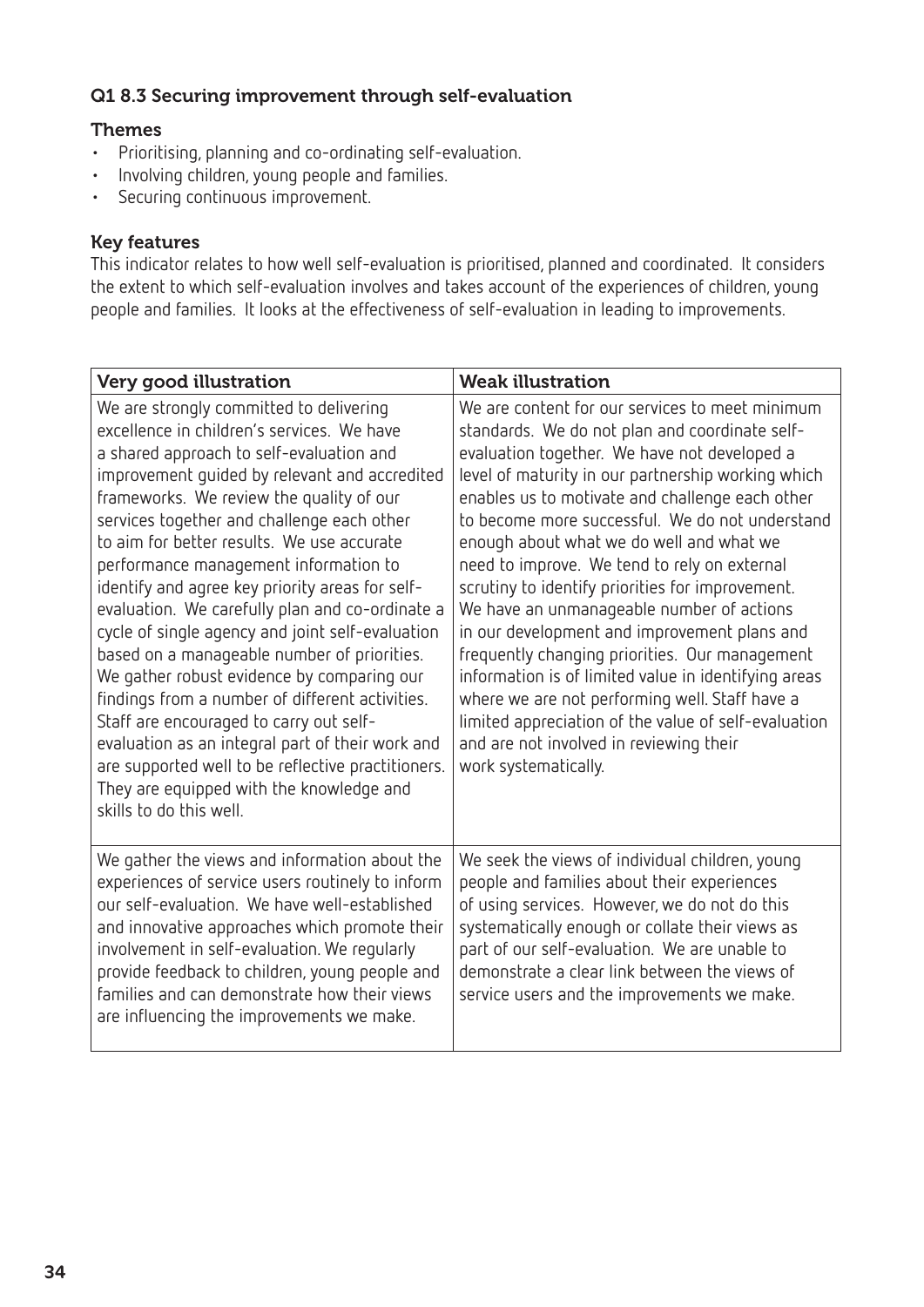| Very good illustration                                                                                                                                                                                                                                                                                                                                                                                                                                                            | <b>Weak illustration</b>                                                                                                                                                                                                                                                                                                                                                                                                                                                            |
|-----------------------------------------------------------------------------------------------------------------------------------------------------------------------------------------------------------------------------------------------------------------------------------------------------------------------------------------------------------------------------------------------------------------------------------------------------------------------------------|-------------------------------------------------------------------------------------------------------------------------------------------------------------------------------------------------------------------------------------------------------------------------------------------------------------------------------------------------------------------------------------------------------------------------------------------------------------------------------------|
| Our self-evaluation focuses strongly on<br>outcomes. We are successfully achieving<br>notable and tangible improvements in our<br>performance and in the wellbeing of children,<br>young people and families. We communicate<br>clearly our improvement priorities. Staff<br>understand fully what they need to do to<br>improve the quality of their work. We are<br>successfully building the capacity of staff<br>to secure change and improvement through<br>self-evaluation. | Staff remain unconvinced about the benefits of<br>self-evaluation in securing improvement. Our<br>self-evaluation continually identifies the same<br>areas for improvement. We make plans to take<br>things forward but these are largely ineffective.<br>We can demonstrate a few improvements in<br>the quality and consistency of our systems and<br>processes. However, we have limited evidence of<br>improvements in the wellbeing of children, young<br>people and families. |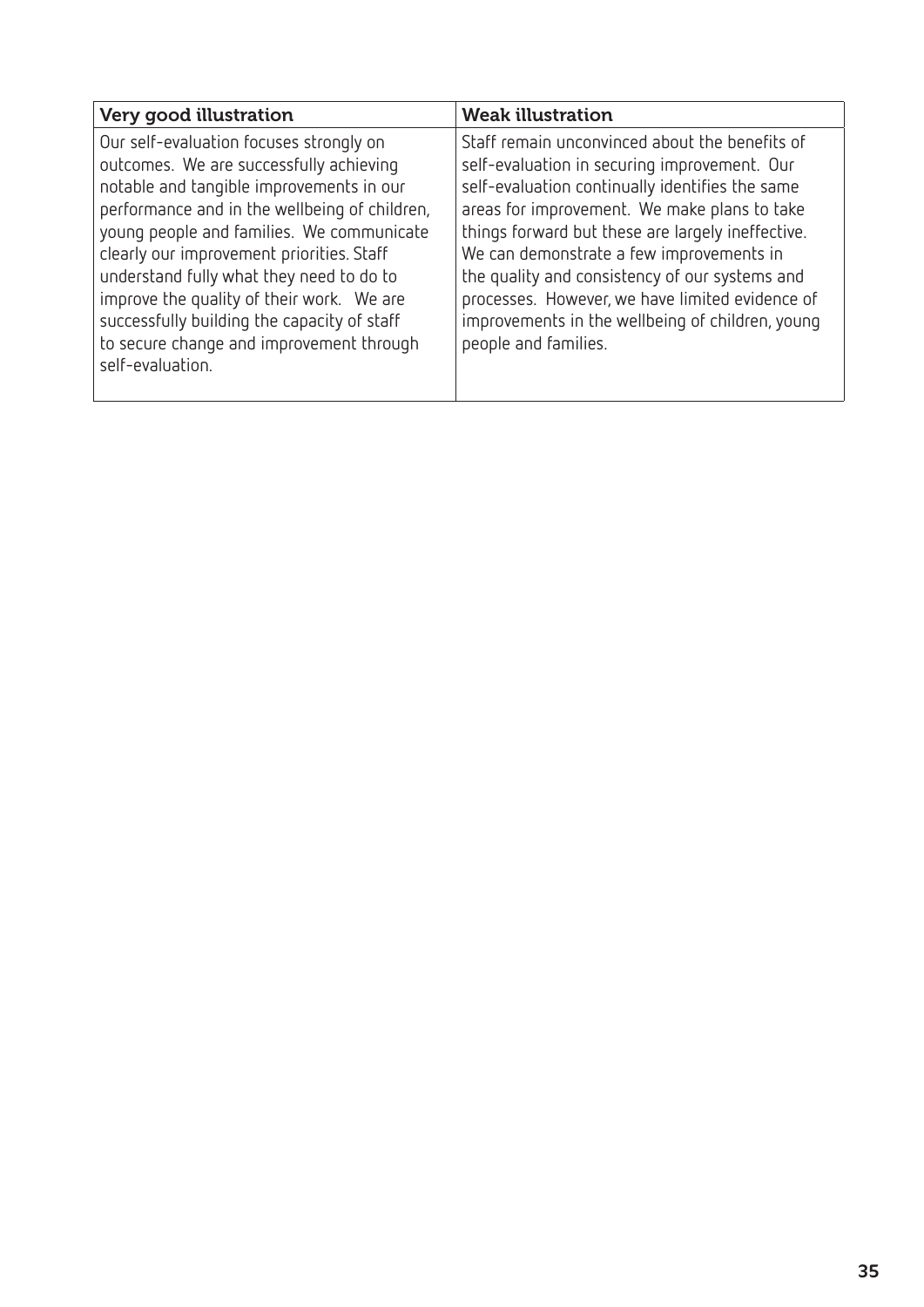# How good is our leadership?

# 9. Leadership and direction

#### Q1 9.1 Vision, values, and aims

#### **Themes**

- • Coherence of vision, values and aims.
- • Sharing and sustaining the vision.
- • Equality and inclusion.

#### Key features

This indicator relates to how well leaders work together to deliver the best possible outcomes for children and young people through a shared vision and unity of purpose. It considers the extent to which the vision is owned by staff and drives the planning and delivery of services. It focuses on how effective the vision is in promoting equality and inclusion.

| Very good illustration                                                                                                                                                                                                                                                                                                                                                                                                                                                                                                                                                  | <b>Weak illustration</b>                                                                                                                                                                                                                                                                                                                                                                                                                                                                                                                                                                                                                                                                                                         |  |
|-------------------------------------------------------------------------------------------------------------------------------------------------------------------------------------------------------------------------------------------------------------------------------------------------------------------------------------------------------------------------------------------------------------------------------------------------------------------------------------------------------------------------------------------------------------------------|----------------------------------------------------------------------------------------------------------------------------------------------------------------------------------------------------------------------------------------------------------------------------------------------------------------------------------------------------------------------------------------------------------------------------------------------------------------------------------------------------------------------------------------------------------------------------------------------------------------------------------------------------------------------------------------------------------------------------------|--|
| We share an ambitious vision to achieve the best<br>possible outcomes for children and young people.<br>Our vision, values and aims take account of national<br>priorities and aspirations. We are highly committed<br>to adopting the Getting it right for every child<br>approach and to fulfilling our corporate parenting<br>responsibilities. We have achieved strong and clear<br>links to connect our vision, values and aims with our<br>single outcome agreement, integrated children's<br>services plan, joint operational plans, policies<br>and procedures. | Our vision for children and young people<br>lacks collective ownership and does not focus<br>sufficiently on improving outcomes. Our vision,<br>values and aims are influenced by national<br>policy drivers but we are slow to respond to<br>new priorities. We are at an early stage in<br>implementing the Getting it right for every<br>child approach and determining how best to<br>meet our responsibilities as corporate parents.<br>The separate aims of partners are reflected in<br>our single outcome agreement and integrated<br>children's services plans but we have yet to<br>reach agreement about our shared aims. This is<br>impeding the development of joint operational<br>plans, policies and procedures. |  |
| We involve a wide range of stakeholders and children,<br>young people and families fully in developing<br>our vision, values and aims. We have achieved<br>strong collective ownership of our ambitions and<br>aspirations. We continually revisit and take action<br>to reinforce our vision, values and aims. Our work is<br>underpinned by a common purpose, shared values<br>and high expectations.                                                                                                                                                                 | Our vision, values and aims have limited relevance<br>to our work. Staff, children, young people and<br>families have too few opportunities to become<br>involved in developing our vision. Our vision,<br>values and aims do not help staff and other<br>stakeholders to work towards achieving our<br>goals. We seldom refer to our vision, values<br>and aims or refresh these to ensure that they<br>remain central to our overall purpose. These are<br>used infrequently to unite us in driving forward<br>planning and improvement.                                                                                                                                                                                       |  |
| Our vision, values and aims set out clear expectations<br>for promoting equality and inclusion. This is reflected<br>in all relevant plans, policies and procedures. We<br>ensure that staff are embedding our values and aims<br>for equality and inclusion in their work.                                                                                                                                                                                                                                                                                             | We recognise the importance of our role in<br>leading on equality and inclusion. However, we do<br>not reflect this clearly enough in an appropriate<br>range of plans, policies and procedures. While<br>staff are committed to promoting equality and<br>inclusion this is not always evident in<br>their practice.                                                                                                                                                                                                                                                                                                                                                                                                            |  |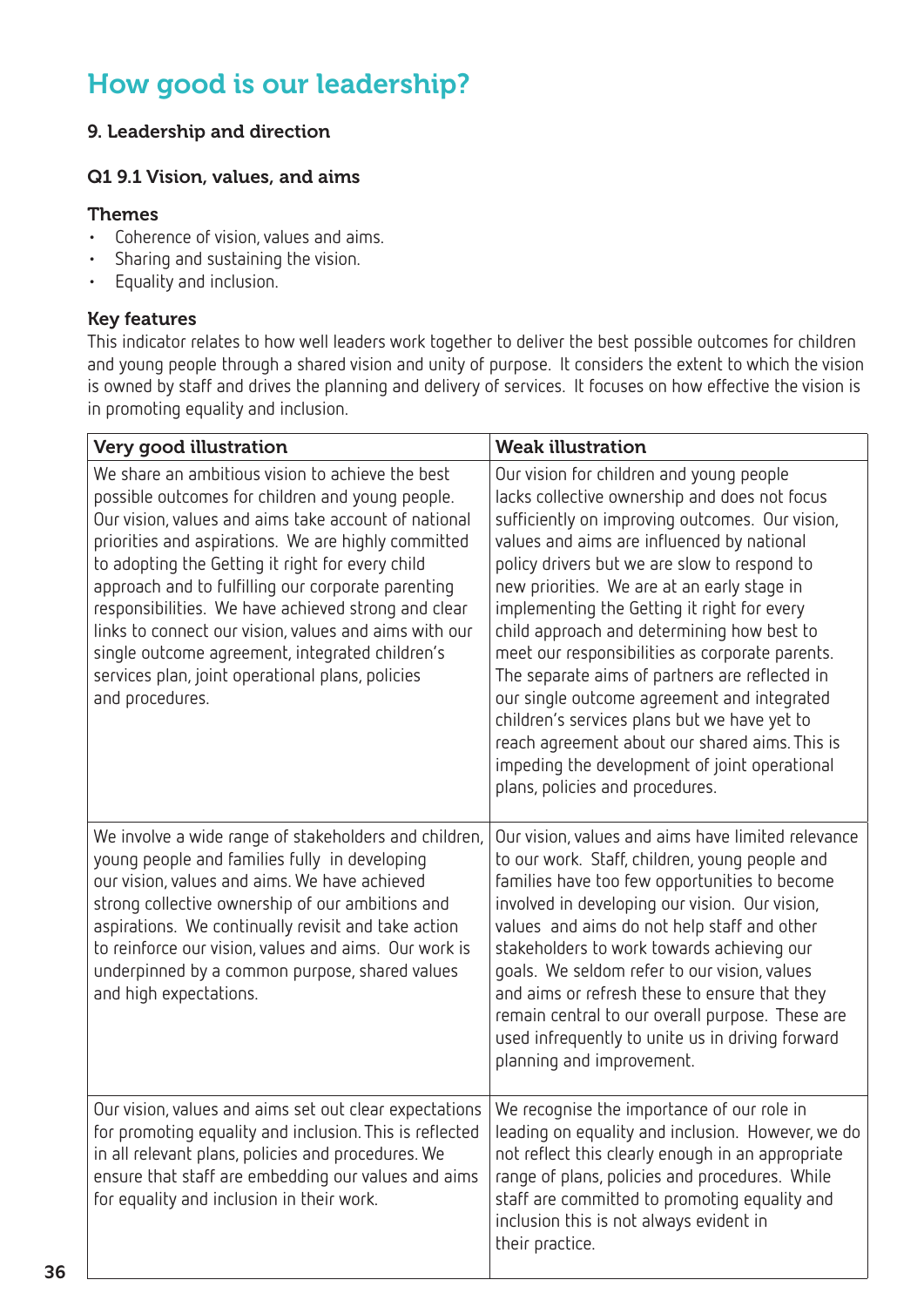# Q1 9.2 Leadership of strategy and direction

# **Themes**

- • Collaborative leadership.
- • Prioritising prevention and early intervention.
- Balancing stability and the need for change.

## Key features

This indicator focuses on collaborative leadership to plan and direct the delivery of integrated services for children and young people. It considers how well leaders are prioritising prevention and early intervention. It looks at how well leaders are sustaining services which deliver positive outcomes and at the same time secure ongoing improvement through integrated working.

| Very good illustration                                                                                                                                                                                                                                                                                                                                                                                                                                                                                                                                                                      | <b>Weak illustration</b>                                                                                                                                                                                                                                                                                                                                                                                                                                                                                                                  |  |
|---------------------------------------------------------------------------------------------------------------------------------------------------------------------------------------------------------------------------------------------------------------------------------------------------------------------------------------------------------------------------------------------------------------------------------------------------------------------------------------------------------------------------------------------------------------------------------------------|-------------------------------------------------------------------------------------------------------------------------------------------------------------------------------------------------------------------------------------------------------------------------------------------------------------------------------------------------------------------------------------------------------------------------------------------------------------------------------------------------------------------------------------------|--|
| We have established a coherent strategy and<br>clear direction for integrating services for<br>children and young people. This involves all<br>relevant partners and ensures that we share<br>accountability and responsibility for leading<br>the future direction our services. We monitor<br>the effectiveness of our approach together<br>and prioritise activities which are successful<br>in delivering and sustaining measurable<br>outcomes.                                                                                                                                        | Our strategy lacks clarity and focus and is not fully<br>representative of all relevant interests. Accountability<br>for leading and directing our work does not represent<br>the full range of relevant partners. Collective<br>accountability and responsibility for leading<br>integrated services for children and young people<br>is not well developed. We have not achieved levels<br>of trust that allow for quick and binding decision<br>making. This undermines our shared determination<br>and approach to drive improvement. |  |
| We are successfully leading and directing our<br>resources towards integrated and effective<br>approaches which promote prevention<br>and early intervention. Our leadership of<br>collaborative working in the early years is<br>building resilience and reducing demand for<br>targeted and specialist services. We provide<br>the leadership and direction needed to firmly<br>embed the implementation of the Getting<br>it right for every child approach. We are<br>challenging our services to intervene at an<br>earlier stage to prevent difficulties arising or<br>getting worse. | We do not have a coherent strategy in place for<br>focusing our resources on prevention and early<br>intervention We are not placing sufficient emphasis<br>on the gains to be made through collaborative<br>approaches in the early years. Our leadership of the<br>implementation of the Getting it right for every child<br>approach is not sufficient to ensure the benefits<br>to children and young people are experienced<br>consistently. Our leadership and interventions are<br>often reactive and driven by crises.            |  |
| We demonstrate sound cost benefit analysis<br>alongside a clear rationale for what needs to<br>change and what should remain the same. We<br>steer our services successfully through the<br>challenges associated with achieving the right<br>balance between stability and change. We<br>sustain what is working well for children, young<br>people and families while leading change<br>for improvement.                                                                                                                                                                                  | Our analysis of the risks and benefits of change is<br>limited. We lose focus on improving outcomes when<br>faced with difficult decisions about reducing costs.<br>Our leadership is focused more on making changes<br>within our individual services than on delivering<br>change through integrated working.                                                                                                                                                                                                                           |  |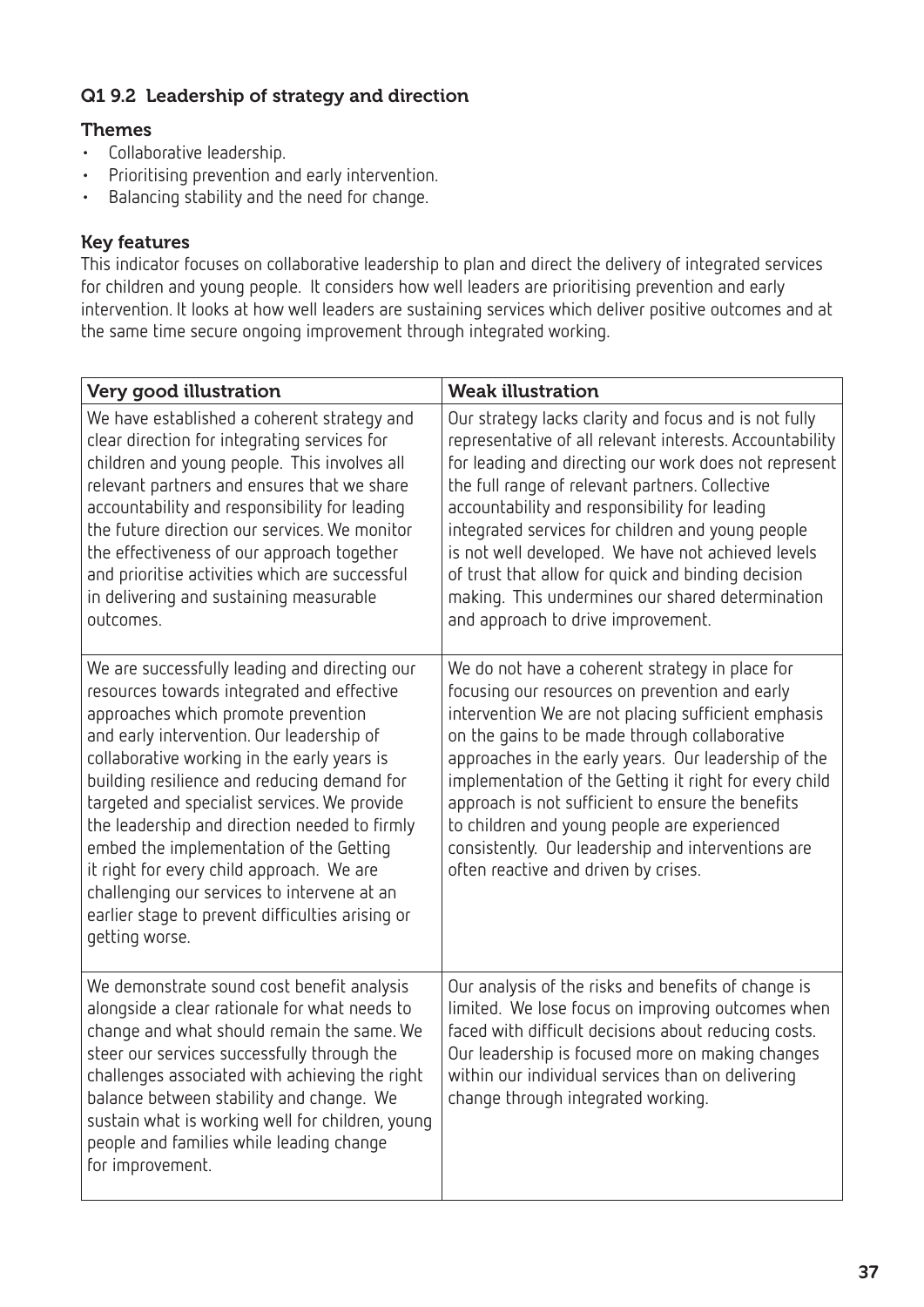# Q1 9.3 Leadership of people

## Themes

- • Developing leadership capacity.
- • Building and sustaining relationships.
- • Promoting teamwork.

#### Key features

This indicator relates to the effectiveness of leaders in building capacity for leadership at all levels. It includes the development of a supportive working environment and positive working relationships within and across services. It focuses on how well team working is promoted to achieve high levels of performance.

| Very good illustration                                                                                                                                                                                                                                                                                                                                                                                                                                                             | <b>Weak illustration</b>                                                                                                                                                                                                                                                                                                                                                                                                                                                                                                |  |
|------------------------------------------------------------------------------------------------------------------------------------------------------------------------------------------------------------------------------------------------------------------------------------------------------------------------------------------------------------------------------------------------------------------------------------------------------------------------------------|-------------------------------------------------------------------------------------------------------------------------------------------------------------------------------------------------------------------------------------------------------------------------------------------------------------------------------------------------------------------------------------------------------------------------------------------------------------------------------------------------------------------------|--|
| We demonstrate very effective leadership skills<br>in motivating others. We foster a culture of<br>collaborative working and our management<br>teams work closely and effectively with each<br>other. There is a shared understanding that<br>staff at all levels have an important role to play<br>in delivering high quality services for children<br>and young people. Staff are confident in<br>exercising their initiative, taking responsibility<br>and adopting lead roles. | We emphasise the importance of effective<br>working relationships, however we are not<br>successful in gaining sufficient commitment to<br>collaborative working. There are important gaps<br>in our leadership to motivate others and there<br>is a culture of dependency which inhibits staff<br>at all levels from exercising initiative. There is<br>confusion about who is leading what and a lack of<br>ownership of important initiatives.                                                                       |  |
| We are very visible leaders and have a<br>high personal profile with our staff. We<br>employ a range of very effective methods<br>to communicate directly with them. We are<br>accessible, responsive when challenged and<br>held in high regard by all our stakeholders. We<br>promote positive working relationships and<br>a supportive working environment in which<br>people share a collective responsibility for<br>improving the quality of their work.                    | We are reluctant to be open about the challenges<br>we face and to problem solve together. We<br>have limited direct contact with staff. Our<br>methods for communicating fail to engage with<br>staff or energise them to take on new ways of<br>working together. We are seen as being distant<br>and resistant to challenge. We have not done<br>enough to emphasise the importance of effective<br>working relationships or to promote collective<br>responsibility for our work with children and<br>young people. |  |
| We exemplify the high performance we<br>expect from staff in delivering high quality<br>services through strong and effective team<br>work. We promote an ethos of teamwork and<br>have established a climate of professional<br>collaboration at all levels. We ensure that staff<br>understand the positive benefits of multi-<br>agency team working and demonstrate this in<br>their practice. We recognise achievements and<br>celebrate success.                             | We emphasise the importance of team working<br>but have not done enough to ensure consistency<br>in the quality of collaborative working. The<br>effectiveness of working relationships at all levels<br>is variable. Team working often lacks focus and<br>has limited impact on improving outcomes for<br>children and young people.                                                                                                                                                                                  |  |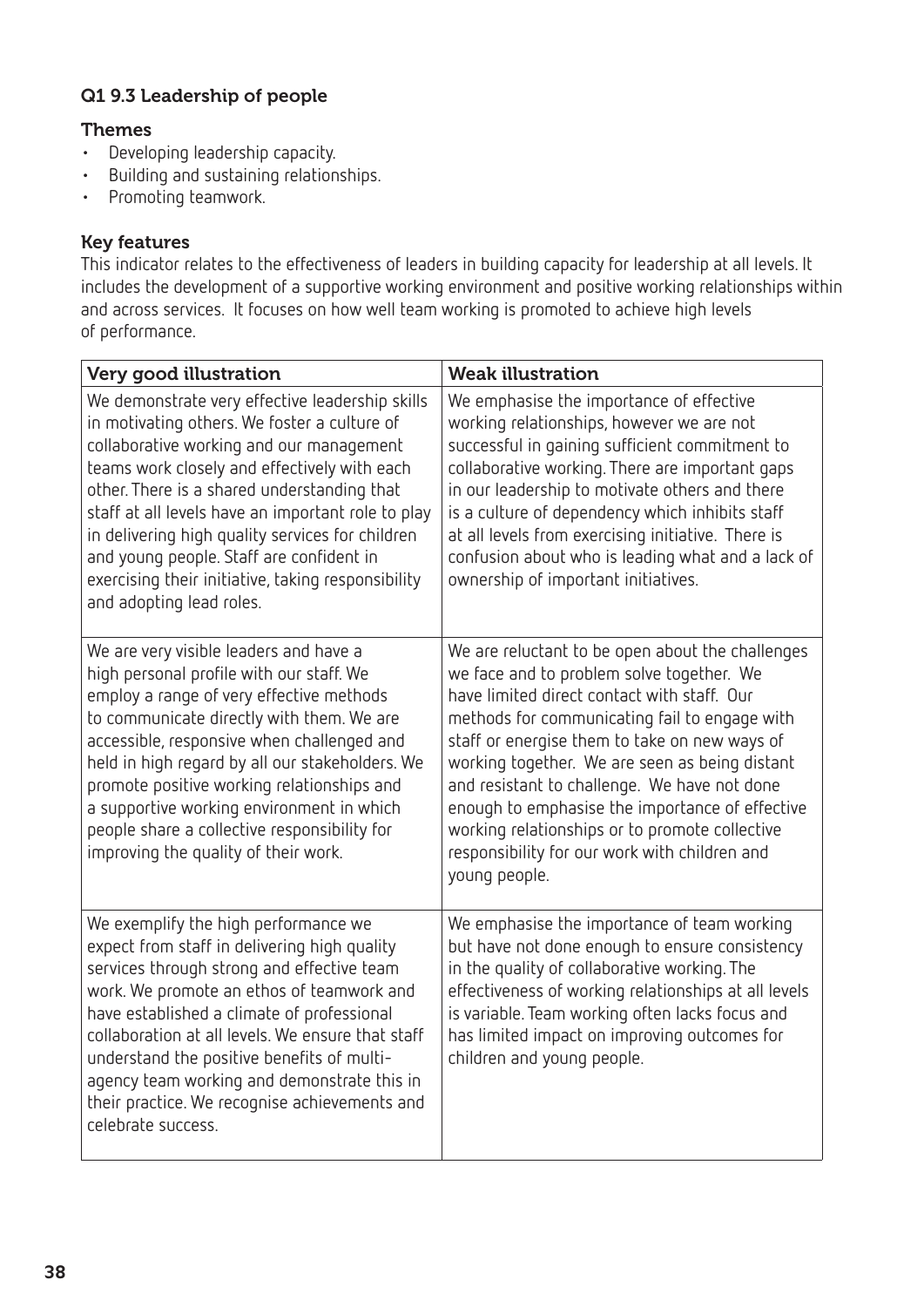## Q1 9.4 Leadership of improvement and change

# Themes

- • Continuous improvement.
- • Learning for change.
- • Transformational change.

#### Key features

This indicator relates to the commitment and effectiveness of leaders in striving for excellence in the quality of services for children, young people and families. It considers the extent to which learning opportunities are explored and used as a catalyst to effect change. It focuses on the ability and success of leaders in taking a whole systems approach to redesigning services and achieving significant improvements in outcomes for children and young people through step change.

| Very good illustration                                                                                                                                                                                                                                                                                                                                                                                                                                                                                                                                                                                                                                                                                    | <b>Weak illustration</b>                                                                                                                                                                                                                                                                                                                                                                                                                                                                                                                                                                                                                                                                                                                                              |
|-----------------------------------------------------------------------------------------------------------------------------------------------------------------------------------------------------------------------------------------------------------------------------------------------------------------------------------------------------------------------------------------------------------------------------------------------------------------------------------------------------------------------------------------------------------------------------------------------------------------------------------------------------------------------------------------------------------|-----------------------------------------------------------------------------------------------------------------------------------------------------------------------------------------------------------------------------------------------------------------------------------------------------------------------------------------------------------------------------------------------------------------------------------------------------------------------------------------------------------------------------------------------------------------------------------------------------------------------------------------------------------------------------------------------------------------------------------------------------------------------|
| We demonstrate a very strong commitment<br>and focus on improving the quality of services.<br>We constantly explore ways of driving up<br>the capacity for improvement through self-<br>evaluation. We have a high level of awareness<br>about how well services are performing. We<br>conscientiously evaluate whether changes<br>to systems and practices are delivering the<br>required results. Our successes act as a catalyst<br>to implement further improvements in the<br>quality of our services and outcomes for<br>children and young people.                                                                                                                                                 | We do not have a sufficiently strong focus on<br>improving the quality of services. Self-evaluation<br>is of limited value in helping us to know how<br>well our services are performing. Our approach<br>to improvement is not sufficiently detailed or<br>systematic to demonstrate whether planned<br>improvements are achieved. We do not readily<br>understand when systems and practices need<br>to be adjusted or changed. We are slow to take<br>corrective action.                                                                                                                                                                                                                                                                                           |
| We routinely identify good practice in joint<br>planning, joint commissioning and joint<br>working and ensure these become embedded<br>across our services. We empower staff to work<br>creatively together. We are highly motivated<br>to learn from others. We explore new ways<br>of working through applying findings from<br>research, service redesign, scrutiny reports,<br>recommendations from significant case reviews<br>and deaths of looked after children. We are<br>confident in adapting and embedding good<br>practice from elsewhere to meet our needs.<br>Our early years collaborative is achieving<br>marked improvements in outcomes for very<br>young children and their families. | We are aware of good practice within individual<br>services but are not fully sighted on good practice<br>through integrated working. We rarely look<br>outside our own services to learn from elsewhere.<br>We are poor at identifying and communicating<br>our successes or asking ourselves how we might<br>be better. We often continue to do what we have<br>always done, even when these continue to result<br>in poor outcomes for vulnerable children, young<br>people and families. We have had a number<br>of successful but time limited initiatives. The<br>learning from these is not embedded in practice<br>change more widely. Our Early Years Collaborative<br>is struggling to have well tested improvements in<br>one service adopted more widely. |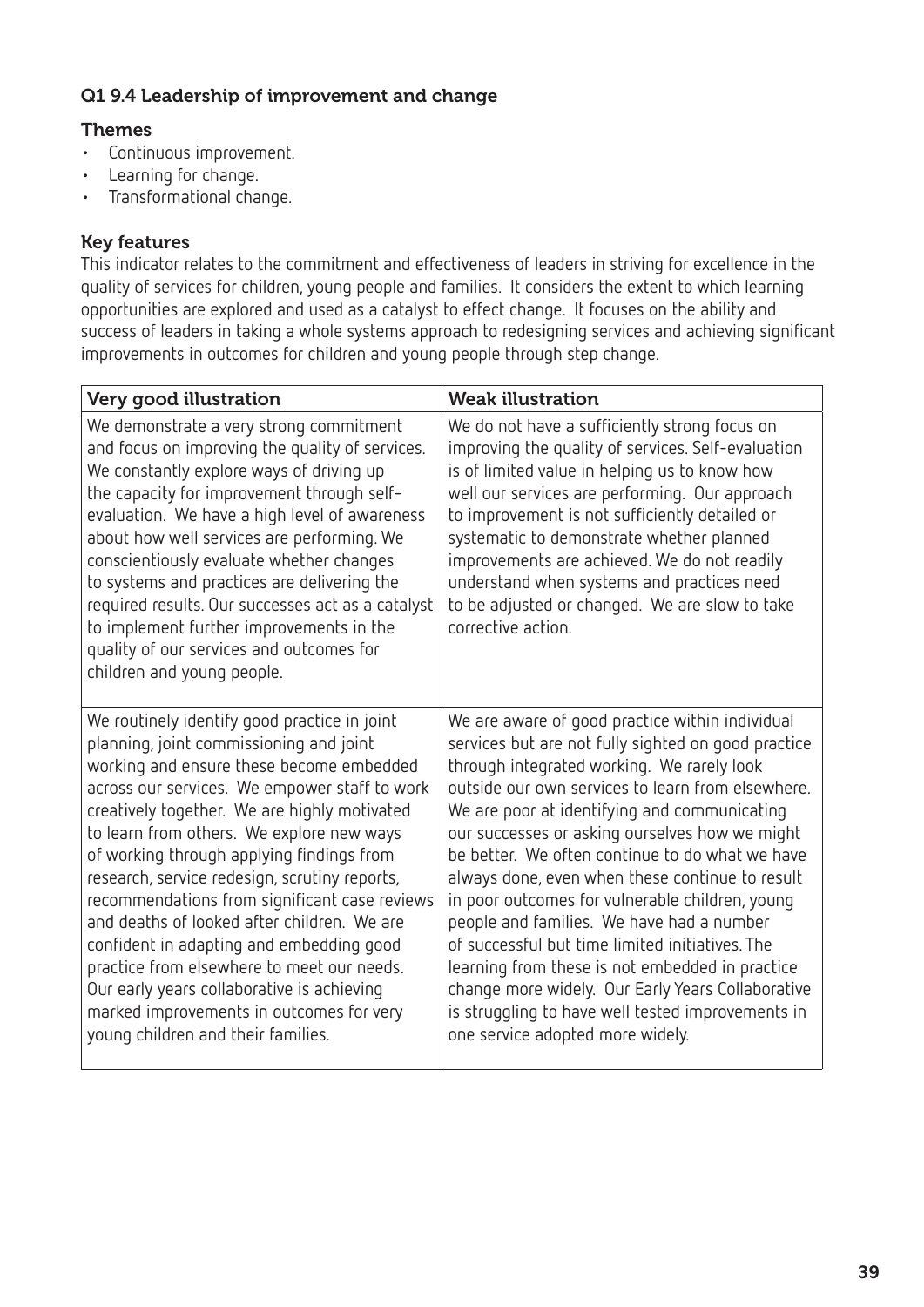| Very good illustration                                                                                                                                                                                                                                                                                                                                                                                                                                                                                                                                                                                                                                        | <b>Weak illustration</b>                                                                                                                                                                                                                                                                                                                                                                                                                                                                                                                                                                                                                                                         |
|---------------------------------------------------------------------------------------------------------------------------------------------------------------------------------------------------------------------------------------------------------------------------------------------------------------------------------------------------------------------------------------------------------------------------------------------------------------------------------------------------------------------------------------------------------------------------------------------------------------------------------------------------------------|----------------------------------------------------------------------------------------------------------------------------------------------------------------------------------------------------------------------------------------------------------------------------------------------------------------------------------------------------------------------------------------------------------------------------------------------------------------------------------------------------------------------------------------------------------------------------------------------------------------------------------------------------------------------------------|
| We use proven models and promote evidence-<br>based approaches to change management. We<br>empower staff to be creative and innovative in<br>their work. Our holistic view of children's needs<br>is breaking down silo working. We continually<br>challenge ourselves about traditionally ways of<br>delivering services and are using our collective<br>resources more effectively. We have applied<br>recognised outcome-focused models of service<br>redesign with success. We have made notable<br>leaps forward. We are escalating the pace of<br>change as our success in improving the lives of<br>children and young people becomes<br>more evident. | Changes we make through joint working absorb a<br>great deal of time and effort and result in limited<br>progress. We have not agreed a joint approach to<br>successfully delivering change. Our primary focus<br>is onthe need to make financial savings rather<br>than improving outcomes for children and young<br>people. We do not always communicate clearly<br>the rationale for change and ensure we take staff<br>with us. We focus on incremental improvements<br>in our individual services and wait for additional<br>funding to make more major changes through<br>integrated service delivery. The pace of change is<br>slow and progress is not always sustained. |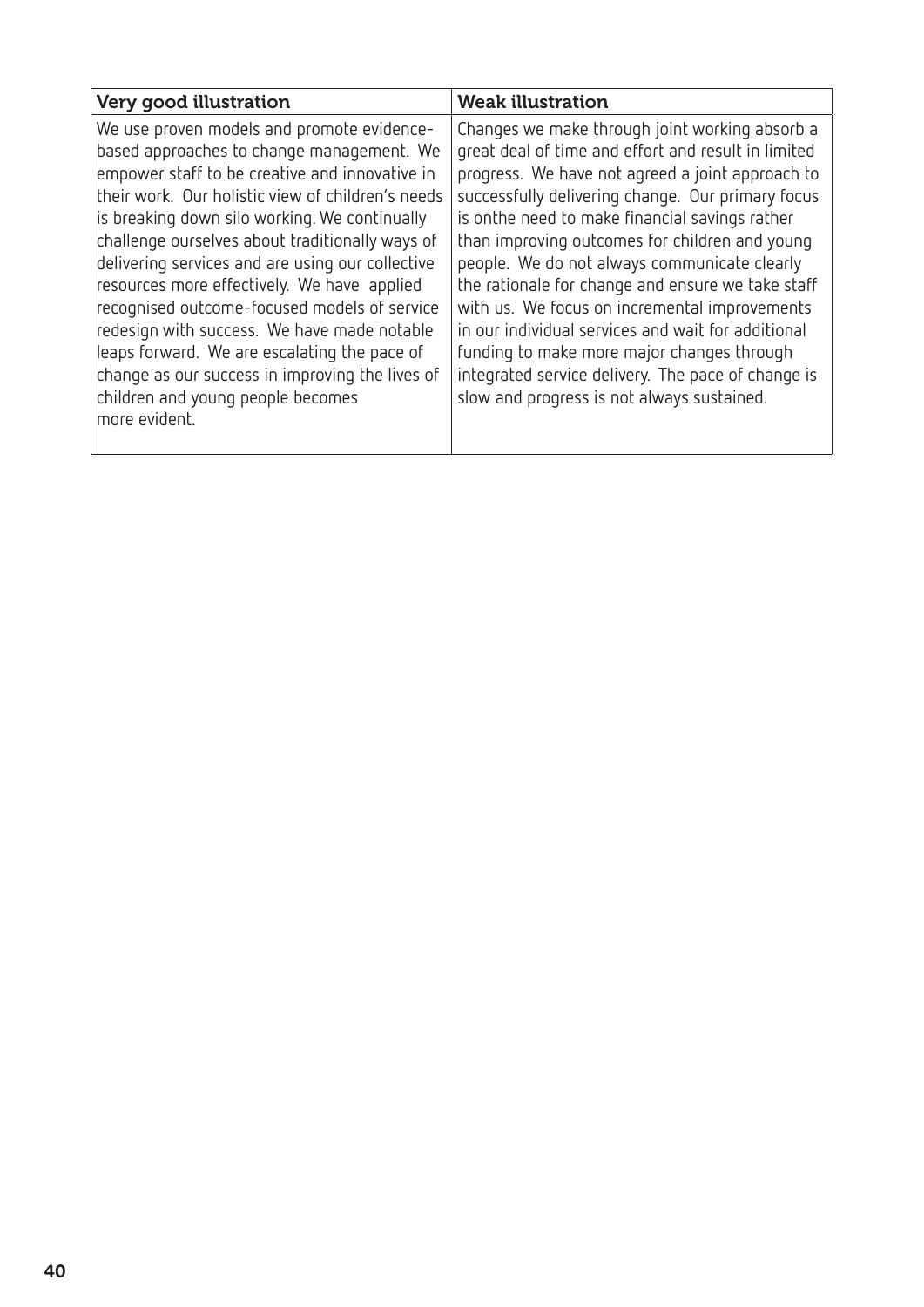# What is our capacity for improvement?

## 10. Capacity for improvement

Our judgement about the capacity for improvement hinges on the confidence we have in relation to important levers for improvement. It is based firmly on the extent to which we can reliably demonstrate the following.

- • Improvements to outcomes and the positive impact services have on the lives of children, young people and families.
- • Effective leadership and management.
- Effective approaches to quality improvement and our track record in bringing about improvement.

This high-level question requires partners to come to a global judgement and overall statement about the capacity for continued improvement which is based on evidence and evaluations across this framework of quality indicators.

Partners need to take account of important changes and contextual issues which might influence this judgment. These might include significant structural change such as a reorganisation of service boundaries, or changes in funding. Partners also need to take account of their individual and collective ability to respond to change and to be creative and innovative in the pursuit of excellence.

The level of confidence partners reach may be different for each of the above and may include some qualification or reservations. For example, we may evaluate leadership and management as very effective but we know that some pivotal posts will become vacant in the near future, or, there may be gaps in the evidence we have to support firm conclusions.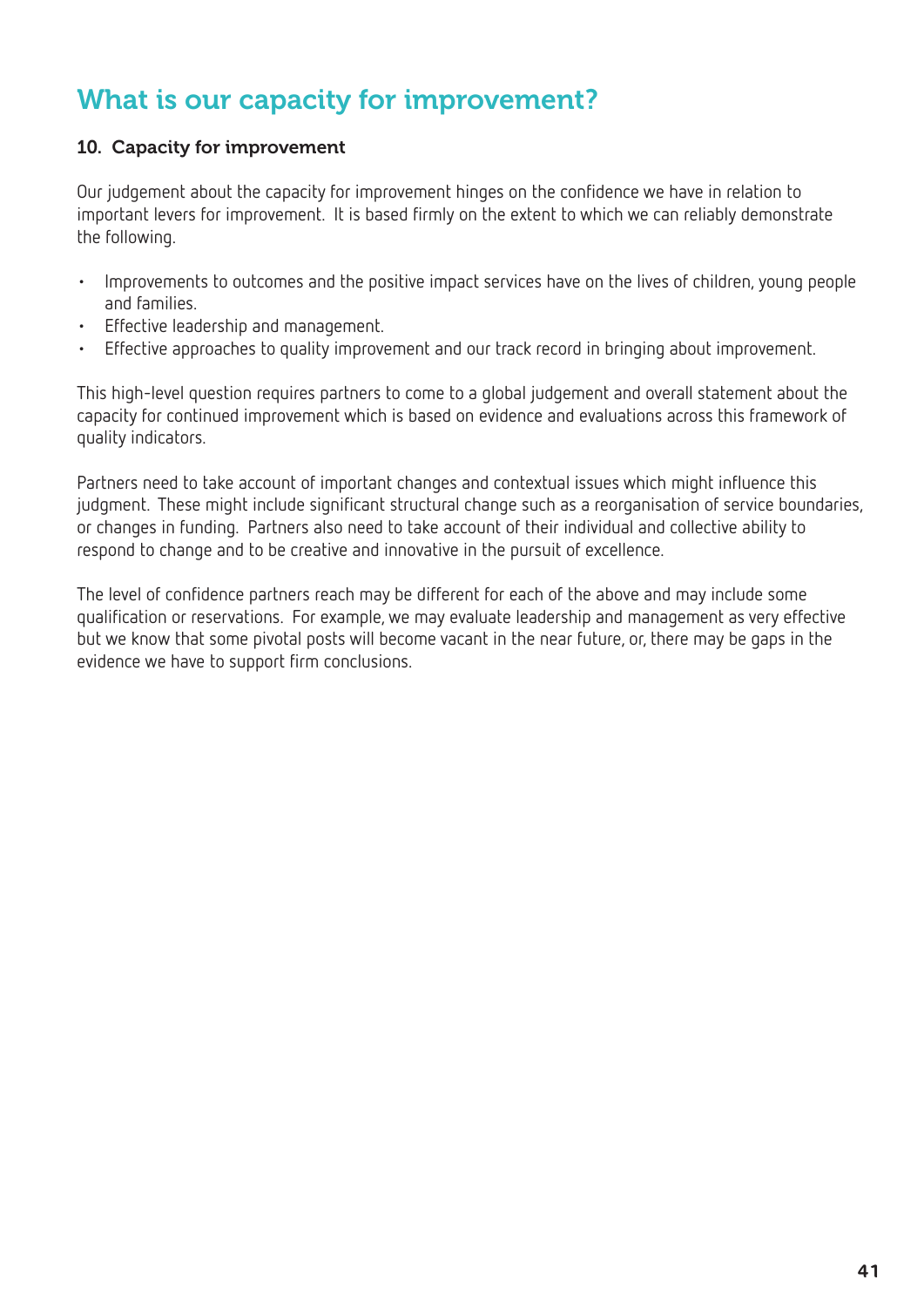# Appendix 1

#### The six point scale

| Level 6 | Excellent      | outstanding or sector leading                  |
|---------|----------------|------------------------------------------------|
| Level 5 | Very good      | major strengths                                |
| Level 4 | Good           | important strengths with areas for improvement |
| Level 3 | Adequate       | strengths just outweigh weaknesses             |
| Level 2 | Weak           | important weaknesses                           |
| level 1 | Unsatisfactory | major weaknesses                               |

The illustrations provided in the indicators describe two of these levels, namely, very good (level 5) and weak (level 2). We can identify whether our practice fits best with one of these levels or use the illustrations at these two levels to judge whether our practice is better than very good (level 6) or is somewhere in between very good and weak (levels 3 or 4), or is worse then weak (level 6).

An evaluation of excellent applies to provision which is a model of its type. The experiences and outcomes achieved by children, young people and families are of a very high quality. An evaluation of excellent represents an outstanding standard of performance which will exemplify the very best practice and will be worth disseminating beyond the area. It implies that these very high levels of performance are sustainable and will be maintained.

An evaluation of very good will apply to provision characterised by major strengths. There will be very few areas for improvement and any that do exist will not significantly diminish the experiences of children, young people and families. While an evaluation of very good represents a high standard of performance, it is a standard that should be achievable by all. It will imply that it is fully appropriate to continue the delivery of service without significant adjustment. However, there will bean expectation that professionals will take opportunities to improve and strive to raise performance to excellent.

An evaluation of good will apply to performance characterised by important strengths which, taken together, clearly outweigh areas for improvement. An evaluation of good will represent a standard of performance in which the strengths have a significant positive impact on children, young people and families. However, the quality of experiences of children, young people and families will be diminished in some way by aspects in which improvement is required. It implies that services should seek to improve further the areas of important strength, but take action to address the areas for improvement.

An evaluation of adequate will apply to performance characterised by strengths, which just outweigh weaknesses. It implies that children, young people and families have access to basic levels of provision. It represents a standard where strengths have a positive impact. However, while these weaknesses will not be important enough to have a substantially adverse impact, they will constrain the overall quality of outcomes and experiences of children, young people and families. It will imply that services should take action to address areas of weakness while building on strengths.

An evaluation of weak will apply to performance which has some strengths but where there are important weaknesses. In general an evaluation of weak may be arrived at in a number of circumstances. While there may be some strengths, the important weaknesses, either individually, or collectively, are sufficient to diminish the experiences of children, young people and their families in substantial ways. It may imply that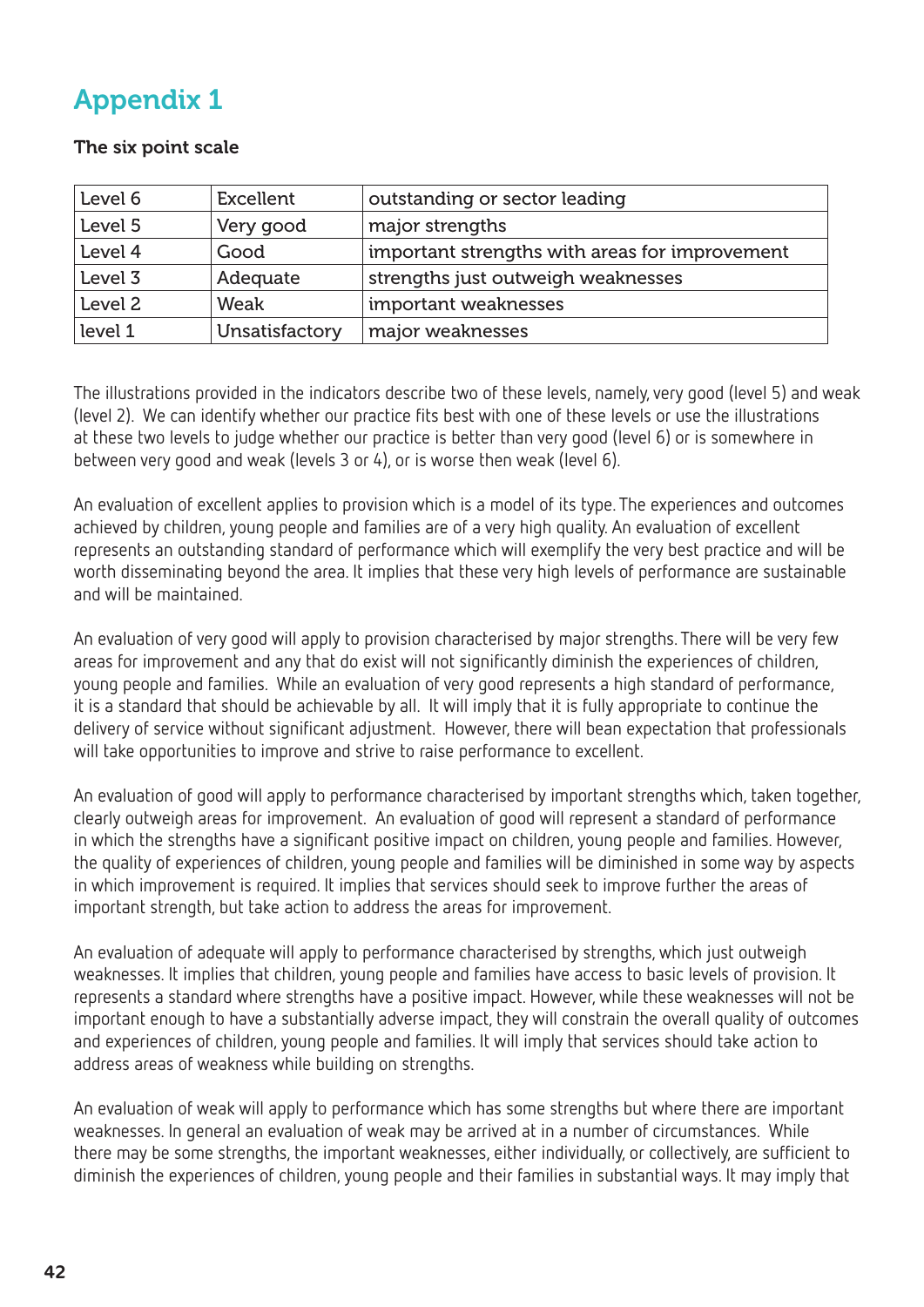some children and young people may be left at risk or their needs and wellbeing are not met. It will imply the need for structured and planned action on the part of services involved.

An evaluation of unsatisfactory will apply when there are major weaknesses in performance in critical aspects which require immediate remedial action. The outcomes and experiences of children, young people and their families will be at risk in significant respects. In almost all cases, staff will require support from senior managers in planning and carrying out the necessary actions to effect improvement. Urgent action will be required, across services, to ensure that children and young people are protected and/or to ensure their needs are met and their wellbeing improves.